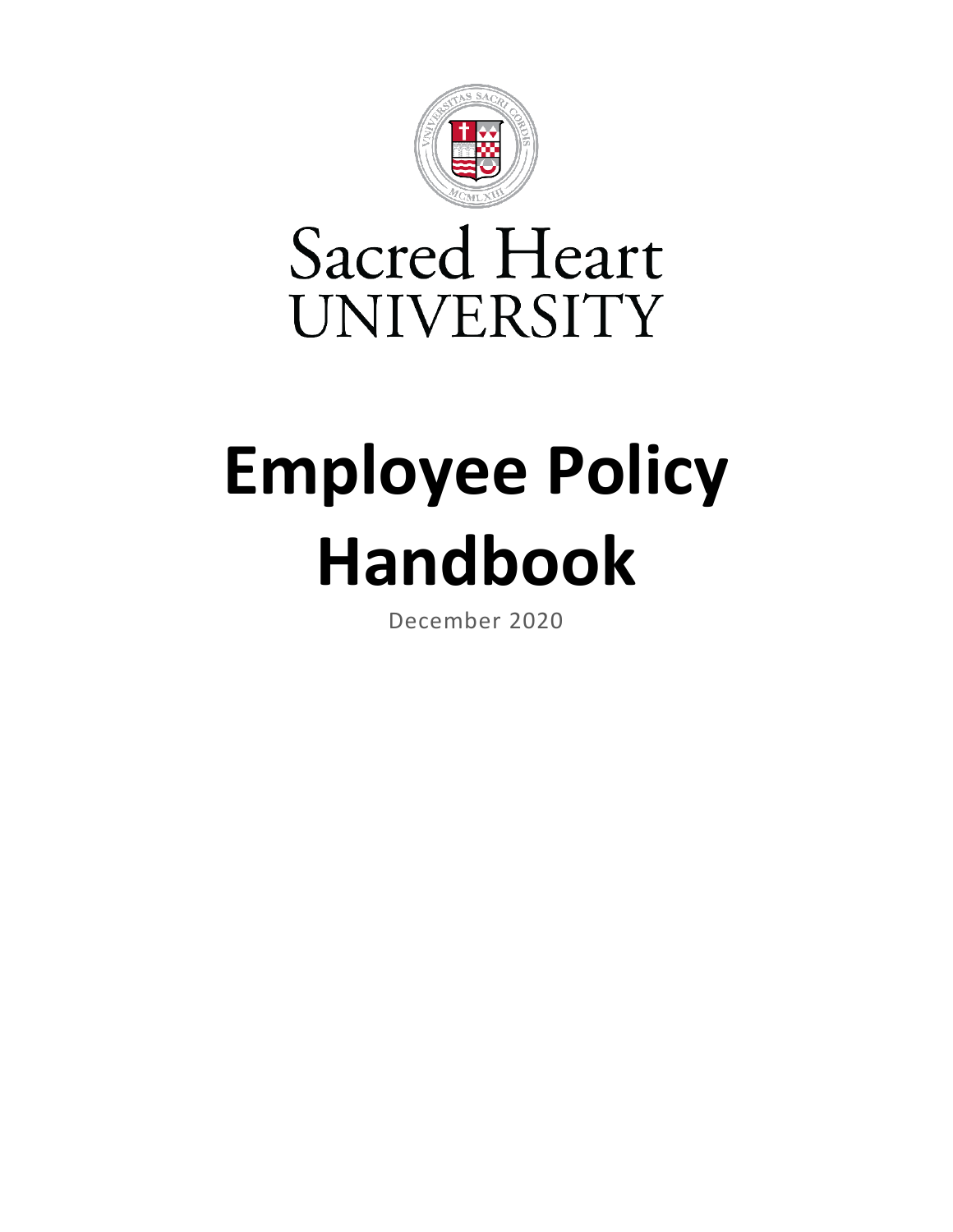## **Table of Contents**

| 1. |  |
|----|--|
| 2. |  |
| 3. |  |
| 4. |  |
| 5. |  |
| 6. |  |
|    |  |
|    |  |
|    |  |
|    |  |
|    |  |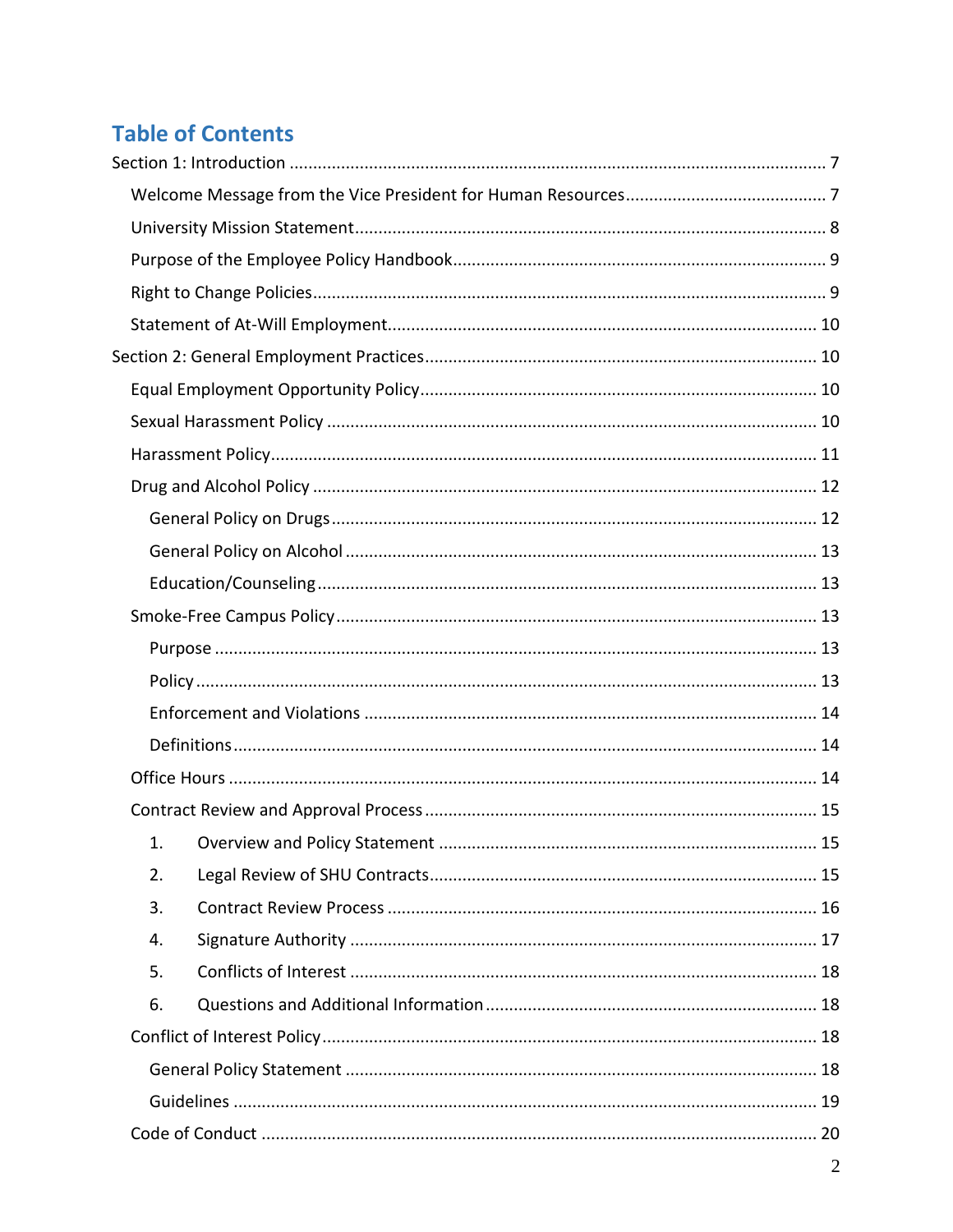| Α. |                                                                                            |    |
|----|--------------------------------------------------------------------------------------------|----|
| В. |                                                                                            |    |
| C. |                                                                                            |    |
| D. |                                                                                            |    |
|    |                                                                                            |    |
|    |                                                                                            |    |
|    |                                                                                            |    |
|    |                                                                                            |    |
|    |                                                                                            |    |
|    |                                                                                            |    |
|    |                                                                                            |    |
|    | Information Technology Refresh Schedules and Approved Options Policy  27                   |    |
|    |                                                                                            |    |
|    |                                                                                            |    |
|    |                                                                                            |    |
|    |                                                                                            |    |
|    |                                                                                            |    |
|    |                                                                                            |    |
|    |                                                                                            | 30 |
|    |                                                                                            |    |
|    | In the event the University closes (i.e., power outage, state of emergency declared by the |    |
|    | Notification of University Closing, Delayed Opening and/or Cancellation of Classes: 31     |    |
|    |                                                                                            |    |
|    |                                                                                            |    |
|    |                                                                                            |    |
|    |                                                                                            |    |
|    |                                                                                            |    |
|    |                                                                                            |    |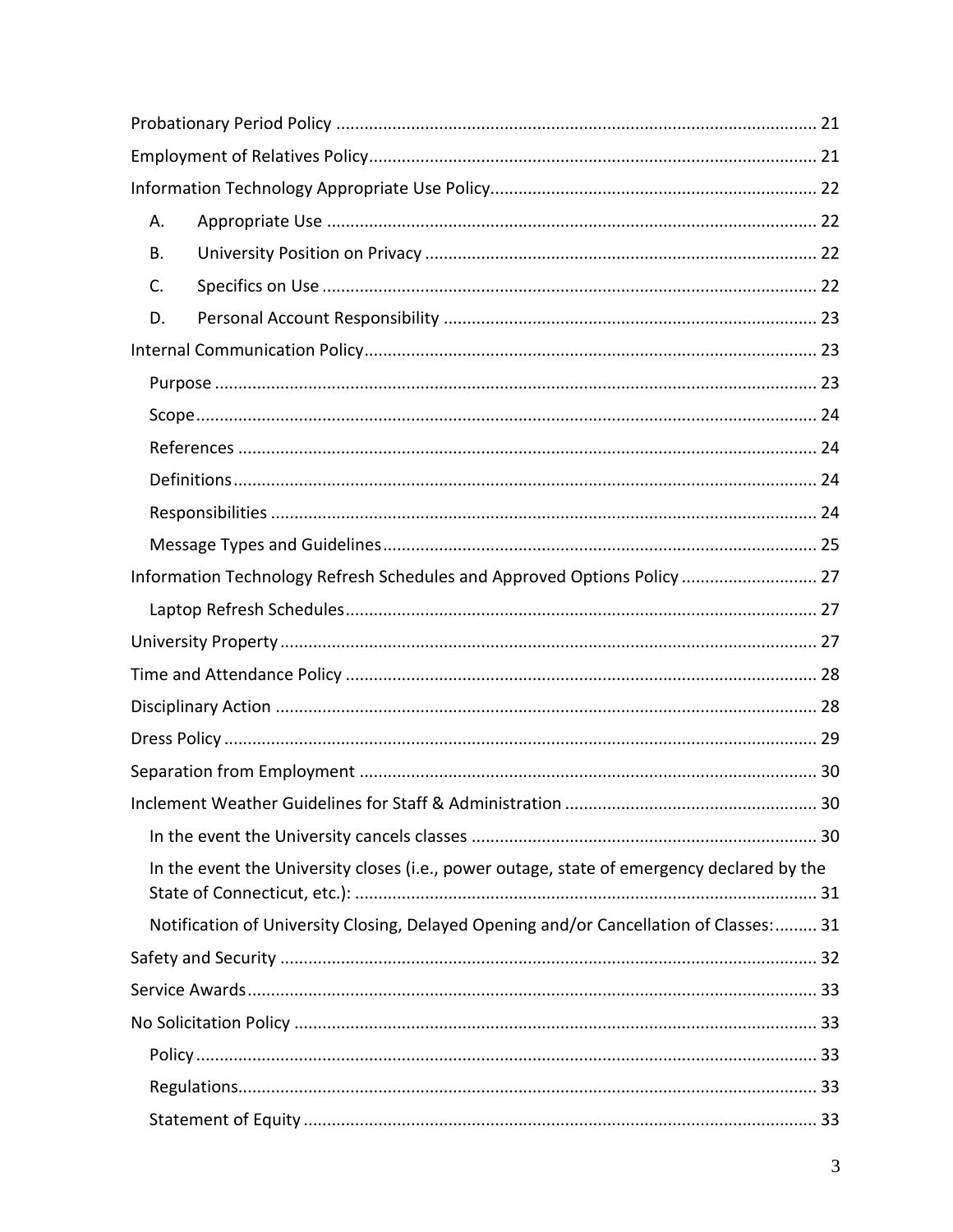| . 43 |
|------|
|      |
|      |
|      |
|      |
|      |
|      |
|      |
|      |
|      |
|      |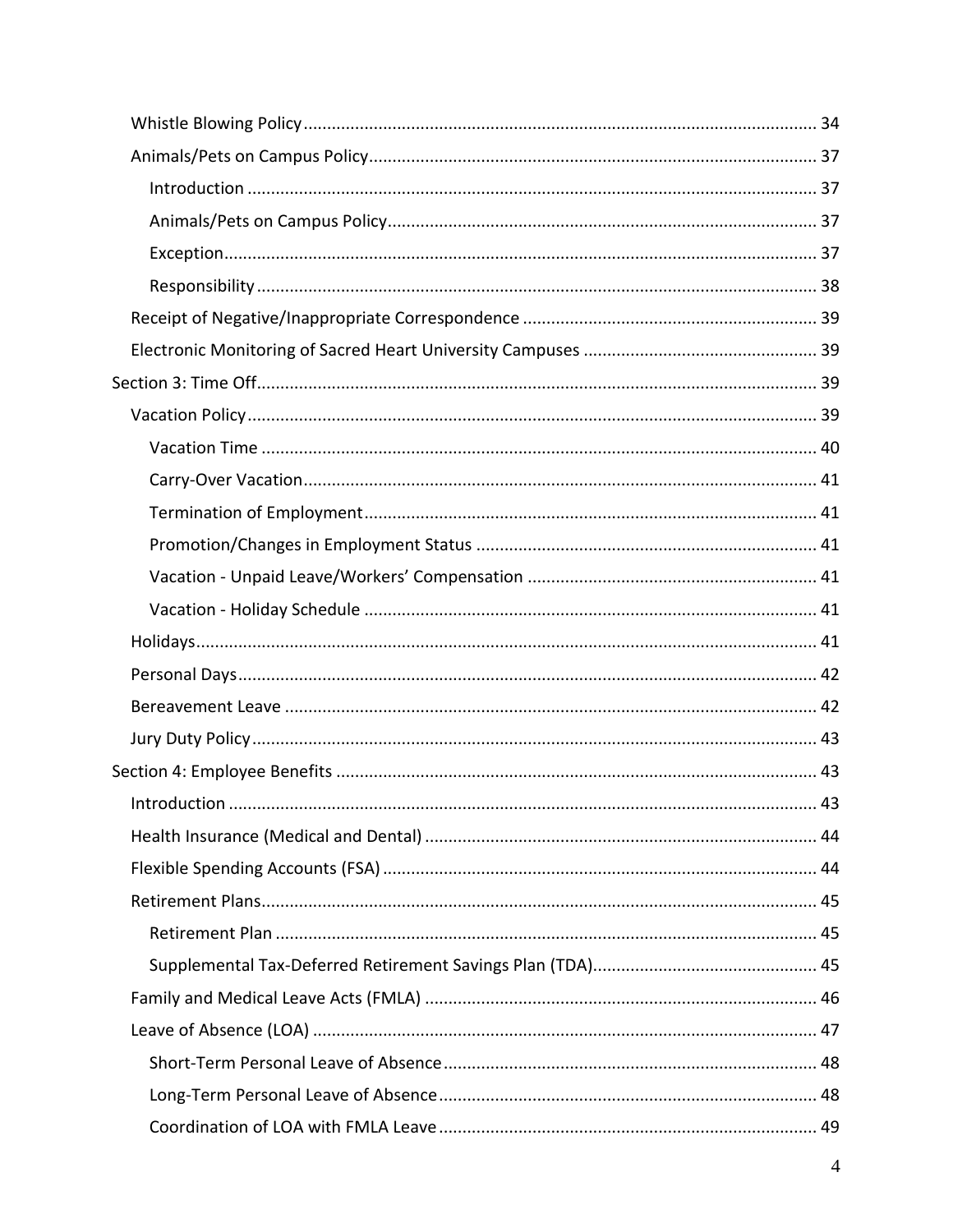|                                                                                     | 58 |
|-------------------------------------------------------------------------------------|----|
|                                                                                     |    |
| Tuition Remission Benefit Status During Employee Leave of Absence, or Upon Employee |    |
|                                                                                     |    |
|                                                                                     |    |
|                                                                                     |    |
|                                                                                     |    |
|                                                                                     |    |
|                                                                                     |    |
|                                                                                     |    |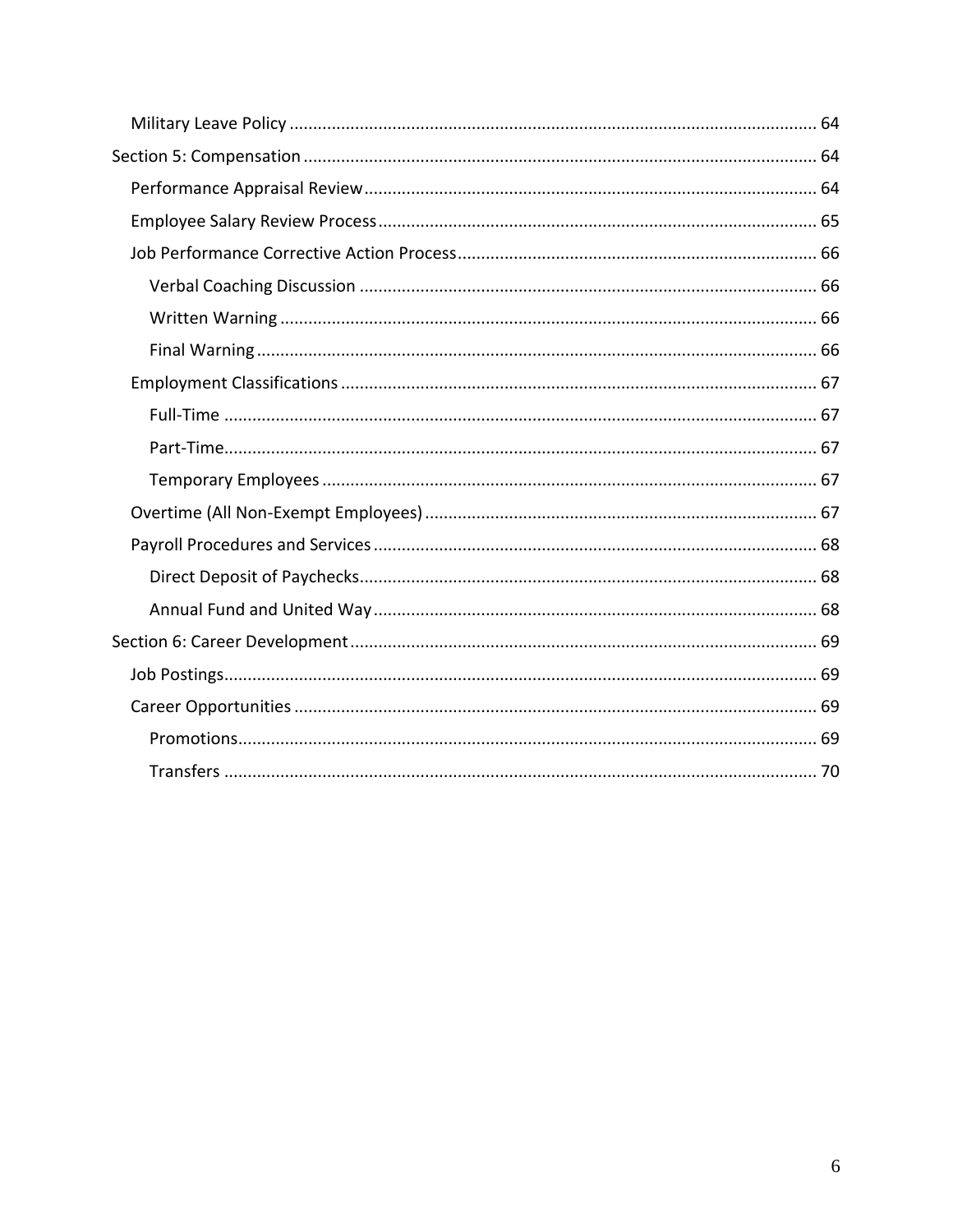## <span id="page-6-0"></span>**Section 1: Introduction**

## <span id="page-6-1"></span>**Welcome Message from the Vice President for Human Resources**

If you are a new employee welcome to Sacred Heart University! We believe this is a great place to work. For all current employees, welcome to the revised Employee Policy Handbook. At the foundation of Sacred Heart University's goal to be an excellent Catholic University for its students, its employees, the local community, and society at large is our basic belief that people are our most important assets and that relationships based on mutual trust and respect are fundamental to our success. As an institution, we are strongly committed to:

- creating and maintaining a university culture to attract and retain the best- qualified people with an appropriate reward and recognition system;
- creating a motivating, results-oriented environment and providing resources that enable employees to develop and realize their potential, and to make the best of their talents and abilities without regard to race, gender, sexual orientation, color, age, handicap, marital status, national origin, religion or veteran status;
- paying and promoting from within based on qualifications, initiative, performance and demonstrated contribution;
- providing a climate that fosters and rewards individual and team performance, excellence and innovation;
- encouraging teamwork and collaboration in sharing new ideas and solving mutual problems;
- ensuring that open, forthright, two-way communication is both encouraged and effectively maintained throughout the institution;
- providing that competitive and cost-effective benefit plans are in place that support our institutional core values and balance employee needs, financial considerations and the realities of the healthcare marketplace.

**The human resources policies and practices reflected in this handbook are internal guidelines and are not promises, representations or a contract of employment.** The University reserves the right to amend or alter the conditions and terms of the Employee Policy Handbook. When new policies or revisions to policies are made, they will be communicated via email, hard copy to handbooks, HR newsletter and the Human Resources website.

The information contained in this policy handbook is available to all University employees. Please take the necessary time to familiarize yourself with the entire handbook. Each department will have copies of the handbook available for your use. Employees are encouraged to refer to it and copy information as the need arises and to call on the Office of Human Resources with any questions.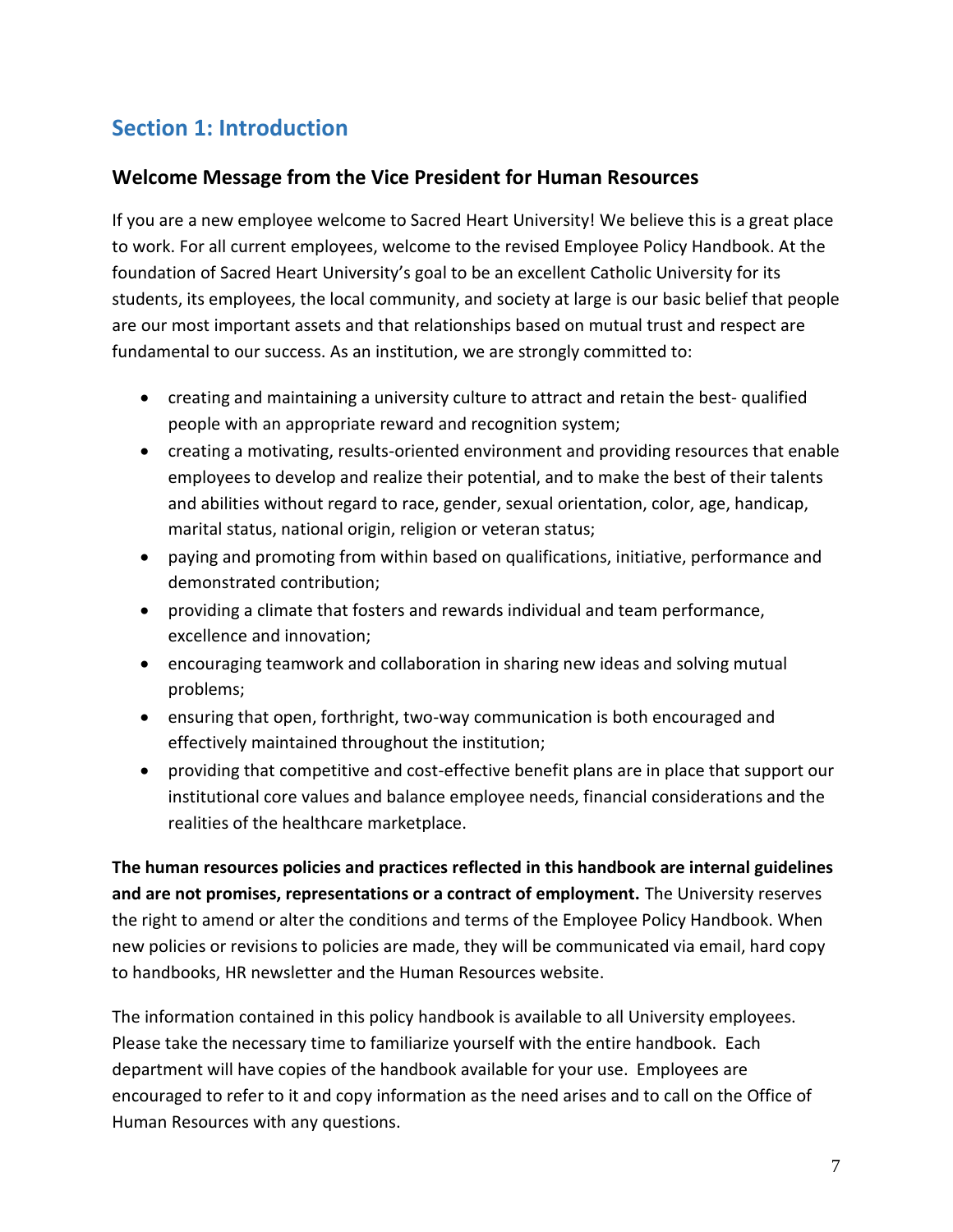We greatly appreciate your contributions to the mission of Sacred Heart University.

Sincerely,

Robert Me stardy

Robert M. Hardy

#### <span id="page-7-0"></span>**University Mission Statement**

Sacred Heart University is a co-educational, independent, comprehensive institution of higher learning in the Catholic Intellectual Tradition whose primary objective is to prepare men and women to live in and make their contributions to the human community.

The University aims to assist in the development of people who are knowledgeable of self, rooted in faith, educated in mind, compassionate in heart, responsive to social and civic obligations, and able to respond to an ever-changing world. It does this by calling forth the intellectual potential of its students, nurturing each one's spiritual and moral growth, and deepening in them a sense of social responsibility. The University is committed to combining education for life with preparation for professional excellence.

Sacred Heart University is Catholic in tradition and spirit. As a Catholic university, it seeks to play its appropriate role in the modern world. It exemplifies in its life the Judeo-Christian values of the God-given freedom and dignity of every human person. Inspired by the ecumenical spirit of the Second Vatican Council, Sacred Heart University welcomes men and women of all religious traditions and beliefs who share its concerns for truth, scholarship, the dignity of the human person, freedom, and the betterment of human society. It values religious diversity as enhancing the University community and creating opportunities for dialogue in the common search for truth. Through its curricular and co-curricular activities and campus ministry programs, the University provides the context in which students have the opportunity to appropriate in a critical fashion their own religious traditions.

Sacred Heart University challenges its students to think critically, analyze carefully, evaluate with a sense of justice and proportion, and convey conclusions in an intelligible and articulate fashion. The University provides the environment in which its students can develop the aesthetic dimension of life by nurturing their abilities to imagine, create and appreciate. It assists students to acquire a rich understanding of their own cultural and family heritages so as to assume their responsibilities as conveyers and creators of culture and family.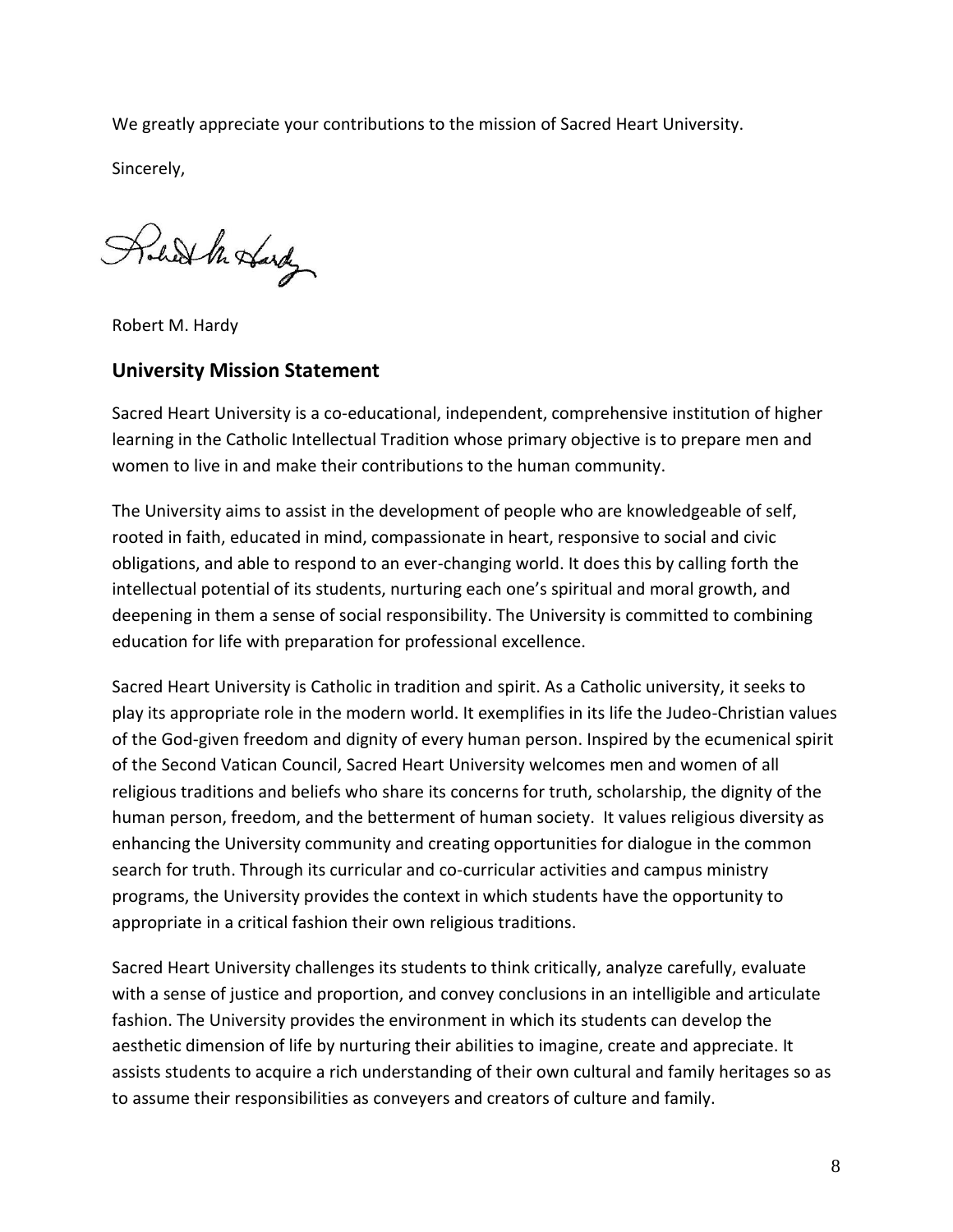As a community of teachers and scholars, Sacred Heart University exists for the pursuit of truth. It joins with other colleges and universities in the task of expanding human knowledge and deepening human understanding. It encourages and supports the scholarly and artistic work of its faculty and students. Further, it has a responsibility to share its resources and its special gifts and talents for the betterment of the human community. All members of the University community are strongly encouraged to participate in the wider community through service to others, especially the poor.

From its founding, the University has been recognized for its caring approach to students. This approach expresses the University's belief that each student is born with a unique set of qualities and skills. It respects the personal and academic freedom of each of its members while, at the same time, fostering a genuine experience of community. By so doing, it creates the environment in which each person in the University shares in common goals and a common commitment to truth, justice, and concern for others.

## <span id="page-8-0"></span>**Purpose of the Employee Policy Handbook**

The Employee Policy Handbook has been designed to acquaint you with the Human Resources practices and guidelines for Sacred Heart University. Please be aware that no written statement can cover all possible situations or be an effective substitute for direct and regular contact with your supervisor. This handbook is intended to give you some guidance as to the various topics contained herein.

The information in this handbook has been presented in an informal manner and is a summary of University policies and practices. For more detailed information, consult with the Office of Human Resources. Separate benefits booklets are available to you that describe in detail the University's benefit plans which are only briefly summarized here. Your specific rights and benefits under these plans are governed by each benefit plan or contract.

The Employee Policy Handbook is a general guide to Sacred Heart University's policies. Because no two employment situations are ever exactly alike, the University may modify the policies summarized here on those occasions when it determines that particular circumstances warrant individualized consideration.

## <span id="page-8-1"></span>**Right to Change Policies**

Sacred Heart University reserves the right to interpret, add, delete or modify all provisions contained in this handbook. Revisions and updated information regarding changes in a policy will be available on the SHU website under Human Resources. Hard copies of a revised or updated policy will be available in each department. If you have any questions, please contact the Office of Human Resources at 203-365-7633.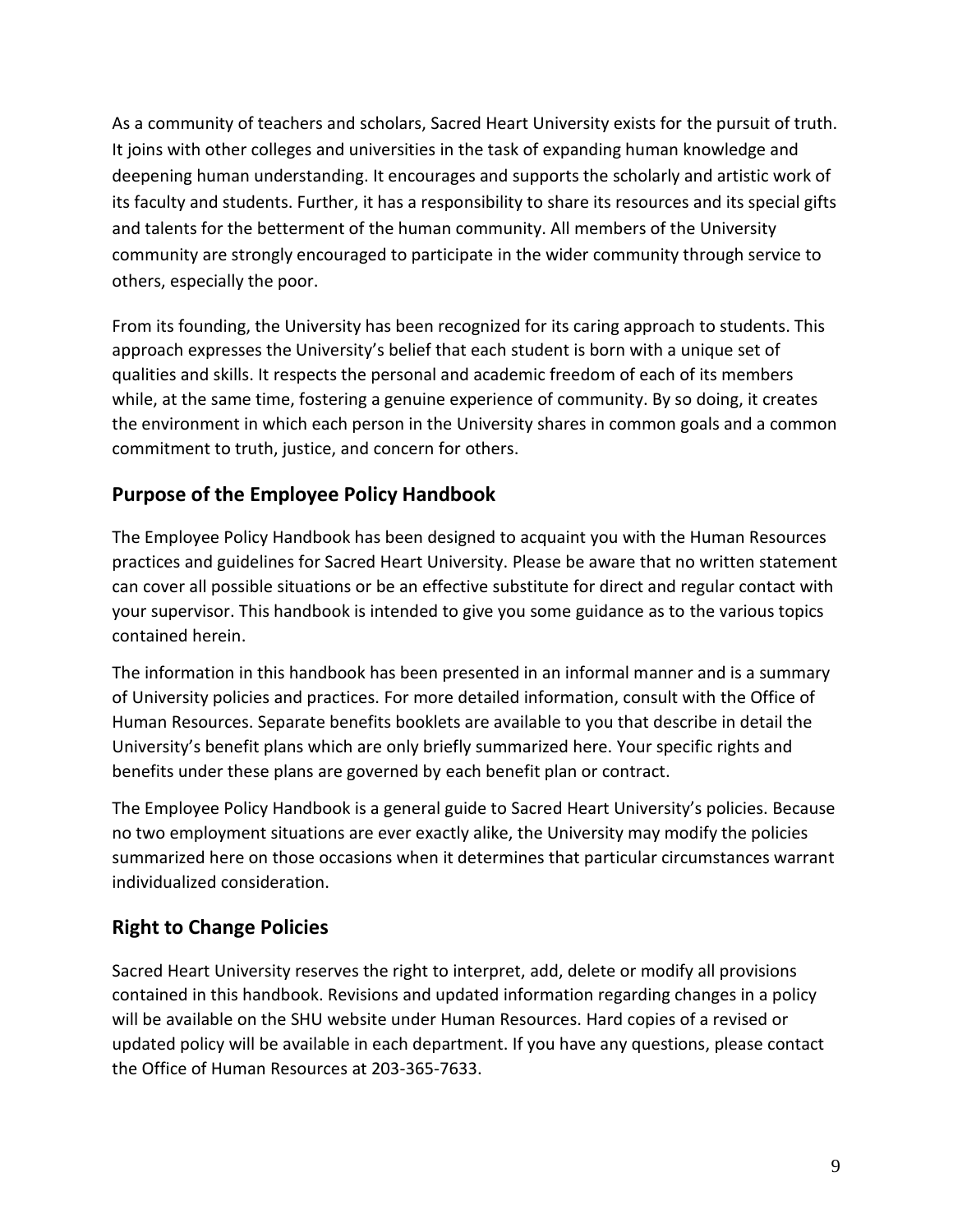## <span id="page-9-0"></span>**Statement of At-Will Employment**

Employment with Sacred Heart University is on an at-will basis. What this means is that the employee may leave their position at the University or the University may terminate the employee at any time, for any reason.

The provisions of the following policies are not intended to create a contract of employment, and no agreement or promise regarding an employee's terms or conditions of employment is binding on the University.

The provisions of these policies supersede any conflicting statements made by the supervisor. Sacred Heart University has the right to change the policies at any time without prior notice.

## <span id="page-9-1"></span>**Section 2: General Employment Practices**

## <span id="page-9-2"></span>**Equal Employment Opportunity Policy**

It is the policy of Sacred Heart University to comply with the law regarding equal employment opportunity for all qualified persons so as to prohibit unlawful discrimination against persons because of race, gender, sexual orientation, pregnancy, color, marital status, veteran status, religion, age, disability, handicap, national origin or ancestry in its employment policies and its education and admissions programs. Sacred Heart University promotes the full realization of equal employment opportunity throughout the University. Admissions and employment practices and activities are conducted on a non-discriminatory basis as required by law. This policy is also supplemented with a strong commitment to and policy against harassment or retaliation of any kind.

While Sacred Heart University is committed to complying with applicable federal and state statutes, the pursuit of diversity and fairness is, more importantly, grounded in the mission and educational goals of our institution.

## <span id="page-9-3"></span>**Sexual Harassment Policy**

It is the policy of Sacred Heart University that any practice or behavior that constitutes sexual harassment will not be tolerated, and the University is committed to providing and preserving an atmosphere free from harassment in any form. Sexual harassment is illegal and is prohibited by the Connecticut Discriminatory Employment Practices Act (Section 46a-60(a) (8) of the Connecticut General Statutes) and Title VII of the Civil Rights Act of 1964 (42 United States Code Section 2000e et. seq.) The University condemns any offensive or inappropriate sexual behavior at work and within the academic community of the institution. More specifically, the faculty, staff and students of the University will not condone nor be subject to actions and words that constitute sexual harassment, gender discrimination or any other unreasonable interference with their performance based on an individual's gender. Individuals who engage in sexual harassment will be severely disciplined up to and including discharge.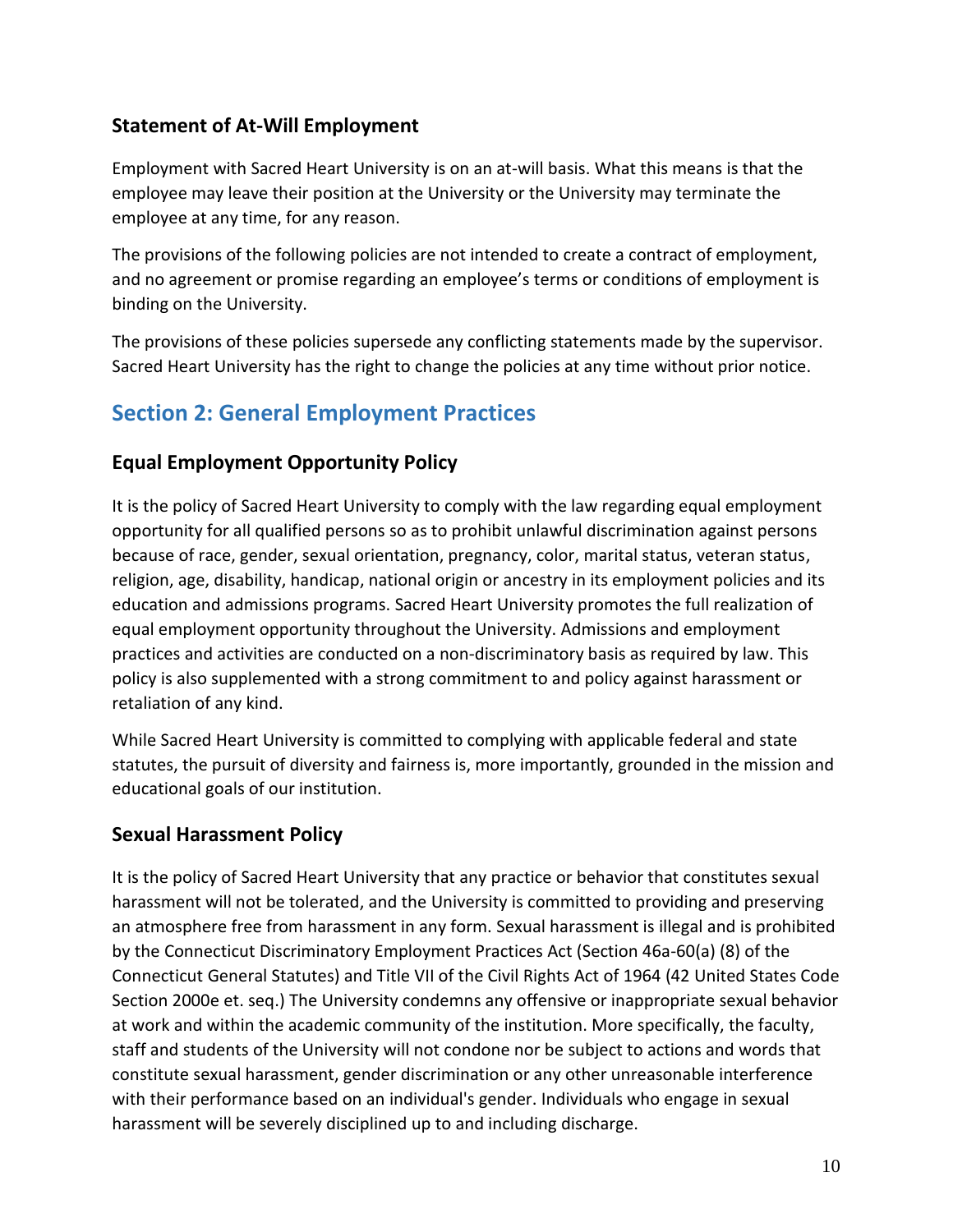Any employee who feels that he/she is being sexually harassed by anyone including supervisors, co-workers, faculty, students or vendors should immediately report the incident to Human Resources.

Some examples of prohibited conduct are:

- Demanding sexual favors in exchange for favorable reviews, assignments, promotions, continued employment or other promises.
- Continued or repeated sexual jokes, language, flirtation, advances or propositions.
- Verbal abuse of a sexual nature.
- Graphic verbal commentary about an individual's body, sexual prowess or sexual deficiencies.
- Sexually degrading or vulgar words to describe an individual.
- Leering, whistling, touching, pinching, brushing the body, assault or suggestive, insulting or obscene comments or gestures.
- Name calling, gossip, comments or jokes that may be derogatory towards a particular sex.

The University will investigate every reported incident as soon as possible. Any employee, supervisor or agent of the University who has been found to have sexually harassed an employee will be subject to appropriate disciplinary action, up to and including termination.

Investigations will be conducted as thoroughly, discreetly and confidentially as possible. The University recognizes that every investigation requires a determination based on all the facts in the matter.

The employee who has reported the complaint and any employee involved in the investigation has the University's assurance that no retaliation will be taken as a result of the harassment complaint. It is our policy to encourage discussion of the matter to help protect others from being subject to inappropriate behavior.

The University cannot resolve a sexual harassment issue unless it is communicated to Human Resources. It is the employee's responsibility to bring any incidents to the attention of Sacred Heart University so that we can take whatever measures necessary to correct the situation.

All supervisors, managers and exempt employees will receive sexual harassment training. Employees who are interested in attending a refresher session should contact Human Resources.

## <span id="page-10-0"></span>**Harassment Policy**

Sacred Heart University prohibits harassment of an employee based on, but not limited to, race, gender, sexual orientation, pregnancy, color, marital status, veteran status, religion, age, disability or handicap, and national origin or ancestry. Improper interference with the ability of Sacred Heart University's employees to perform job duties will not be tolerated.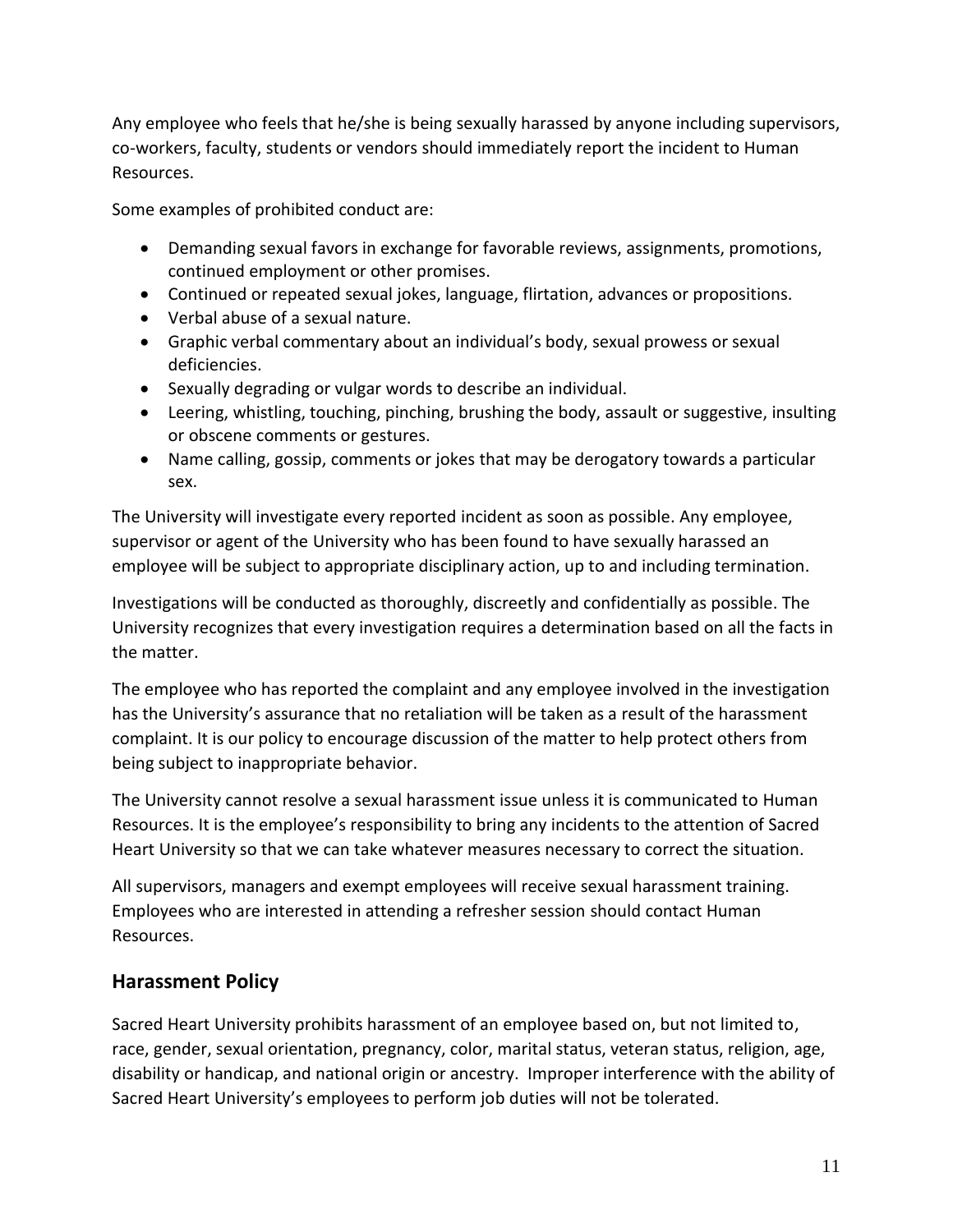While it is not easy to define precisely what harassment is, it certainly includes slurs, epithets, threats, derogatory comments or visual depictions, unwelcome jokes, teasing, and other similar verbal or physical conduct.

Each member of management is responsible for creating an atmosphere free of discrimination and harassment, sexual or otherwise. Employees are responsible for respecting the rights of their coworkers.

Any employee who feels that he/she is being harassed by anyone including supervisors, coworkers, faculty, students or vendors should immediately report the complaint directly to Human Resources.

The University will investigate every reported complaint as thoroughly, discreetly and confidentially as possible. Any employee, supervisor or agent of the University who has been found to have harassed another employee will be subject to appropriate disciplinary action, up to and including termination.

Human Resources will attempt to conduct all investigations as confidentially as possible and conduct a thorough and complete investigation. The University recognizes that every investigation requires a determination based on all the facts in the matter.

The employee who has reported the complaint and any employee involved in the investigation have the University's assurance that no retaliation will be taken as a result of the harassment complaint. It is our policy to encourage discussion of the matter to help protect others from being subject to inappropriate behavior.

## <span id="page-11-0"></span>**Drug and Alcohol Policy**

It is Sacred Heart University's policy to comply with the law to provide all employees with a safe working environment and to promote the safe and efficient performance of all job duties. Sacred Heart University has established certain rules and procedures regarding the use and possession of intoxicants, including drugs and alcohol. The University's policy is stated below.

## <span id="page-11-1"></span>**General Policy on Drugs**

As a condition of consideration for initial and continued employment, Sacred Heart University requires all employees to report to work and perform their duties without any drugs present in their systems that are either unlawful or may diminish physical or mental job performance requirements. We will not tolerate employees possessing, selling, using, manufacturing, distributing, assisting in distribution, or making arrangements to distribute drugs while on University property.

Although the proper use of medication that does not affect job performance is permitted, the abuse or misuse of prescription medication is a violation of policy. No employee may take another employee's prescription medication.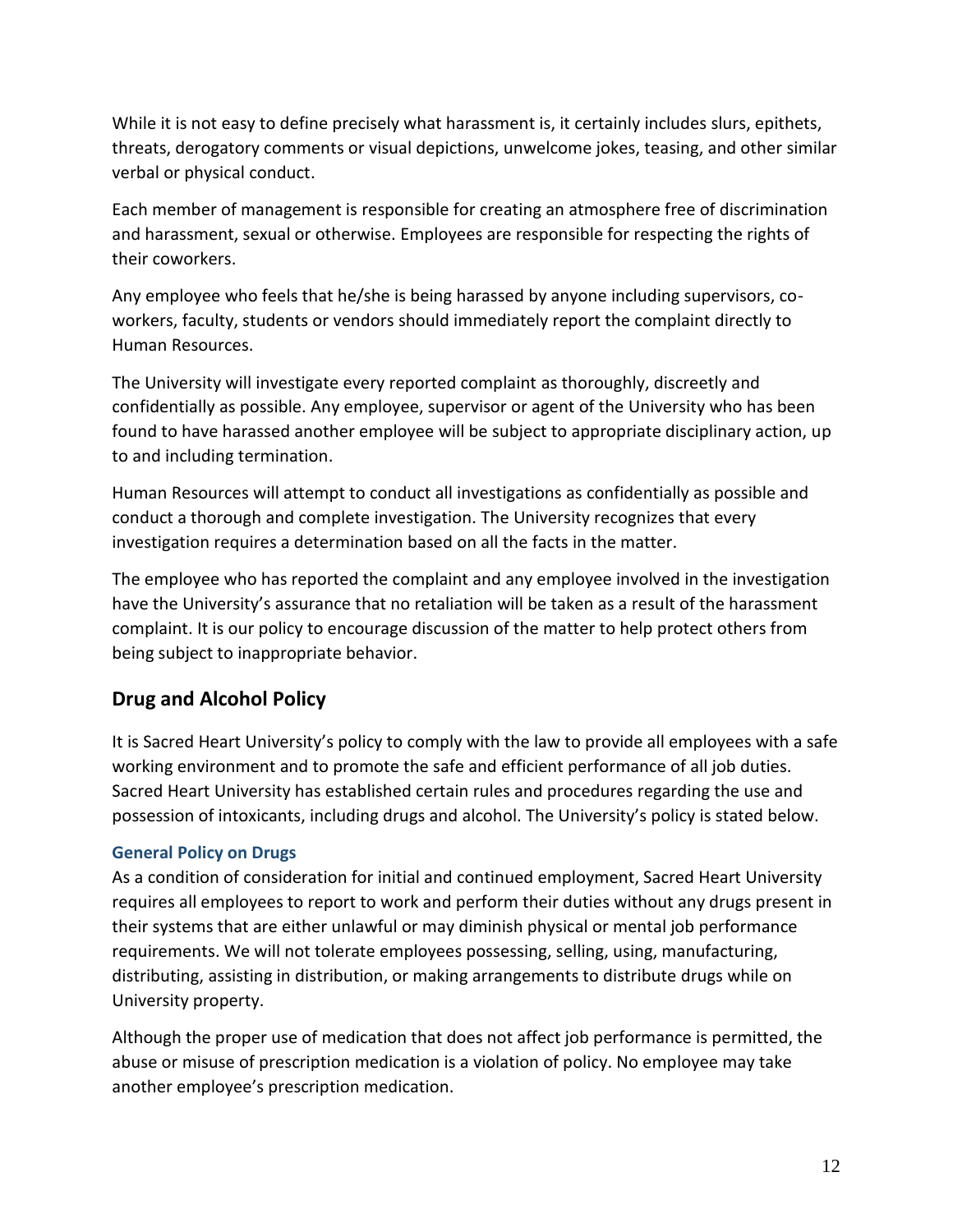Any employees who are legitimately using prescription medication must consult with their supervisor when they have reason to believe, if the prescription information indicates, that their medication may affect safety or performance.

#### <span id="page-12-0"></span>**General Policy on Alcohol**

We prohibit employees from possessing or drinking alcohol or being in any way impaired by alcohol while at work, during working hours, or on University property including while in vehicles. Employees may not consume alcohol at lunch, breaks or other occasions while working or during working time.

The University recognizes that at a limited number of SHU-related social functions, employees may be permitted to consume alcohol in moderation without violating these restrictions. Any such function must have the prior approval of the Division or department head. Even during these limited occasions when consumption is allowed, employees must act professionally at all times, may not be intoxicated, and may not operate a vehicle if they are in any way affected by alcohol.

It is the responsibility of any employee who is aware of a violation of this policy to contact Human Resources immediately.

Any member of the University staff who is in violation of the Drug and Alcohol Policy will be subject to discipline up to and including immediate termination.

#### <span id="page-12-1"></span>**Education/Counseling**

Alcoholism and drug abuse are serious problems requiring counseling and other forms of professional assistance. Sacred Heart University will encourage major institution-wide objectives centered around prevention, education, wellness and care. Self-referrals as well as University referrals to treatment should be accorded maximum respect for individual confidentiality. Follow-up procedures will promote effective treatment and rehabilitation. However, alternative actions, including dismissal, may be appropriate for those who are unwilling or unable to successfully return to University employment.

## <span id="page-12-2"></span>**Smoke-Free Campus Policy**

#### <span id="page-12-3"></span>**Purpose**

In order to provide a safe, clean environment and promote the health of our students, faculty, staff and visitors, the Sacred Heart University campus is a tobacco-free environment.

#### <span id="page-12-4"></span>**Policy**

The use of cigarettes, tobacco products, electronic nicotine delivery systems, and vapor products (defined below) are prohibited indoors in all Sacred Heart University-owned or leased facilities and outdoors on the grounds of any University-owned or leased property. Areas affected by the policy include all buildings owned, leased or controlled by Sacred Heart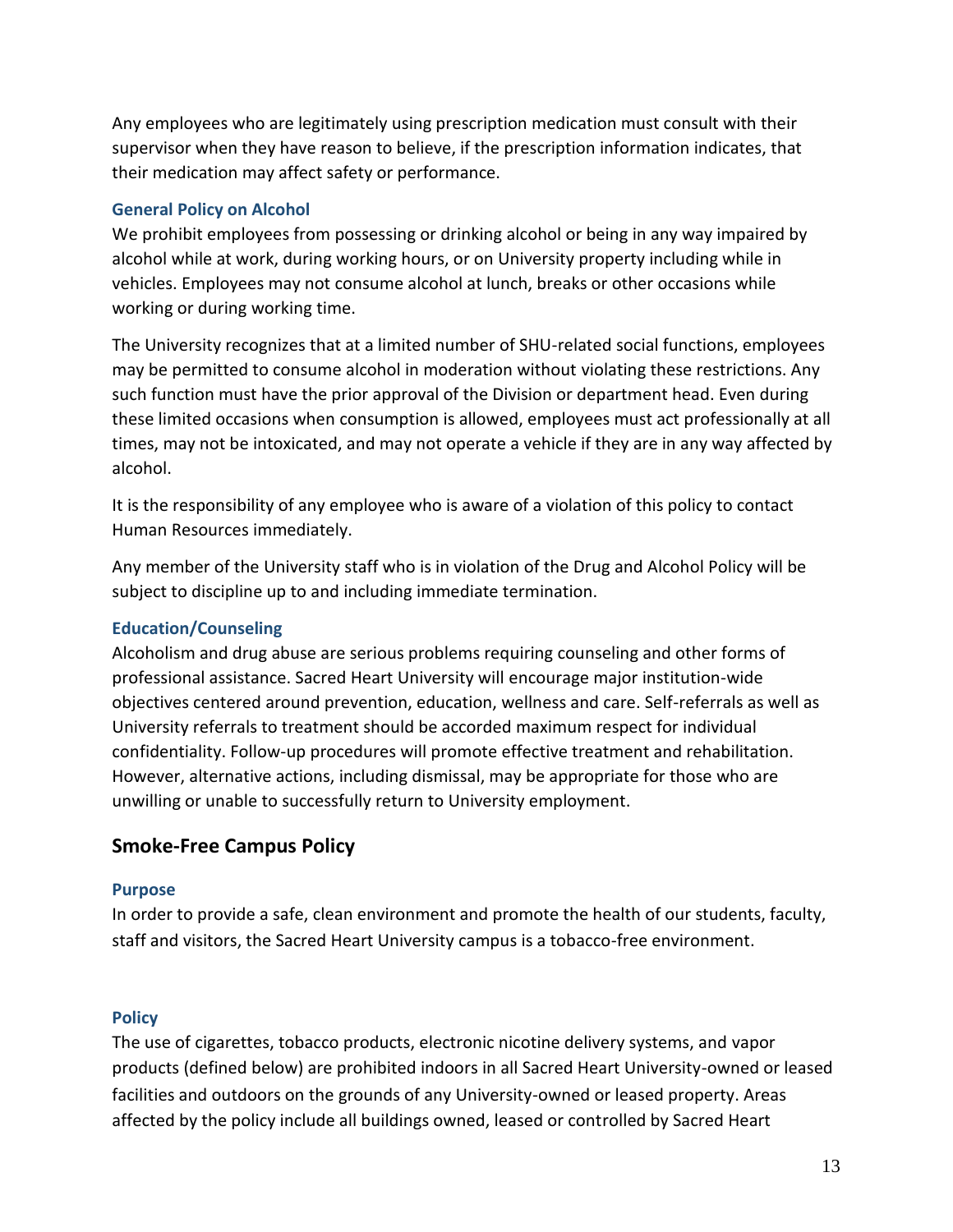University, indoor and outdoor athletic facilities, walkways, sidewalks, residence halls, parking lots, sidewalks that adjoin University property, and in any vehicle or equipment owned, leased or operated by Sacred Heart University. The sale, distribution, sampling or advertisement of cigarettes, tobacco products, electronic nicotine delivery systems, and vapor products is prohibited on the campus.

#### <span id="page-13-0"></span>**Enforcement and Violations**

All members of the SHU community share a responsibility for reinforcing the policy with visitors as well as with their fellow students and employees, who should be politely reminded of the policy. SHU reserves the right to initiate progressive disciplinary process against any individual found to be in violation of this policy. Disciplinary actions may include: verbal counseling and education about the effects of secondhand smoke or vapor; written warnings; a monetary fine; or other appropriate disciplinary actions in accordance with the Student Code of Conduct and the Human Resources Employee Handbook for faculty and staff. Visitors who continue to violate the policy following a warning will be escorted off campus. Organizers of public events on campus are responsible for communicating this policy to attendees, and organizations renting University space will acknowledge awareness of this policy in writing at the time of the rental agreement.

#### <span id="page-13-1"></span>**Definitions**

#### *Taken from definitions used in CT House Bill 7200*

"Tobacco product" means any product, other than a cigarette, that is made or derived from tobacco and intended for human consumption, or likely to be consumed, whether smoked, heated, chewed, absorbed, dissolved, inhaled or ingested by any other means, including, but not limited to, a cigar, pipe tobacco, chewing tobacco, snuff and snus.

"Electronic nicotine delivery system" means an electronic device used in the delivery of nicotine or other substances to a person inhaling from the device, and includes, but is not limited to, an electronic cigarette, electronic cigar, electronic cigarillo, electronic pipe, or electronic hookah.

"Vapor product" means any product that employs a heating element, power source, electronic circuit or other electronic, chemical or mechanical means, regardless of shape or size, to produce a vapor that may include nicotine, which is inhaled by the user of such product.

*Revised May 30, 2019*

## <span id="page-13-2"></span>**Office Hours**

The University's normal office business hours are from 8:30 a.m. - 4:30 p.m. Monday through Friday. Since Sacred Heart University is a residential University, which operates 24 hours a day, seven days a week, there are services that may require coverage and different time schedules.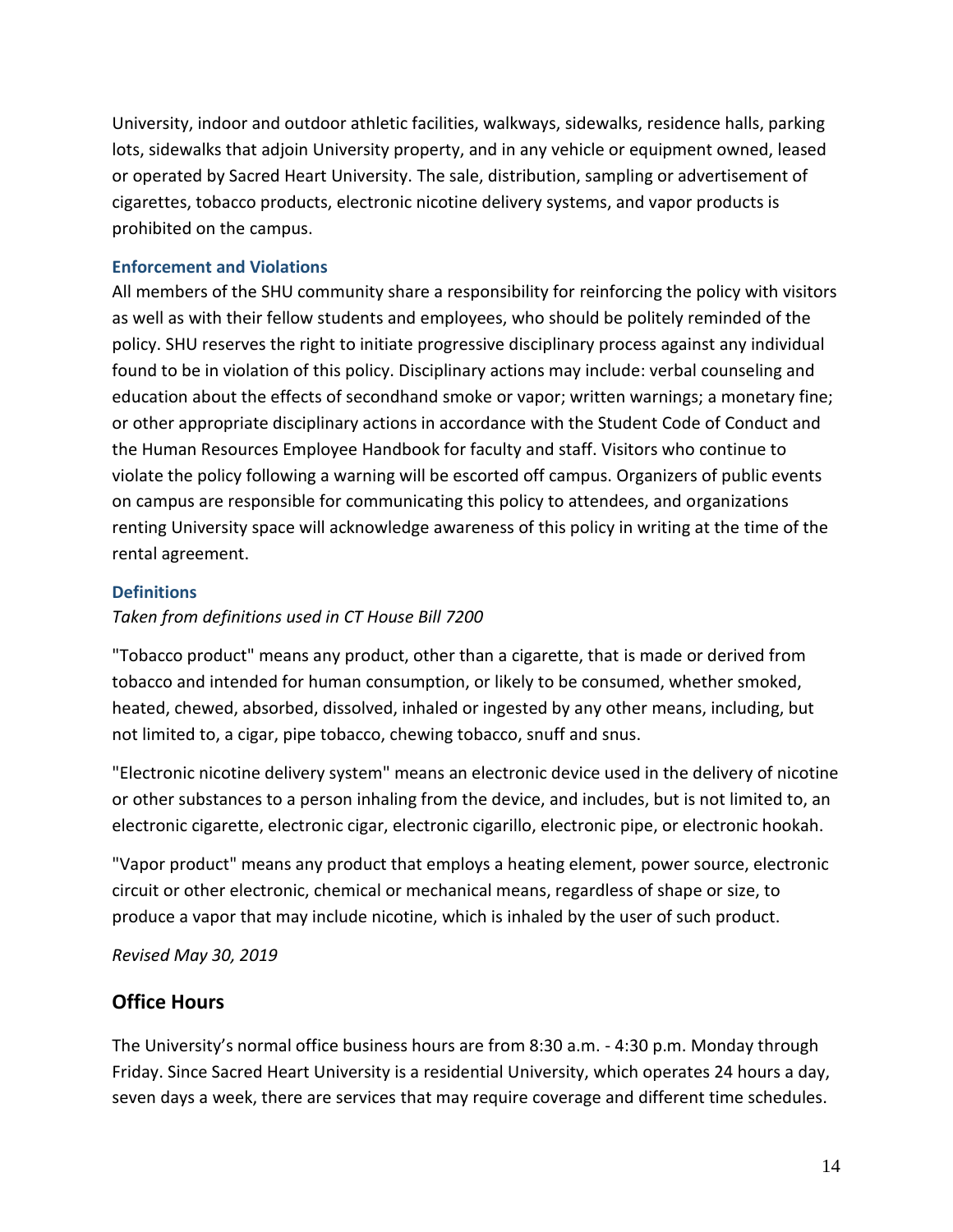Administrative and staff employees generally work and are expected to work 35 hours per week, not including one hour for lunch.

In the instance when a schedule exception is deemed necessary for an employee, the department head's approval is required.

#### <span id="page-14-1"></span><span id="page-14-0"></span>**Contract Review and Approval Process**

#### **1. Overview and Policy Statement**

This document describes the legal review requirements for SHU contracts, the required reviews by the initiating departments, and outlines the signature authorities for contracts within the University. Please read the document in its entirety, as it contains important information that you may need when submitting a contract for legal review.

Individuals have the authority to enter into negotiations, approve and/or sign contracts on behalf of the University only pursuant to (1) a resolution of the Board of Trustees; (2) a valid delegation of authority from the President or the University Board of Trustees.

This Policy is intended to ensure that any commitment of University resources and all related agreements obligating the University are properly reviewed and approved. This Policy describes necessary steps in the contract review process and identifies the individuals who are authorized to commit institutional resources on behalf of the University through agreements executed in its name.

#### <span id="page-14-2"></span>**2. Legal Review of SHU Contracts**

A contract is any legally enforceable agreement whether or not it is titled "contract." Contracts include, but are not limited to, letters of agreement, lecture or performance agreements, licenses, memoranda of understanding, and terms and conditions related to all types of transactions. All SHU contracts must be in writing. An agreement may be a binding contract even though one party provides something of value to the other party at no charge. Therefore, the University may have an interest even though there is no financial transaction. The correct legal name of SHU, which should appear on all of SHU's contracts, is "Sacred Heart University, Inc., a Connecticut Nonstock Corporation".

#### *2.1 Contracts Requiring Legal Review*

Generally, contracts to which Sacred Heart University is a party must be reviewed and approved by General Counsel prior to signing. Signing a contract on behalf of SHU may have legal implications for the university. Therefore, contracts signed without obtaining legal approval may, if the university chooses not to honor the contract, result in personal liability for the person signing the contract. University administrators, faculty, staff or students who enter into unauthorized agreements may also be subject to disciplinary action, up to and including dismissal. General Counsel cannot review or provide legal advice regarding personal or non-SHU contracts. The next section lists the types of SHU contracts that are exempt from legal review.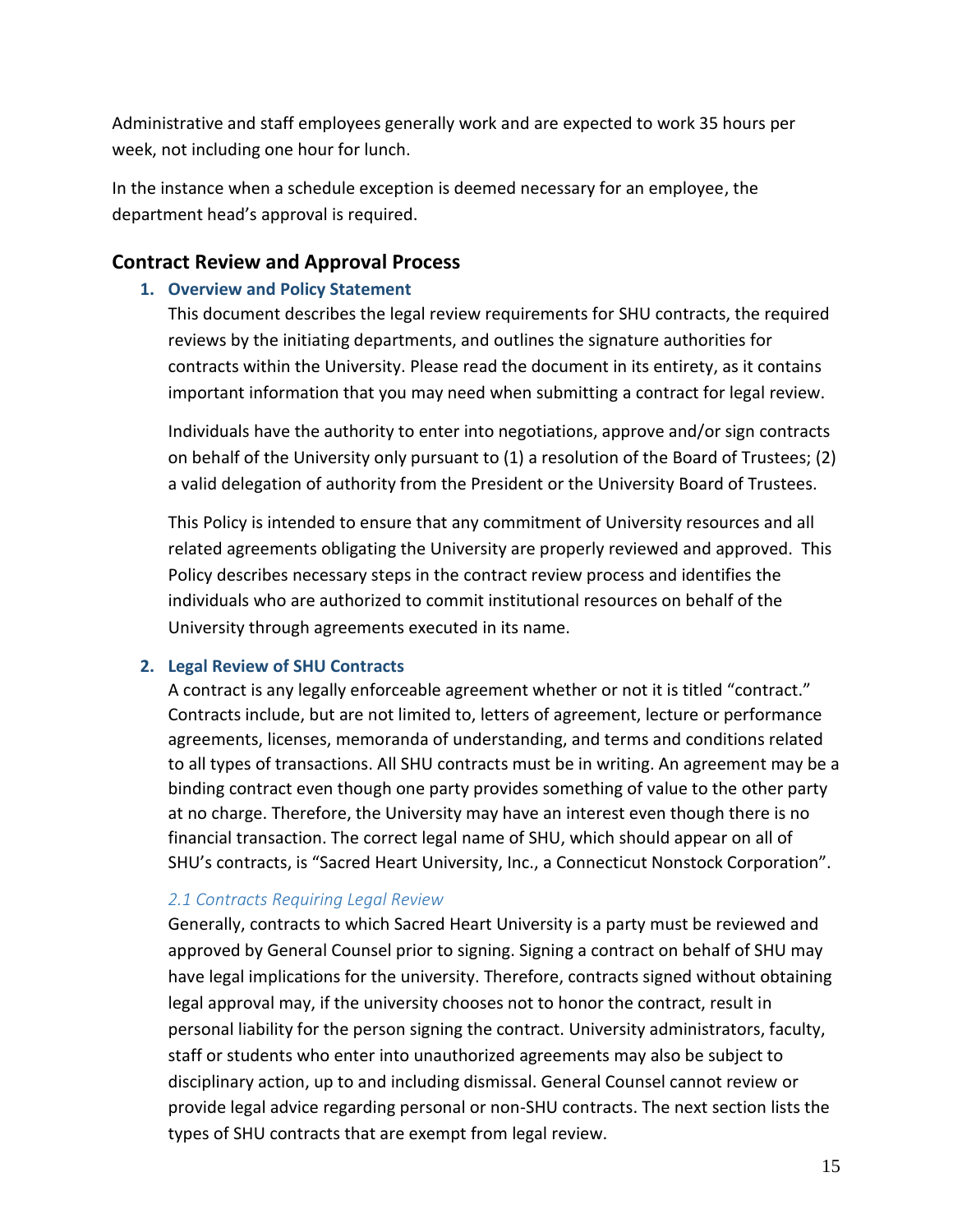#### *2.2 Exemptions to the Legal Review Requirement*

The exemption from legal review and approval does not exempt contracts from all other applicable and required SHU approvals, including business office review, depending on the nature of the contract. The following types of contracts are currently exempt from legal review:

- I. Routine purchase orders, bills of sale, invoices, if they do not contain any terms and conditions; or
- II. Renewals of existing contracts approved by the General Counsel within the previous five years, unless the terms and conditions of the renewal are different that those previously approved; or
- III. Pre-approved and unmodified standard university contract templates, unless modifications to the terms and conditions are needed. However, these contracts may not be inappropriately used. For example, a Service Agreement must not be used to contract with providers of supplies.

#### <span id="page-15-0"></span>**3. Contract Review Process**

#### *3.1 Initial Review by the Initiating Department*

This review should focus on the business implications of the terms and conditions of the contract. The initiating department must determine what it can or cannot agree to, and what needs to be negotiated with the contractor. Examples for issues to consider during this review include:

- I. The contract terms and conditions, including duties of the parties, are clear, consistent and acceptable to SHU and the department and the responsible department has in place the ability to meet its obligations under the contract.
- II. The Division, college, department, or unit has the necessary funds and resources for this contract.
- III. The contract is appropriate and serves the unit's mission and responsibilities.
- IV. The services provided are the most feasible for the University in terms of quality and cost.
- V. The contract includes the entire understanding between the parties, without additional oral explanations or promises that are not included in the contract.

#### *3.2 Legal Review*

A. Contract reviews normally take up to ten business days. In those cases where the contract requires complex negotiations over terms and conditions, a new contract needs to be drafted, or if there is a signing deadline, you are encouraged to include General Counsel in the process as early as possible. Please submit a draft of the contract in advance to allow sufficient time for thorough legal review. If you need General Counsel to draft the contract for you, then more time will be needed. You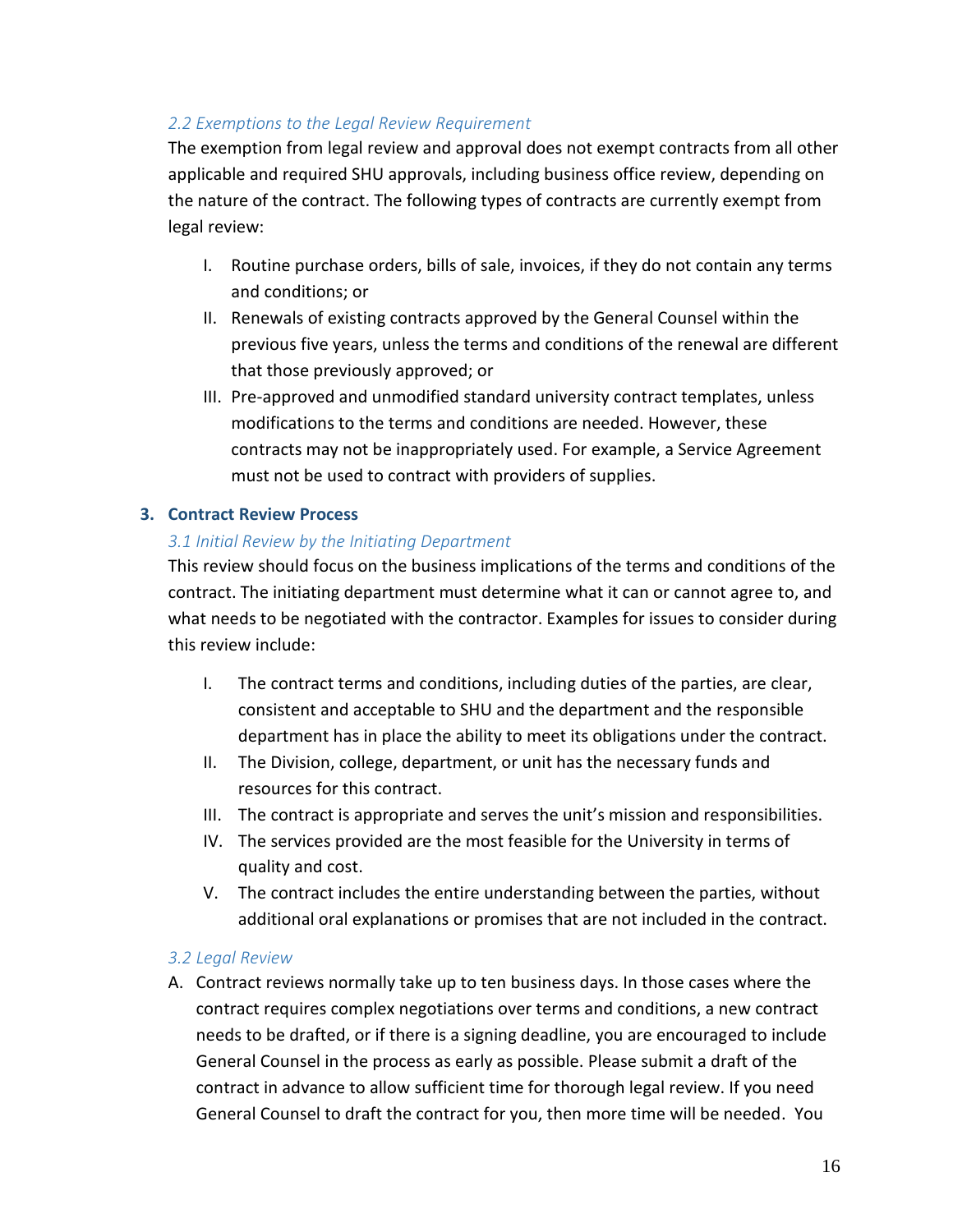must plan appropriately. The legal review process cannot be compromised due to time constraints.

The review by General Counsel insures that:

- I. SHU abides by State and Federal laws.
- II. SHU is operating in accordance with the policies and procedures of the Board of Trustees of the University.
- III. SHU does not agree to any prohibited clauses.
- IV. Risk Management and Business Office concerns have been addressed. General Counsel will forward the appropriate contracts to the Purchasing Manager for review of insurance requirements, purchasing procedures are met and verification that funds are available to meet our obligations called for in the contract.
- B. After reviewing each contract, the proposed contract will be returned to the requesting department with a stamp indicating that:
	- I. The contract is approved as to legal form, in which case the signing authority may sign the contract; or
	- II. The contract requires (not with respect to business terms) modifications to protect the University's legal interest, in which case the changes will be communicated to the contractor by General Counsel, and after the contractor has agreed to all the modifications the contract will then be stamped by General Counsel indicating the contract is approved as to form and the signing authority may sign the contact; or
	- III. The contract is returned without approval as to legal form.

It is important to know that the legal review determines the legal validity of a contract, as opposed to whether the contract is appropriate from a business and administrative perspective. The final decision to enter into a contract is the responsibility of the SHU department initiating the contract, and should take place only after all applicable university approvals have been obtained.

## <span id="page-16-0"></span>**4. Signature Authority**

Only authorized individuals may sign contracts on behalf of SHU. The appropriate signature authority depends on the value and type of contract, as described below:

- **Where the total transactional value over the life of the contract exceeds \$100,000:** The President
- **Where the total transactional value over the life of the contract exceeds \$50,000 but is less than \$100,000:** The President or the joint signatures of the Senior Vice President for Finance & Administration and the Provost & Vice President for Academic Affairs.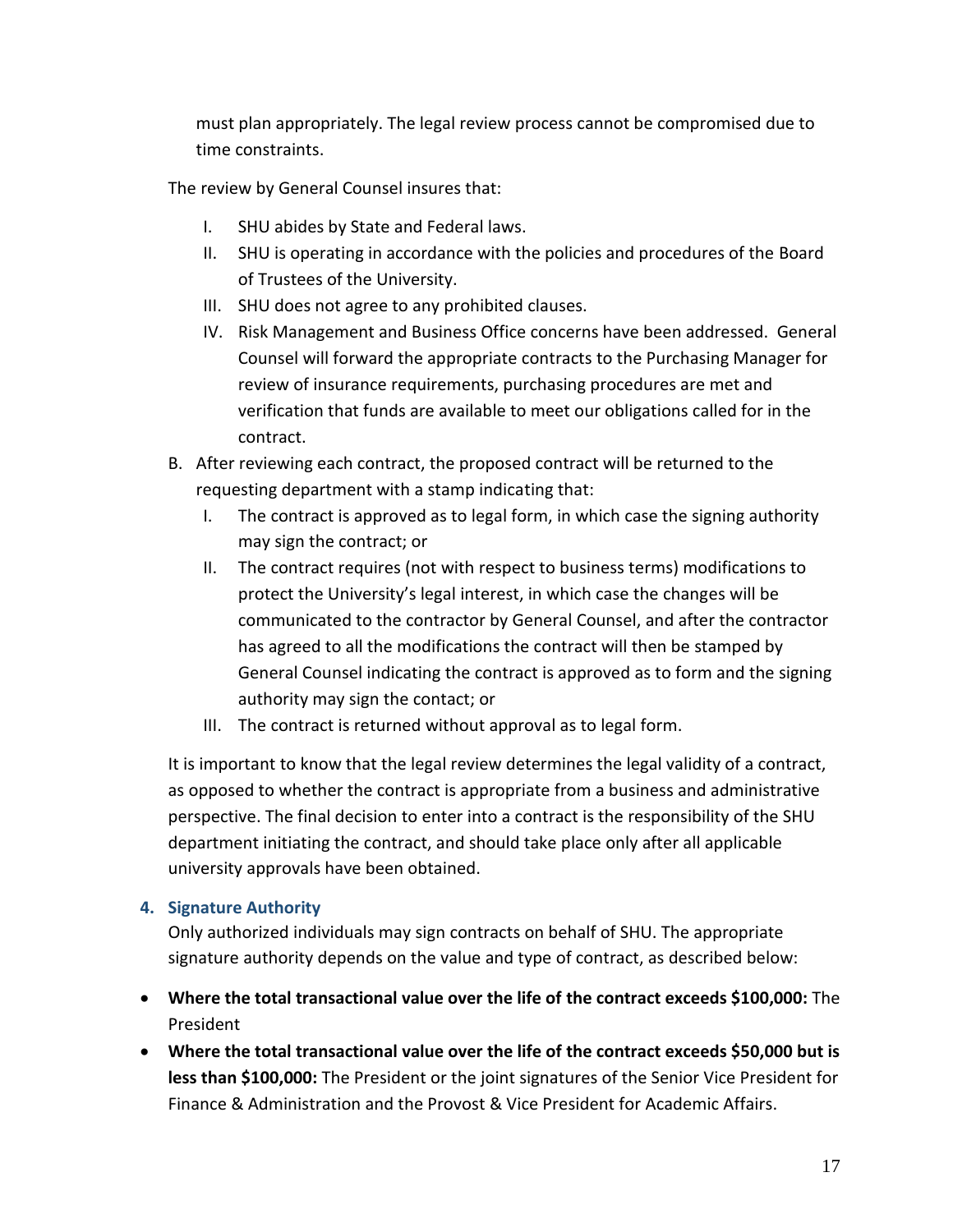- **Where the total transactional value over the life of the contract exceeds \$10,000 but is less than \$50,000:** The President or the Senior Vice President for Finance & Administration or the Provost & Vice President for Academic Affairs.
- **Where the total transactional value over the life of the contract exceeds \$5,000 but is less than \$10,000:** The President or the Senior Vice President for Finance & Administration or the Provost & Vice President for Academic Affairs or any Vice Provost or any Vice President or a Dean.
- **Where the total transactional value over the life of the contract does not exceed \$5,000:** The President or the Senior Vice President for Finance & Administration or Provost & Vice President for Academic Affairs or any Vice President or a Dean or the Account Manager for the transaction or any person to whom authority is delegated in writing or electronically by a Vice President.

#### <span id="page-17-0"></span>**5. Conflicts of Interest**

It is the responsibility of all University officials to ensure that the University does not knowingly enter into contracts that present conflicts of interest. Responsible official must accordingly exercise their authority in a manner consistent with applicable conflict of interest policies. If a conflict arises for a responsible official, he or she must disclose the conflict promptly to his/her supervisor before entering into contract negotiations or contract review and excuse himself/herself from any involvement in the contract negotiations or review. In such cases, the supervisor shall assume responsibility for the contract or arrange for the appointment of a substitute responsible official. Questions regarding interpretation of University conflict of interest policies may be direct to the University's General Counsel.

#### <span id="page-17-1"></span>**6. Questions and Additional Information**

Questions regarding the contract review process, contract negotiations, new contracts, or contract questions in general should be directed to the University's General Counsel.

*Effective April 2, 2012*

## <span id="page-17-2"></span>**Conflict of Interest Policy**

#### <span id="page-17-3"></span>**General Policy Statement**

All decisions and actions taken by members of the Sacred Heart community [1] in conduct of University business shall be made in a manner that promotes the best interests of Sacred Heart University. Members of the Sacred Heart University community have an obligation to address both the substance and the appearance of conflicts of interest and, if they arise, to disclose them to the appropriate University representative and withdraw from debate, voting or other decision-making process where a conflict appears to exist.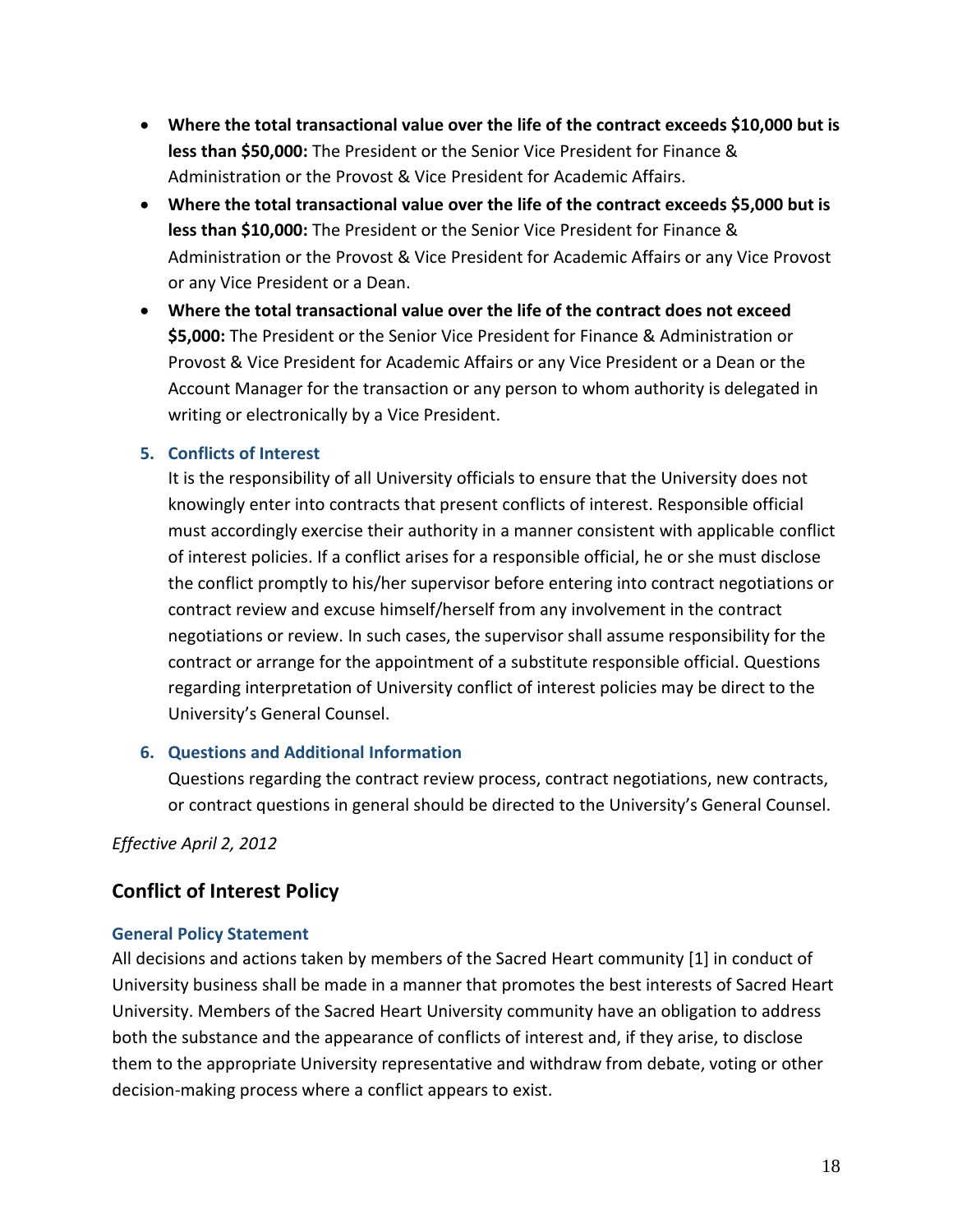#### <span id="page-18-0"></span>**Guidelines**

The following guidelines contain representative lists of (1) prohibited conflicts and (2) situations that may not be prohibited but must be disclosed for resolution by management. The University relies on members of the Sacred Heart community to apply the University's mission statement, Conflict of Interest Policy, and commonly accepted rules of ethical and professional conduct to identify conflicts not listed below.

The following are examples of Conflicts of Interest that are prohibited:

- a. Hiring/supervising a family member as an employee.
- b. Receipt of duplicative remuneration from Sacred Heart and an outside source for the same services.
- c. Use for personal gain of privileged or confidential University information, or assisting an outside organization in obtaining a preferred position by providing such information.
- d. Authorizing a consulting contract at Sacred Heart for a family member.
- e. Solicitation of gratuities, favors or anything of monetary value from students, donors, vendors or contractors of the University for personal benefit.
- f. Voting on the award of University business to a vendor in which one has a significant financial interest or by which one is employed.
- g. Authorizing a Sacred Heart donation to or purchase from an organization on whose board one serves.
- h. Conditioning any actual or potential University business relationship with a person or business on a charitable gift or contribution to the University.
- i. Authorizing University-paid travel for a family member without the President's approval.

The following are examples of possible conflicts of interest. While all such conflicts must be disclosed, they may not be prohibited. Some may be managed through administrative oversight and/or recusal by the disclosing individual. Others may be considered sufficiently resolved through disclosure alone.

- a. Having a significant financial interest [2] in an organization that either has Sacred Heart as a customer or supports the individual's University activities.
- b. Accepting individual gratuities, favors, gifts, or any other benefit of monetary value equal to or greater than \$250 from vendors, donors, students/parents or employees whom you supervise or evaluate at the University. This does not include Universitysponsored collections on behalf of the University or individual.
- c. Outside activities in which there is more than an incidental use of University facilities, equipment and/or services.
- d. Participating in the negotiation of a contract between the University and an organization in which the Sacred Heart community member, a member of his or her family [3] or associate [4] has a significant financial interest.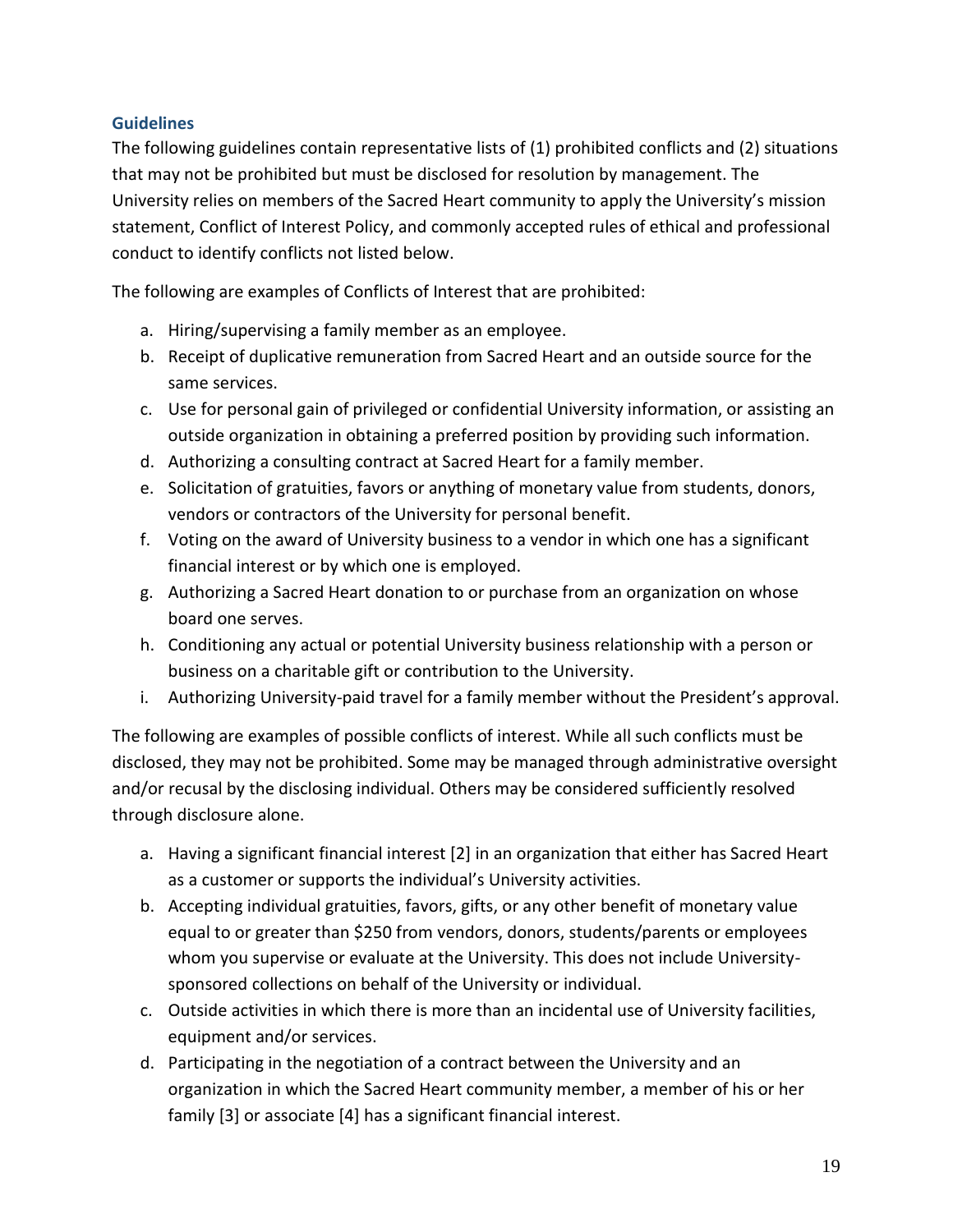- e. Receipt of consulting fees or other remuneration from Sacred Heart University if one is a member of the University or its Board of Trustees.
- f. Participating in a grant or research project with an organization or entity in which the Sacred Heart University member, a member of the family or an associate has a significant financial interest.

[1] For purposes of this policy, a member of the Sacred Heart community is an employee of Sacred Heart University, a member of the Board of Trustees of the University, or a person acting as an agent of the University.

[2] Significant financial interest is an ownership interest of more than 5% or a controlling interest in any entity, or being an officer or director in an entity.

[3] For purposes of this policy, a family member is a spouse, domestic partner, parent, child, sibling or permanent resident of the household.

[4] For purposes of this policy, an associate is any individual or organization with whom a member of the Sacred Heart community has a close personal or business relationship such that a benefit to the associate could be construed as a personal favor by the member and/or an indirect benefit to the member personally.

## <span id="page-19-0"></span>**Code of Conduct**

Sacred Heart University is committed to the highest ethical and professional standards of conduct as an integral part of its mission. To achieve this goal, the University must rely on each employee's ethical behavior, honesty, integrity and good judgment. Every employee should demonstrate respect for the rights of others and is responsible for his/her actions.

For employees to work together effectively at Sacred Heart University, rules of conduct must be maintained. The following are some but not all of the acts that are considered serious and may result in disciplinary action up to and including termination.

Some examples of acts that violate University standards and regulations include, but are not limited to, the following:

- a. Sexual harassment, intimidation or other inappropriate workplace conduct.
- b. Any violation of the Conflict of Interest Policy.
- c. Unlawful use, manufacture, sale, distribution, or possession of drugs, narcotics, or controlled dangerous substances, use or possession of alcoholic beverages, during the course of employment.
- d. Unlawful possession, distribution or use of firearms, knives or other dangerous weapons, and any possession of same during the course of employment.
- e. Disorderly conduct, including fighting, threats, harassment or other conduct that threatens the health or safety of another.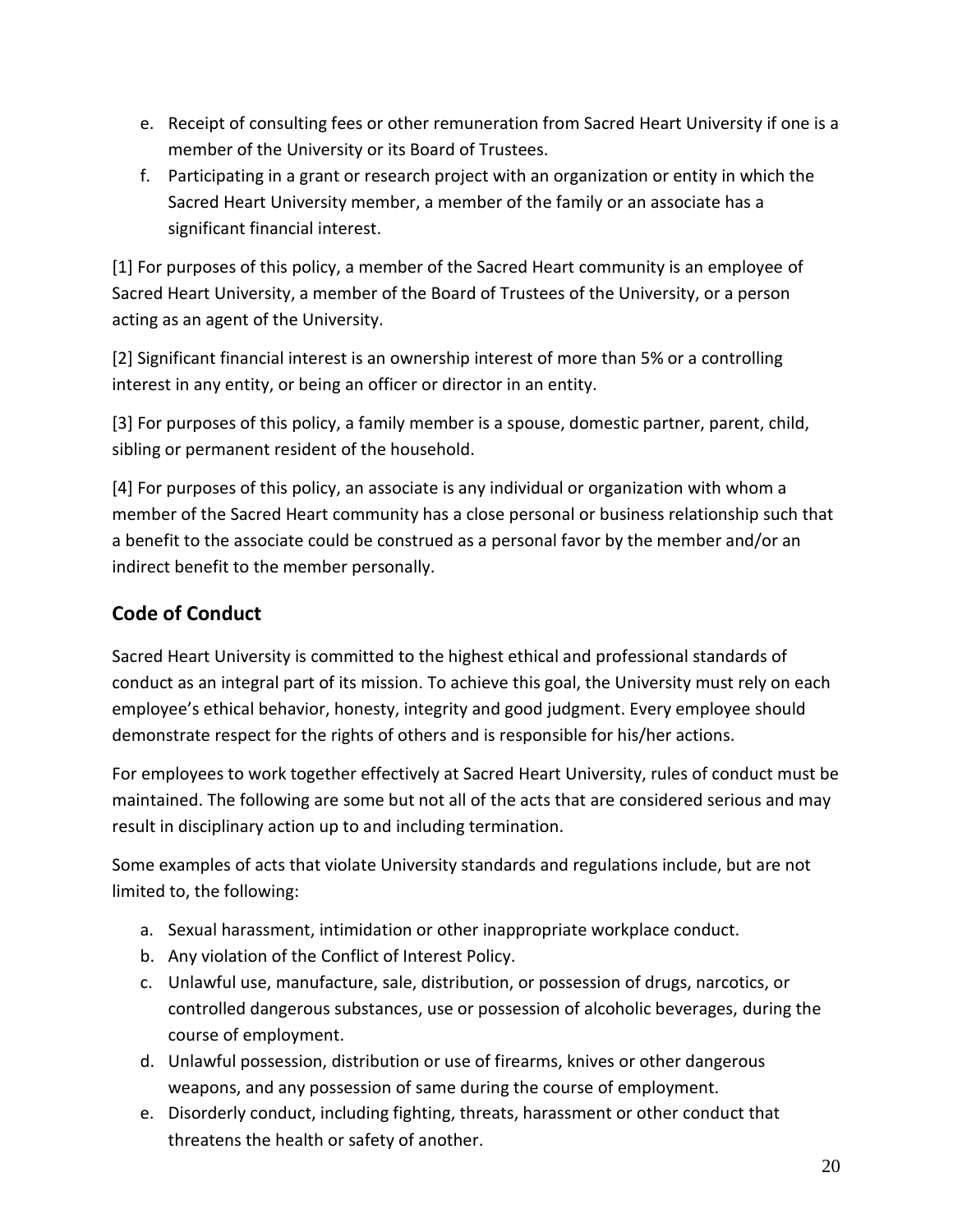- f. Gambling on University property or during University activities.
- g. Theft of and/or damage to the property of the University or others.
- h. Falsification of University records.
- i. Tampering with or destroying University data, records, or other information, gaining unauthorized access to such information, disclosing confidential or privileged information, or otherwise misusing University data or information.
- j. Unauthorized use of or entry into property or facilities.

It is the responsibility of each employee to report apparent violations regarding the Code of Conduct of which he/she has personal knowledge. Supervisors have a duty to adhere to the standards set forth in this policy, to recognize violations, and to enforce the standards. Disciplinary actions for proven violations of this Code of Conduct or retaliation against anyone who reports possible violations will be determined on a case-by-case basis and may include termination of employment. False accusations are also subject to discipline.

As a part of employee conduct, all employees must abide by all policies, rules or regulations set forth in the Employee Handbook or published by the University.

You may report violations or concerns to your immediate supervisor, Human Resources or the Secretary and General Counsel of the University, Michael D. Larobina 203-371-7859. Investigations will be conducted as confidentially as the law and circumstances permit.

Reports regarding the Secretary and General Counsel should be directed to the Chairman of the Executive Committee of the Board of Trustees.

## <span id="page-20-0"></span>**Probationary Period Policy**

The first **six months** of employment at Sacred Heart University is a probationary period.

This time allows the employee the opportunity to become acquainted with his/her new position and allows the supervisor to evaluate job performance.

## <span id="page-20-1"></span>**Employment of Relatives Policy**

The employment of relatives is not prohibited, except in circumstances where hiring, promotion or transfer places related people in subordinate or supervisory roles within the same department or division. The hiring of relatives is prohibited if the supervisor of an employee could be involved in situations where influence could be exerted on decisions concerning the status of employment, promotion or compensation; or it violates the Conflict of Interest Policy.

If there are any questions regarding hiring of relatives, contact Human Resources at 203-365- 7633.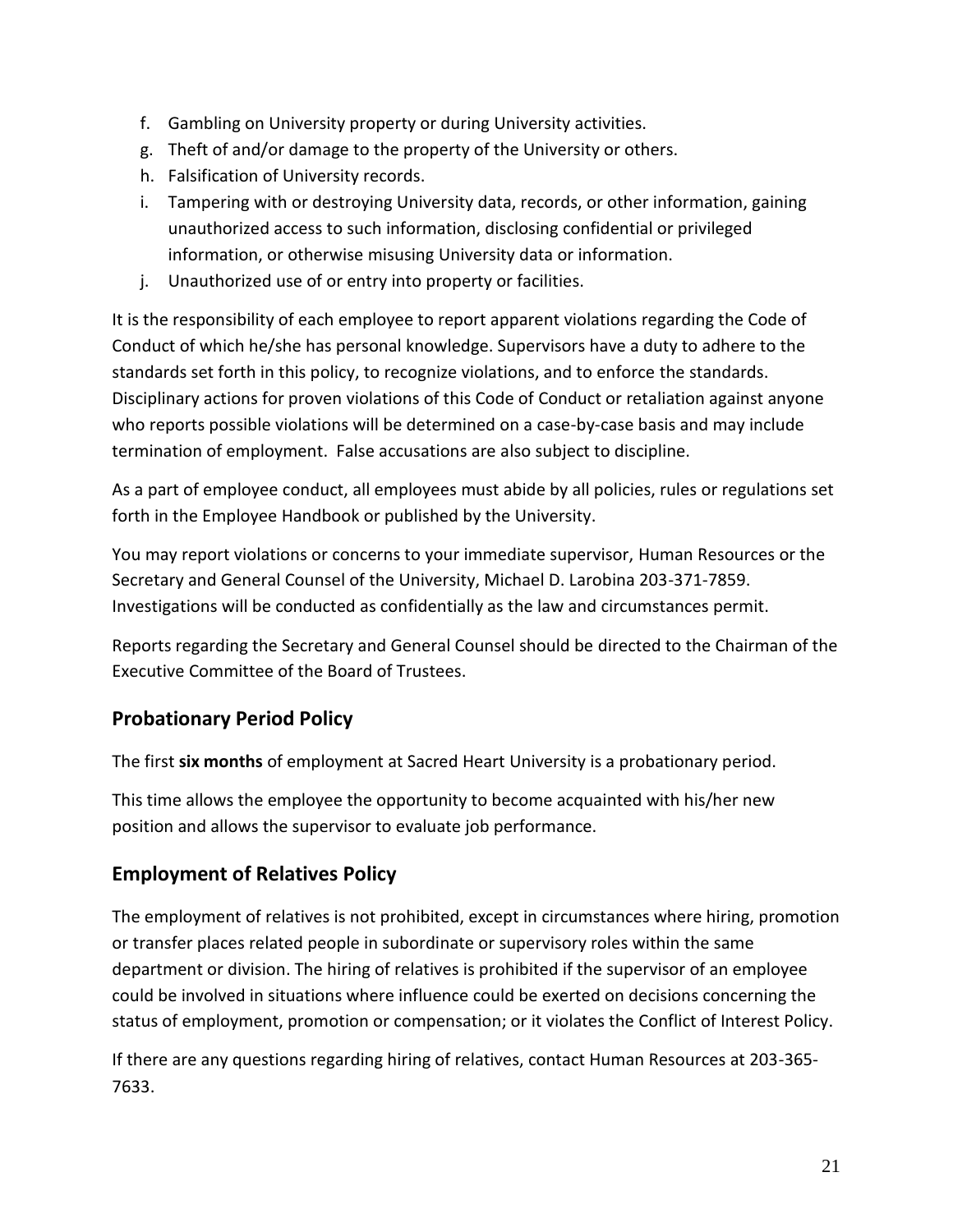## <span id="page-21-0"></span>**Information Technology Appropriate Use Policy**

This policy applies to all employees of the University.

#### <span id="page-21-1"></span>**A. Appropriate Use**

Information Technology (IT) systems may be used only for their authorized use. Authorized use is primarily in support of the University's mission (i.e., education, research, administration). Limited personal use by staff is authorized; for example, email can be used to contact friends and family not associated with the University. The specific purpose of any IT system as well as the nature and scope of authorized, incidental personal use may vary and be restricted by SHU in its sole discretion according to the duties and responsibilities of the user.

#### <span id="page-21-2"></span>**B. University Position on Privacy**

All documents, files and electronic mail stored on a University-owned networked computer or server are normally accessible only by you. However, any file or document placed on a University-owned computer or network is subject to access pursuant to this policy, and thus, should not be regarded as private or confidential. The IT system managers have the ability and authority to monitor traffic and directly view any file as it moves across the network, and they must do so to manage campus network resources. In short, files may be monitored without notice in the ordinary course of business to ensure the smooth operation of the network. All staff members working in the Information Technology Department have clear guidelines that prohibit violations of privacy and confidentiality and, in the normal course of their work, do not ordinarily view the contents of user files or email. However, you should be aware that authorized University personnel will take appropriate steps to investigate when there is a concern of inappropriate use of campus computing or networking resources. These steps may include monitoring network traffic, its contents, and examining files on any computer system connected to the network.

#### <span id="page-21-3"></span>**C. Specifics on Use**

The following examples of use are inappropriate and prohibited:

- Use that impedes, interferes, or otherwise causes harm to the activities of others. Examples of this include "resource hogging," misuse of global email distribution lists, chain letters, virus hoaxes, "bombing" (flooding an individual, group or system with numerous or large email messages), and any other behavior that may cause excessive network traffic or server load.
- Use that is inconsistent with the University's non-profit status. Commercial use of IT systems for non-university related purposes is in general prohibited and includes advertising, selling, and soliciting for commercial purposes or for personal gain.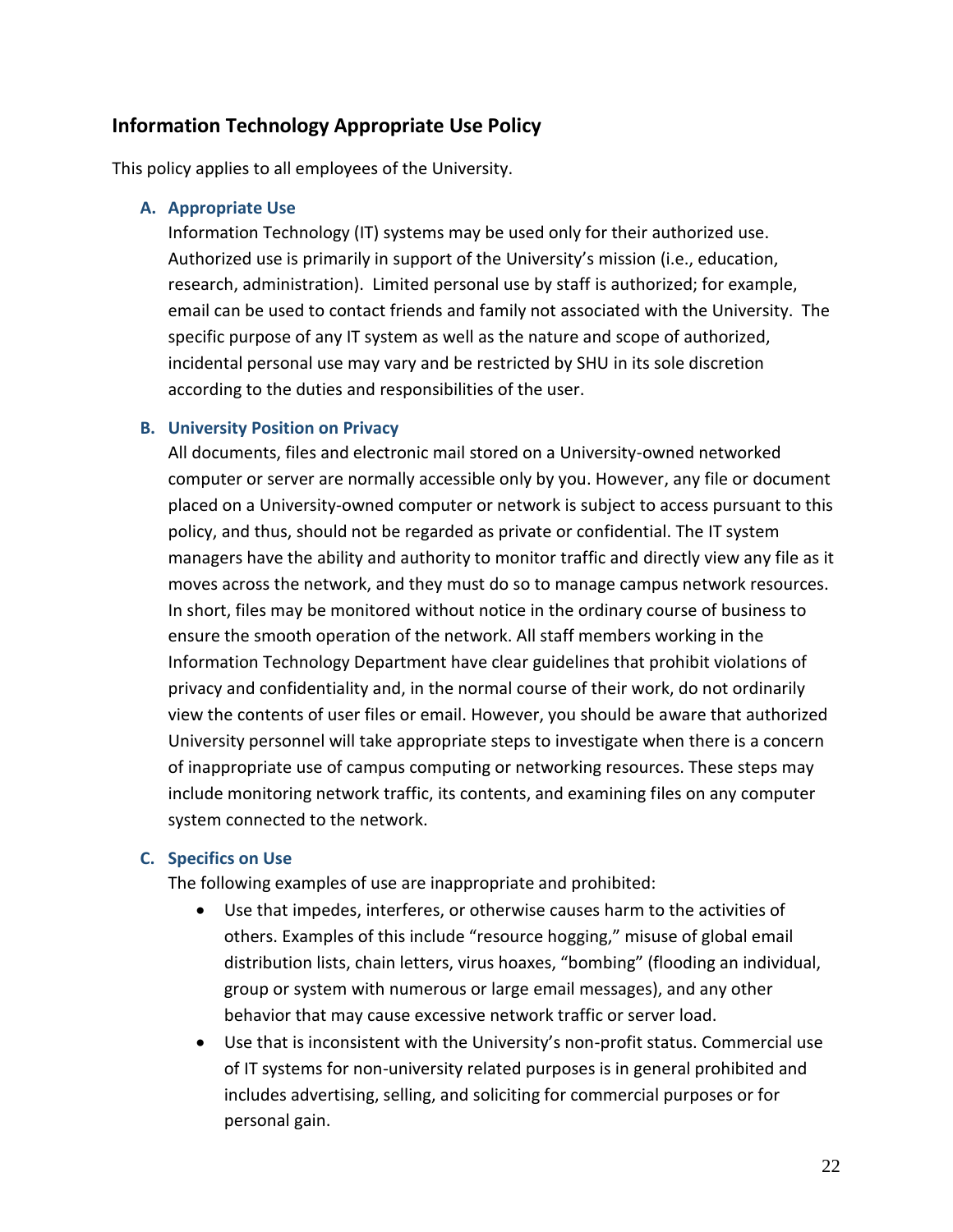- Harassing or threatening use. This category includes display of offensive behavior, harassment, sexual material and repeated unwelcome contacts with another.
- Any use that damages the integrity/security of IT systems. This includes attempts to defeat system security, disguised use (e.g., spoofing someone else's email address), distributing computer viruses, unauthorized modification of data, sharing passwords with others or system/admin passwords with those not authorized access as the system level.
- All uses of IT systems that are violation of law. Examples of this include making bomb threats; receiving, transmitting or possessing child pornography; and infringing copyrights. Also, the disclosure of individually identifiable nondirectory information (like Social Security numbers) to non-University personnel is protected by the Family Educational Rights and Privacy Act of 1974 (FERPA). The disclosure of financial or personnel records that are owned by the Colleges without permission or to unauthorized persons is likewise not permitted.
- Use in violation of University contracts. This includes software and other license agreements.
- Unauthorized distribution of University confidential information.

#### <span id="page-22-0"></span>**D. Personal Account Responsibility**

Users are responsible for maintaining the security of their own IT system accounts and passwords. Any user changes of password must follow published guidelines for passwords. Accounts and passwords are normally assigned to single users and are not to be shared with any other person without appropriate authorization. Users are presumed to be responsible for any activity carried out under their IT systems accounts.

#### **Definitions:**

- **IT Systems**: Computers (includes laptops), printers, servers, facsimiles, voice mail, network infrastructure, online and offline storage media, online software applications, all data files that are owned and maintained by the University (i.e., Colleague or Raiser's Edge data), and the campus video cable.
- **User:** Any person, whether authorized or not, who makes use of any IT system from any location. This would include remote access (from home) of any University IT system.

For additional information, contact the Information Technology Department at 203-365-7557.

## <span id="page-22-1"></span>**Internal Communication Policy**

#### <span id="page-22-2"></span>**Purpose**

The purpose of this policy is to define the proper use of internal mass communication technologies in an effective and efficient manner.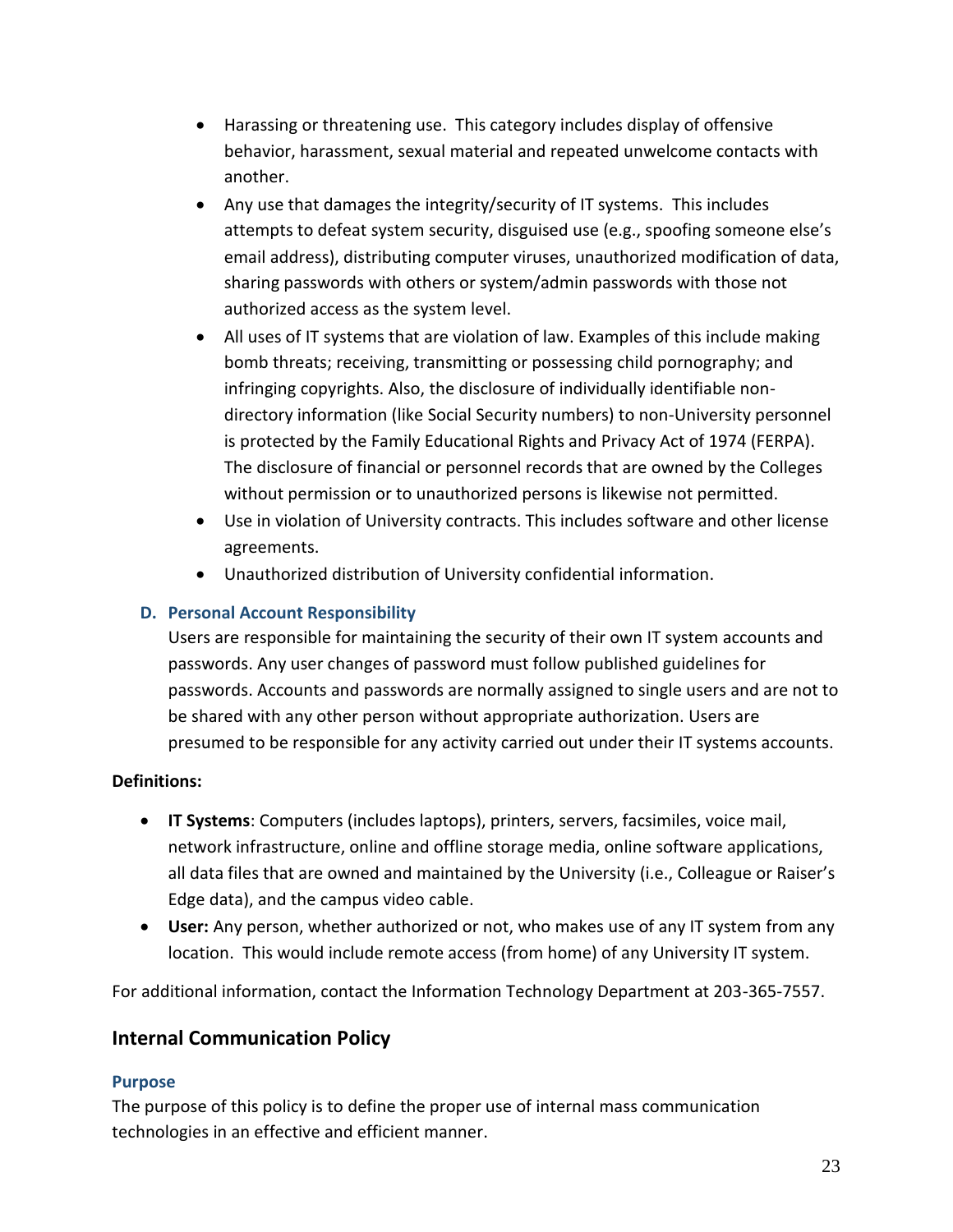#### <span id="page-23-0"></span>**Scope**

This policy applies to all Sacred Heart University employees, contractors, students, and volunteers.

#### <span id="page-23-1"></span>**References**

- University Email Policy
- Acceptable Use Policy
- CAN-SPAM Act
- Clery Act
- Digital Millennium Copyright Act

#### <span id="page-23-2"></span>**Definitions**

- **Communication Technologies:** Any technology that enables multiple parties to communicate with each other and/or the public at large. Some examples include e-mail (including distribution lists), social media (Facebook, Twitter, etc.), and text messaging.
- **Audience:** Any group of users, formally called Distribution List, can be defined by any combination of criteria such as type (i.e. faculty, staff, or student), graduating class, location (campus, dorm, or building), department, club, or organization.
- **Audience Rules:** Audience rules are defined by the privacy levels, group types, active features, and communication methods
	- o Privacy Levels:
		- Public: Anyone can join the group and messages are visible to all users
		- **Private:** Approval is required to join and messages are only visible to members
		- **Secret:** System controlled based on set criteria, the group itself and all messages are only visible to its members
	- o Group Types:
		- **Open Discussion:** Any member can post and respond to messages
		- **Announcement Only:** Only approved users can send messages
		- **Moderated:** All messages require approval
	- $\circ$  Feature Settings: Depending on the communication system, this may include settings such as option to unsubscribe, daily digests, and membership visibility
	- o Communication Methods: Some examples include e-mail, text messages, and social media
- **General Audience:** General audience are groups that have very broad criteria such as, all undergraduate students, all faculty, or all Fairfield campus users

#### <span id="page-23-3"></span>**Responsibilities**

- Senior Staff/Executive:
	- 1. Establish communication objectives
	- 2. Maintain this policy and its changes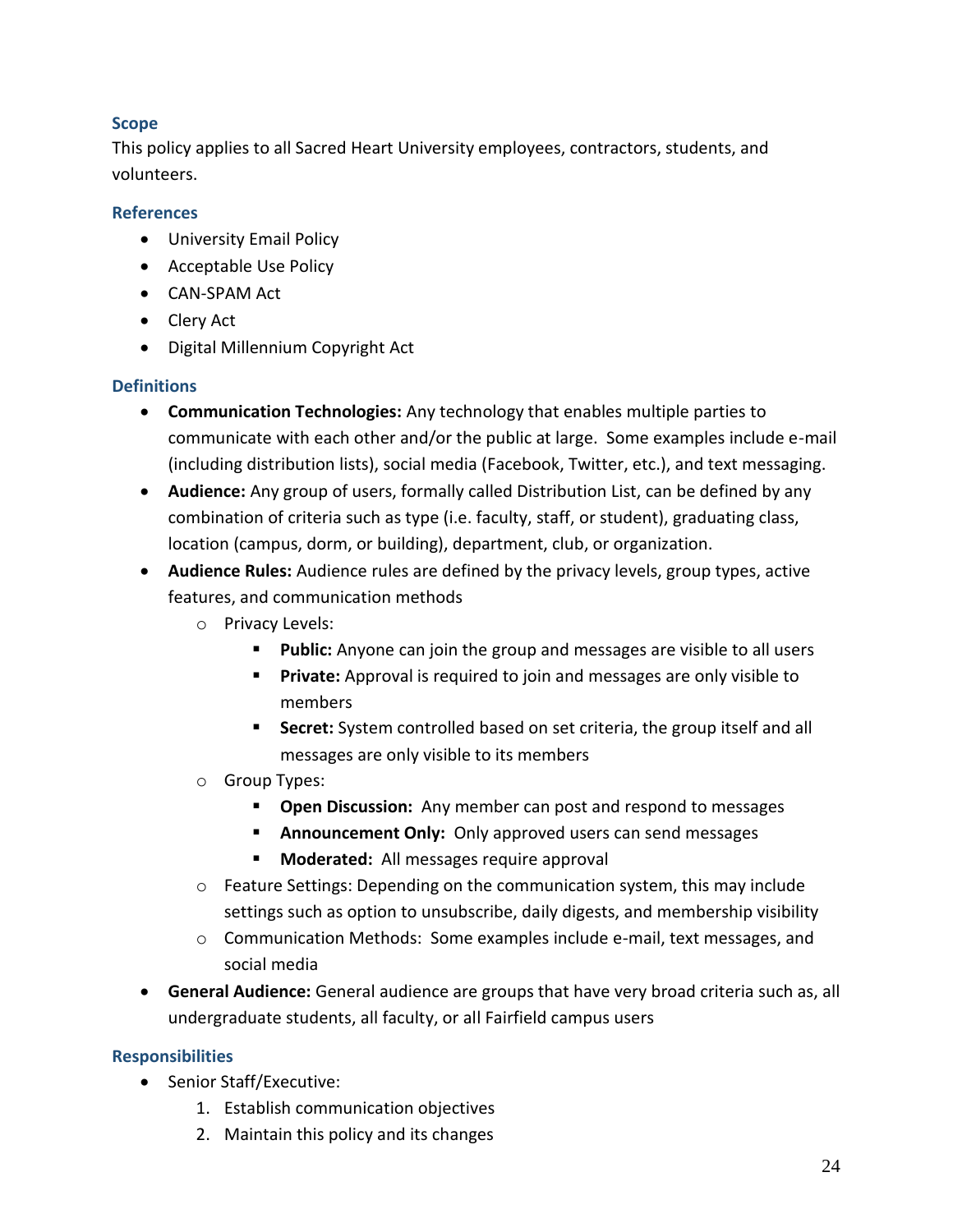- 3. Enforce sanctions
- 4. Designate Communications Official(s)
- Communications Official(s):
	- 1. Develop communication guidelines and procedures
	- 2. Coordinate and implement policy through organization's departments
	- 3. Oversee training
	- 4. Receive and process complaints
	- 5. Process request for rights
		- Right to send messages to audience
		- Right to send messages of different categories (see Message Types and Guidelines below)
		- Right to create audience
		- Right to set audience rules
- Employee responsibilities:
	- 1. Understand and comply with organization's policies regarding internal communications
	- 2. Provide notice of changes to communications official(s)

#### <span id="page-24-0"></span>**Message Types and Guidelines**

#### *Category 1*

Emergency and Critical University Announcements: Messages in this category can be sent to any or all audience and must comply with the characteristics defined below:

- Campus-wide Emergency Events (i.e. school closings, immediate danger to community, acts of God, health risks, major outages, and other similar events)
- Sent immediately without delay or review to all chosen forms of communication
- Audience rules can be ignored
- Users are not allowed to remove themselves from receiving these messages
- Rights to send these messages will only be given to designated personnel responsible for safety, emergency management, campus operations, and cabinet level senior staff.

#### *Category 2*

Important University Wide Announcements: Messages in this category can be sent to general audience and must comply with the characteristics defined below:

- Major Announcements (i.e. Major events such as graduation, presidential or campus-wide events)
- Legal Obligations (i.e. Clery or DMCA messages, payment and deadline information)
- Construction Information
- System Failures or Upgrades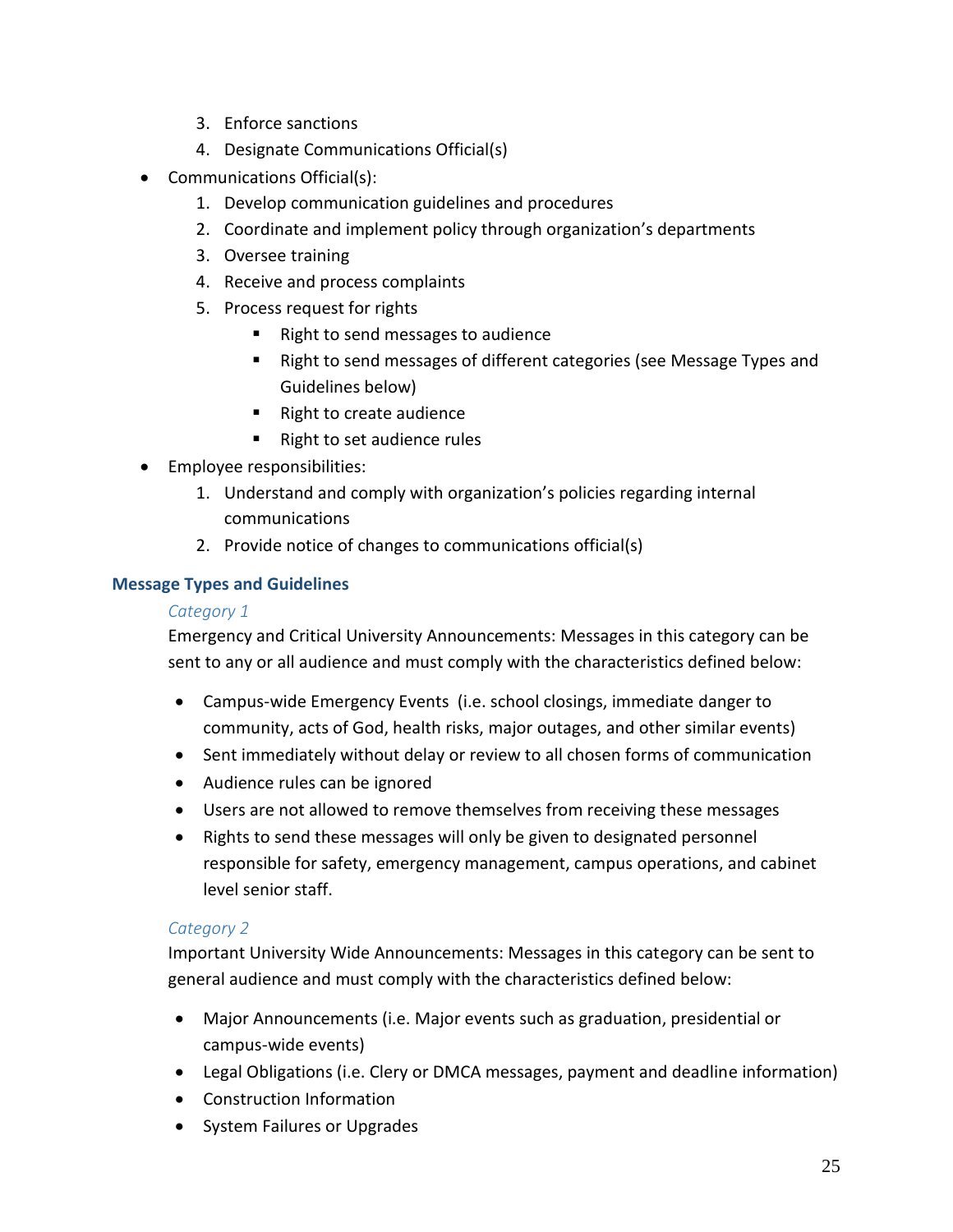- Sent based on audience rules *i.e.*:
	- $\circ$  Some rules might require approval by a group administrator
	- o Some rules might forbid the type of communication method
- Users are not allowed to remove themselves from receiving these messages
- Rights to send these messages will only be given to designated personnel by the Communications Official(s) and to senior staff. Audience rules will be set by the audience manager or Communications Official(s)

#### *Category 3*

Department/Organization Announcements: Messages in this category can be sent to specific audience and must comply with the characteristics defined below:

- Audience must have the following criteria:
	- o College, department, club or organization membership
	- o Academic major
	- o Residential dorm
	- o Athletic team
	- o Audience administrator can define audience rules
- Sent based on audience rules *i.e.*:
	- o Some rules might require approval by a group administrator
	- o Some rules might forbid the type of communication method
	- o Some rules might forbid unsubscribing
- Rights to send these messages and audience rules will be set by the communications official(s) based on requests from the responsible manager for each area, i.e. department head, coach, RA, and so forth

#### *Category 4*

Public Announcements: Messages in this category can be sent to general audience or the public at large and must comply with the characteristics defined below:

- Department, organization, club, college, or other events
- University marketing i.e. new programs, new services, surveys, etc.
- Campus service information i.e. hours of operation, daily menus, etc.
- General Interest i.e. anniversaries, life changing events, etc.
- Messages must not violate the Acceptable Use Policy and comply with the following guidelines:
	- o Qualify as an University related information or business
	- o Have relevance to a broad base or users
	- o Be limited to 250 words or less whenever possible
	- o Include a Subject line
	- $\circ$  Include a contact name or office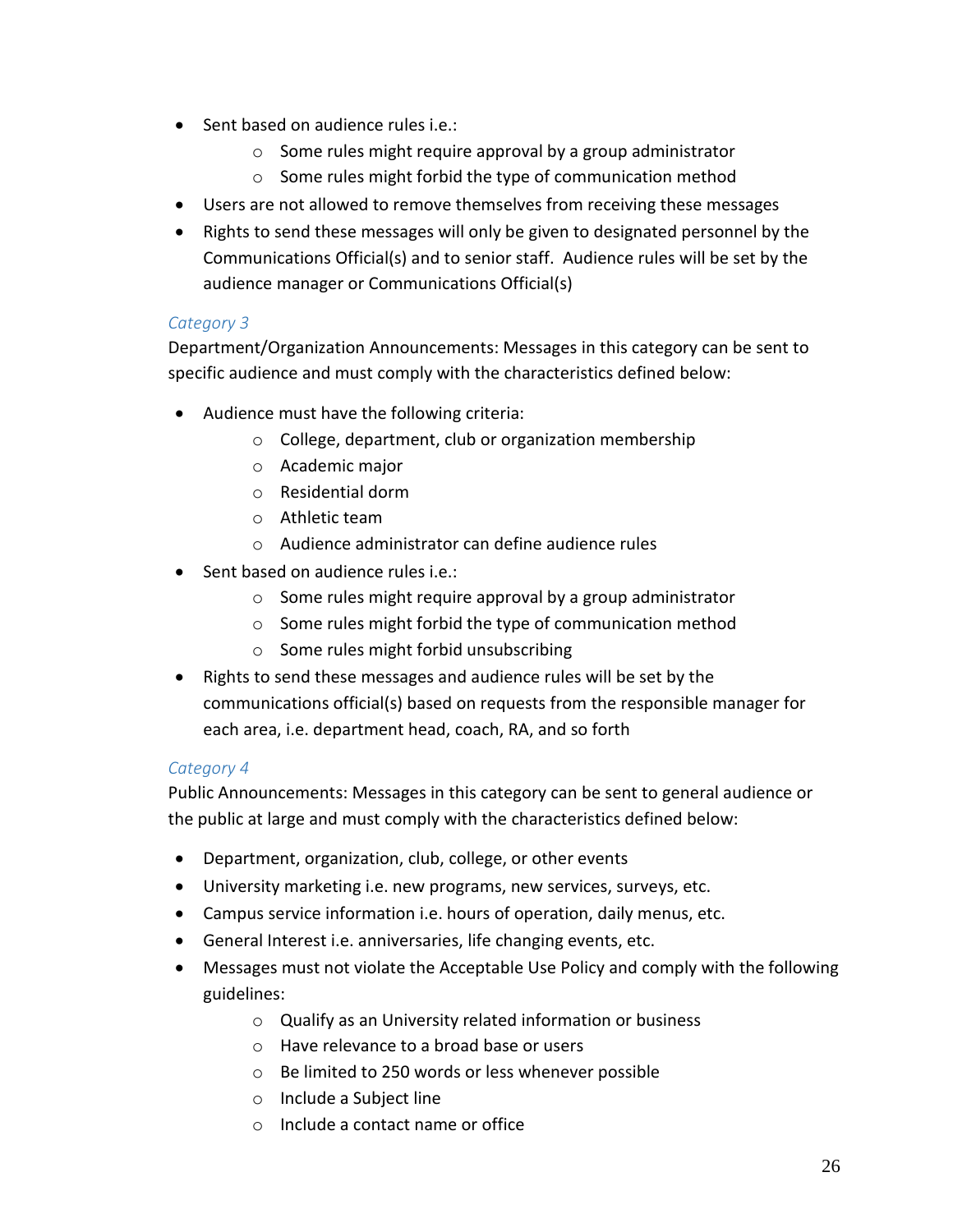- o Cannot be a public debate, personal opinion, political statement, endorsements, personal items for sale/rent, non-University related information, or fundraising activity
- Users must be allowed to opt-out
- Rights to send these messages and audience rules will be set by the Communications Official(s) based on requests made by faculty and staff

## <span id="page-26-0"></span>**Information Technology Refresh Schedules and Approved Options Policy**

This policy applies to all employees of the university and is effective immediately.

#### <span id="page-26-1"></span>**Laptop Refresh Schedules**

The university issues laptops to all full time faculty and allows departments to rent laptops for staff members. Any faculty member choosing a laptop other than the base model needs approval from the department chair as there will be upgrade charges applied. Laptops are intended as replacements for desktops. Over the years the laptop program has gone through changes based on the durability of hardware, the use of applications and storage requirements. Laptops will be purchased with four years warranty and will be maintained or replaced by the Information Technology Department. The adjunct faculty laptop program will be serviced, while supplies last, by fully operational units that have been used by full-time faculty or staff.

Reminder: All purchase orders for technology equipment (hardware and software) will be routed for review and approval through the Information Technology Department. Any technology related purchases made outside the IT Department approval process is considered a personal expense and will not be honored by the university.

*Revised March 28, 2019*

## <span id="page-26-2"></span>**University Property**

All employees are required to exercise care in the use of University property, and to utilize such property only for authorized purposes. The unauthorized removal of University property from the premises, or for personal use is prohibited.

The name, insignia, seal and logo of the University are University property, and may be used only for authorized University purposes.

University property issued to an employee must be returned to the University at the time he/she terminates employment or when requested by the supervisor. Employees are responsible for the payment of the value of the property issued by the University if it is not returned, or if it is not returned in good condition except for reasonable wear and tear.

The University assumes no responsibility for loss or damage to the personal property of an employee.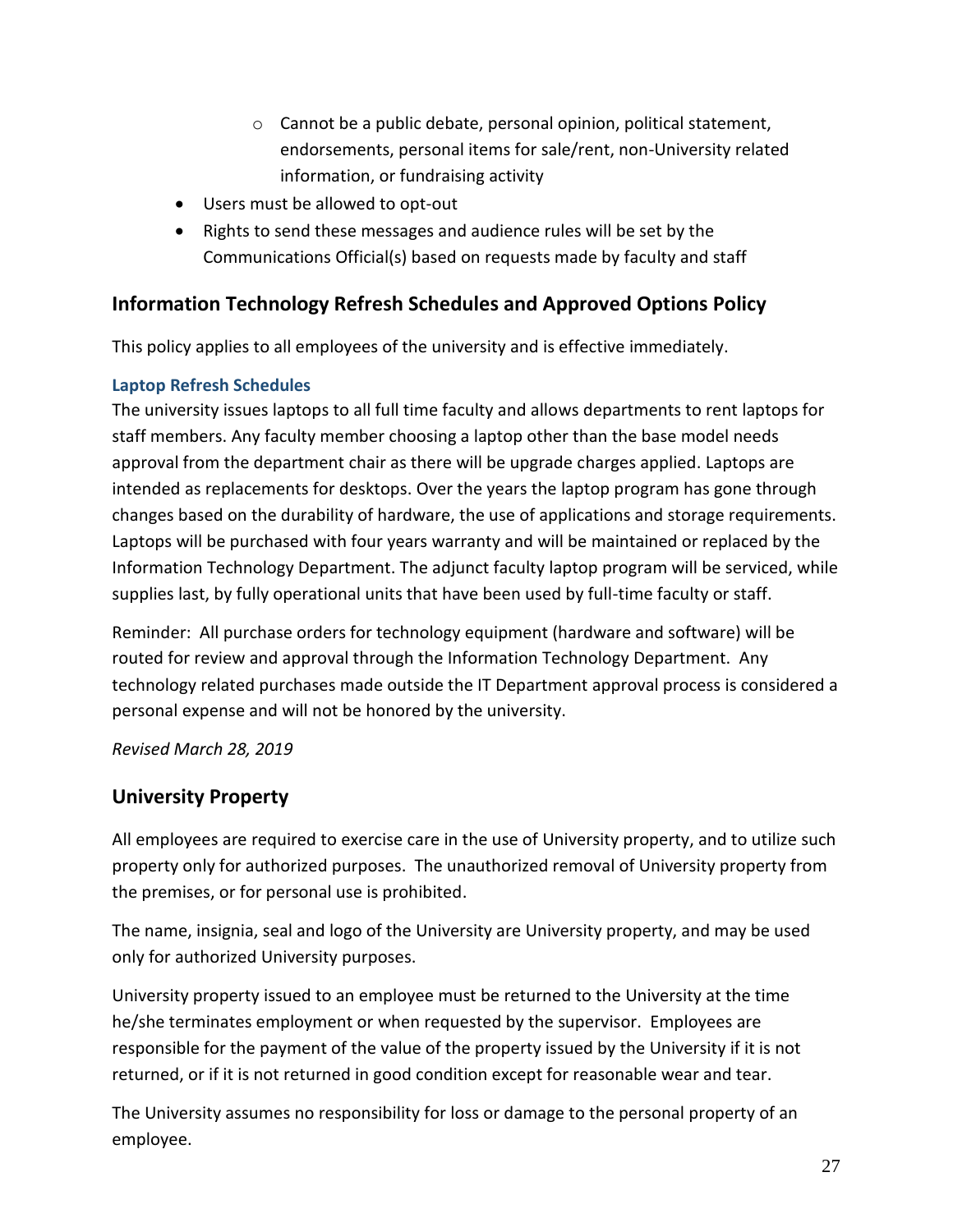## <span id="page-27-0"></span>**Time and Attendance Policy**

Due to legal requirements involving wages and hours, and to have employee records involving paid and unpaid time, it is necessary that attendance records be maintained for all employees. In view of this, University policy requires that the Human Resources Office receive and maintain attendance and absence records for all employees.

Attendance is tracked on the Dayforce for all non-faculty employees. The employee approves the attendance record and assumes responsibility for truthfulness. Supervisors will approve the attendance record and assume responsibility for ensuring that properly prepared, accurate and authentic attendance records are submitted on a timely basis for all employees under their supervision. The attendance record will form the basis for payroll action for all non-exempt employees. Failure to submit properly prepared attendance records approved by the employee and the supervisor may result in payroll errors.

Attendance for employees is defined as being in the appropriate place to perform his/her job responsibilities as defined by the supervisor. Employees are required to report for work on time. Habitual tardiness or recurring absences may be grounds for disciplinary action or dismissal. All absences must be recorded on Dayforce.

For non-exempt employees, all hours worked and absences must be reported through Dayforce on a bi-weekly record and approved on a bi-weekly basis. Exempt employees need to report their absences on a monthly basis.

**Three consecutive absences without notification to the immediate supervisor at the beginning of the employee shift/work hours may be cause for immediate dismissal.**

## <span id="page-27-1"></span>**Disciplinary Action**

For employees to work effectively together in a professional organizational setting, compliance with the code of conduct must be maintained. When employees do not observe these standards, they will be subject to certain disciplinary measures.

When there are violations of the code of conduct by the employee, suspension or termination may be warranted. For actions of a very serious nature as determined by the University, the employee may be warned or discharged immediately depending on the violation. The University may discipline or discharge employees at its sole discretion.

Grounds for disciplinary action or termination include, but are not limited to, the following:

- Violation of any established Sacred Heart University policy
- Insubordination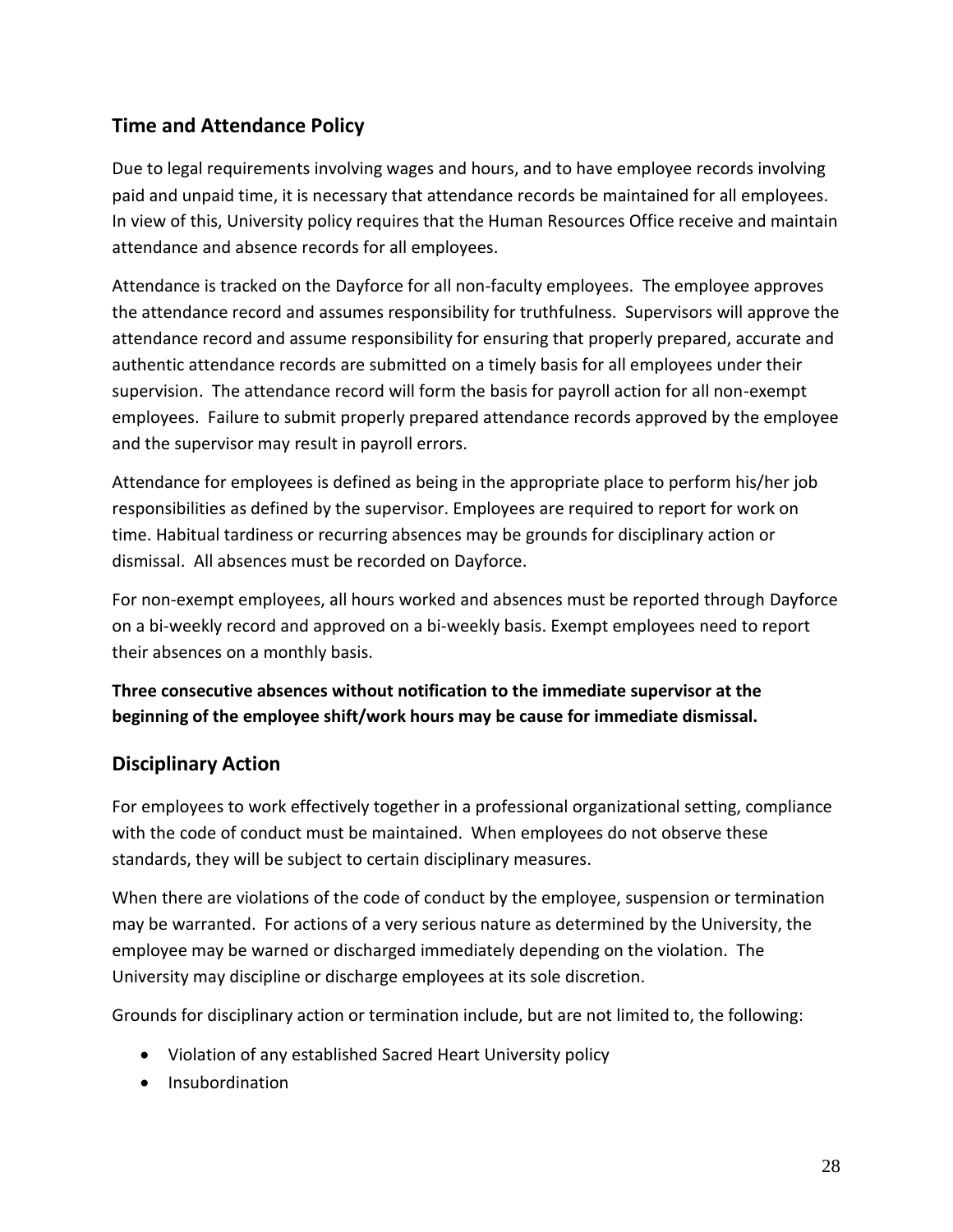• Conduct which, in the judgment of his/her supervisor, is harmful to other employees or property or which is of such nature that it tends to be destructive of good will or causes jeopardy or serious discredit to the University, its standing or reputation.

Some examples of incidents that would justify immediate termination include, but are not limited to the following:

- Theft/destruction of University property or other employees' property
- Falsifying timecards/employment records
- Use of drugs or alcohol on the job or impairment of the job due to drugs or alcohol
- Fighting, threatening
- Failure to report for work for three or more days without contacting immediate supervisor
- An act that threatens the health, safety or well-being of another employee

All terminations must be reviewed and approved by the Office of Human Resources.

## <span id="page-28-0"></span>**Dress Policy**

All Sacred Heart employees represent the University. Your appearance during working hours must meet appropriate standards for the department in which you work.

It is required that employees arrive at work neat, clean, presentable and dressed in attire that is appropriate for their job. In the selection of any type of dress, modesty and good taste governs.

Department heads and supervisors have the responsibility to enforce standards of good taste appropriate in their area of responsibility. The University reserves the right to require that an employee alter attire that the University considers inappropriate. If you have any questions regarding appropriate dress attire please see your supervisor.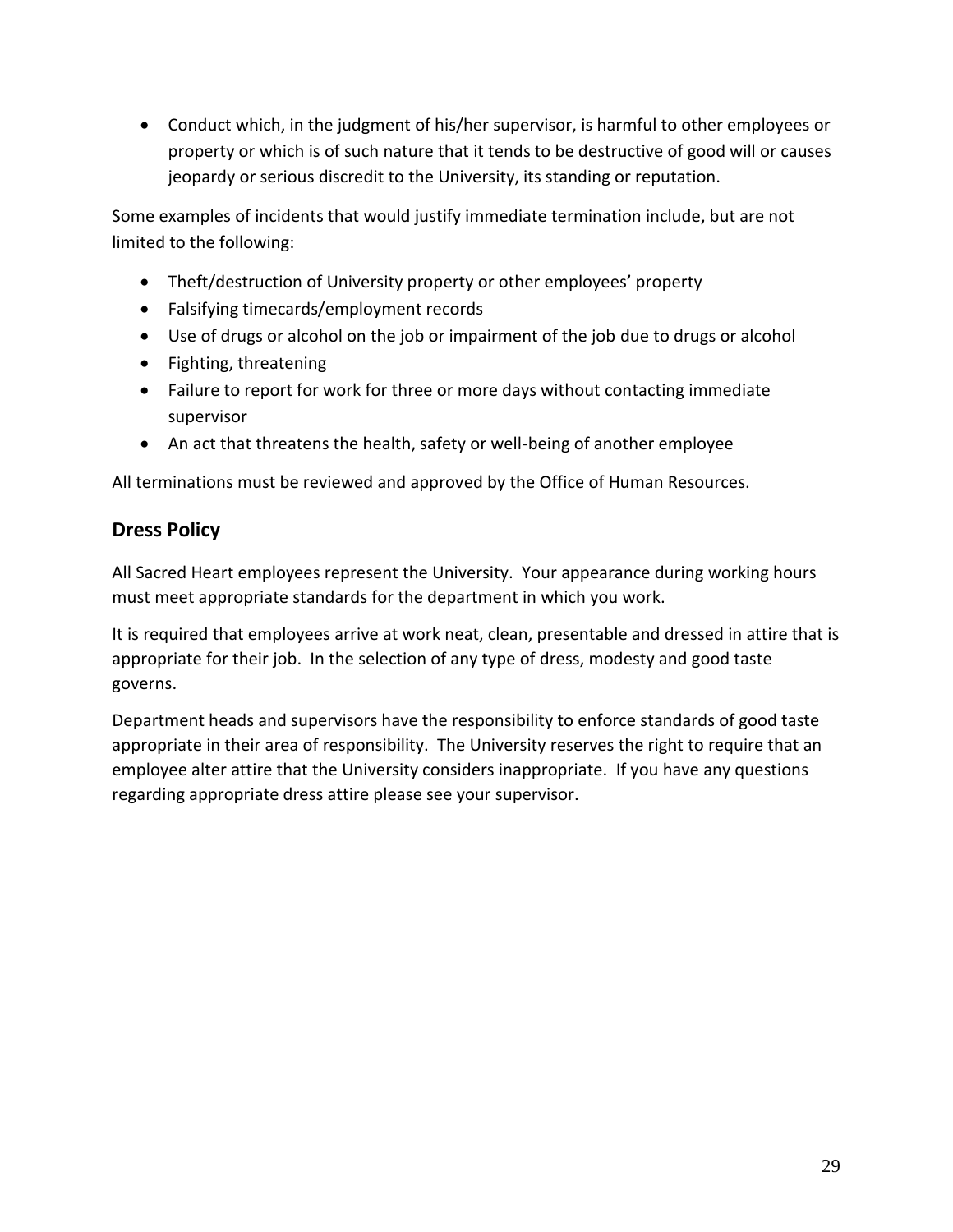## <span id="page-29-0"></span>**Separation from Employment**

Sacred Heart University values the contributions employees make to the success of the University and hopes to foster a productive and mutually satisfactory employment relationship with each employee.

As a matter of professional courtesy, employees who resign from their position at the University should submit a letter of resignation to his or her supervisor. A copy of this letter must be forwarded to Human Resources by the supervisor. It is helpful to the department and supervisor to give as much advance notice as possible. The minimum notice time is generally considered to be at least two weeks.

The resignation period must consist of time that will actually be worked. Vacation time will not be permitted to extend the termination date. Should an employee require time off during the resignation period, only vacation time usage will be permitted and must first be approved by the Supervisor. Use of personal time is not allowable during the resignation period. Upon termination, no payment will be made for remaining accrued sick or personal days.

Anyone leaving Sacred Heart University must return all University property including, but not limited to, keys, University I.D., University equipment, library books, parking permits and uniforms to their supervisor on their last day of employment. Full payment of any outstanding financial obligations to the University must be made prior to departure. Payment of remaining vacation days will not be released until all university property has been returned. The SHU property must return in the same condition it was originally disbursed. Consideration will be provided with regard to the length of time the property was in the employee's possession.

Additionally, all time cards must be signed off and approved by the employee and supervisor before payment is remitted.

An Exit Interview may be completed with the Human Resource Office. The exit interview form can be found on the Human Resources website.

#### *Policy Revision March 2015*

## <span id="page-29-1"></span>**Inclement Weather Guidelines for Staff & Administration**

In the event of inclement weather, the University will remain open for business purposes and all staff and administration should report to work. However, there may be times that Sacred Heart University may cancel some or all of the day's classes or possibly the University will close completely for the day. These guidelines are available to assist you with managing your attendance during such circumstances.

#### <span id="page-29-2"></span>**In the event the University cancels classes**

A delayed opening may be posted indicating that classes are delayed and/or canceled, however staff and administration should report to work by the alternate time indicated on the snow line.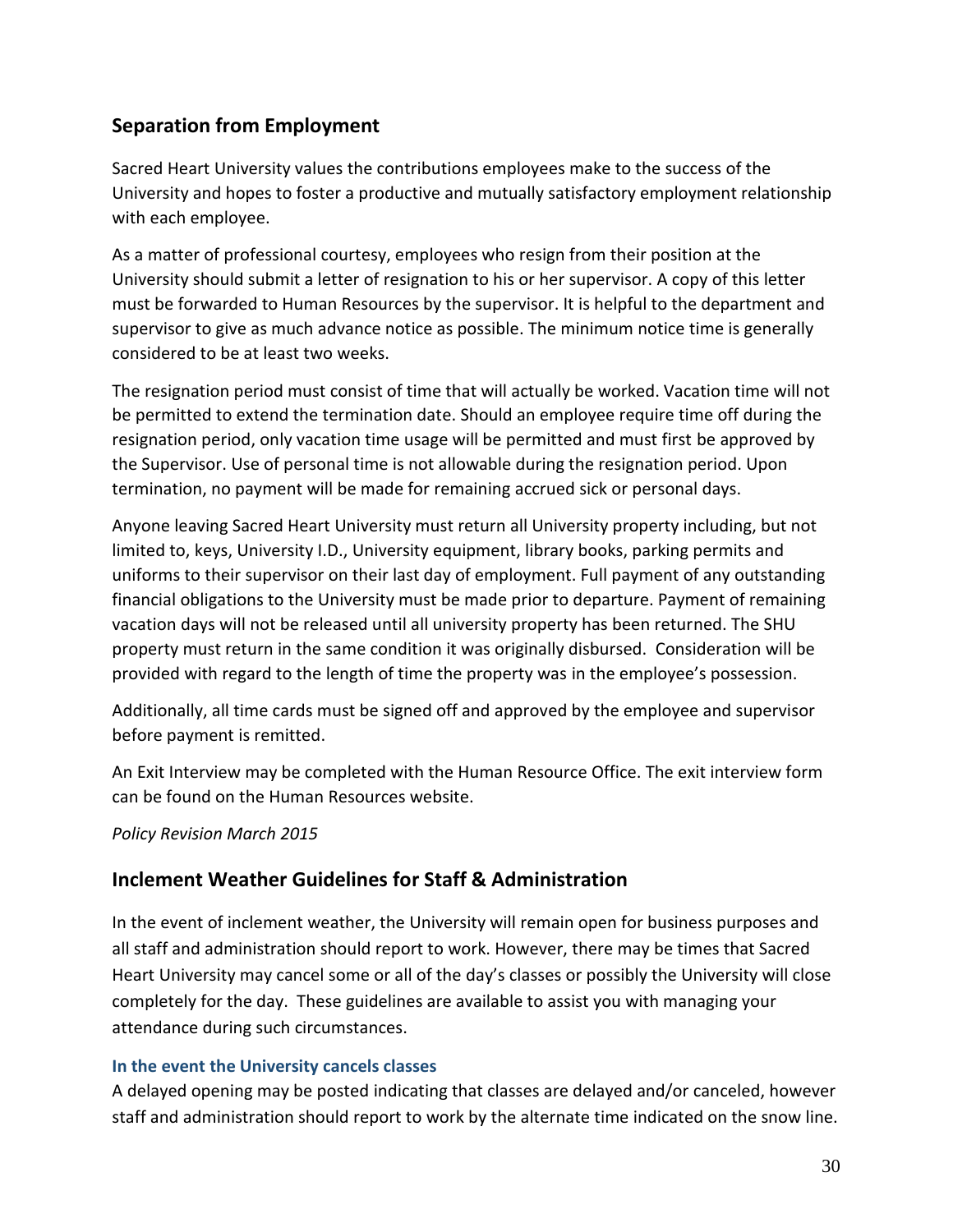- In the event the employee does not feel they will be able to report to work on time, needs to leave work early, or needs to cancel the day completely, the employee is required to notify their Supervisor and/or Manager immediately.
- An employee may utilize their available personal time to cover the absence. In the event the employee does not have personal time available, the employee may utilize a vacation day.
- **At no point, should an employee be made to feel as though they are required to stay at work or come into the office, especially if they feel their safety is at risk.**

<span id="page-30-0"></span>**In the event the University closes (i.e., power outage, state of emergency declared by the State of Connecticut, etc.):**

- Staff & Administration who are scheduled to work are not required to report into the University. The employee's regularly scheduled workday will be paid for without charge to the employee's vacation and/or personal accrual. \*However, if an employee is out on a scheduled vacation day, a full day of vacation will be charged.
- Essential Service employees provide care for the safety of the students and staff. The following departments are considered "Essential Services" and are still expected to report to work in the event the University closes: Campus Operations, Dining Services, Library, Mail Center, Pitt Center, Public Safety, Residential Life, Student Services and The Factory. Coverage and scheduling are the responsibility of the divisional/departmental leader.

Should you have any questions concerning these guidelines, or if you require further clarification, contact the Office of Human Resources.

## <span id="page-30-1"></span>**Notification of University Closing, Delayed Opening and/or Cancellation of Classes:**

Due to space or other limitations with voice recordings or electronic messages, the university website will contain the most complete and updated information. Further notification will include:

- Recording on the SHU Info Line: 203-365-7669 or ext. 7669.
- Alerts sent through SHU EAS emergency alert system (text message & email).
- Notification through news media outlets News12 and [www.ctweather.com](http://www.ctweather.com/)

<span id="page-30-2"></span>*Revised May 1, 2019*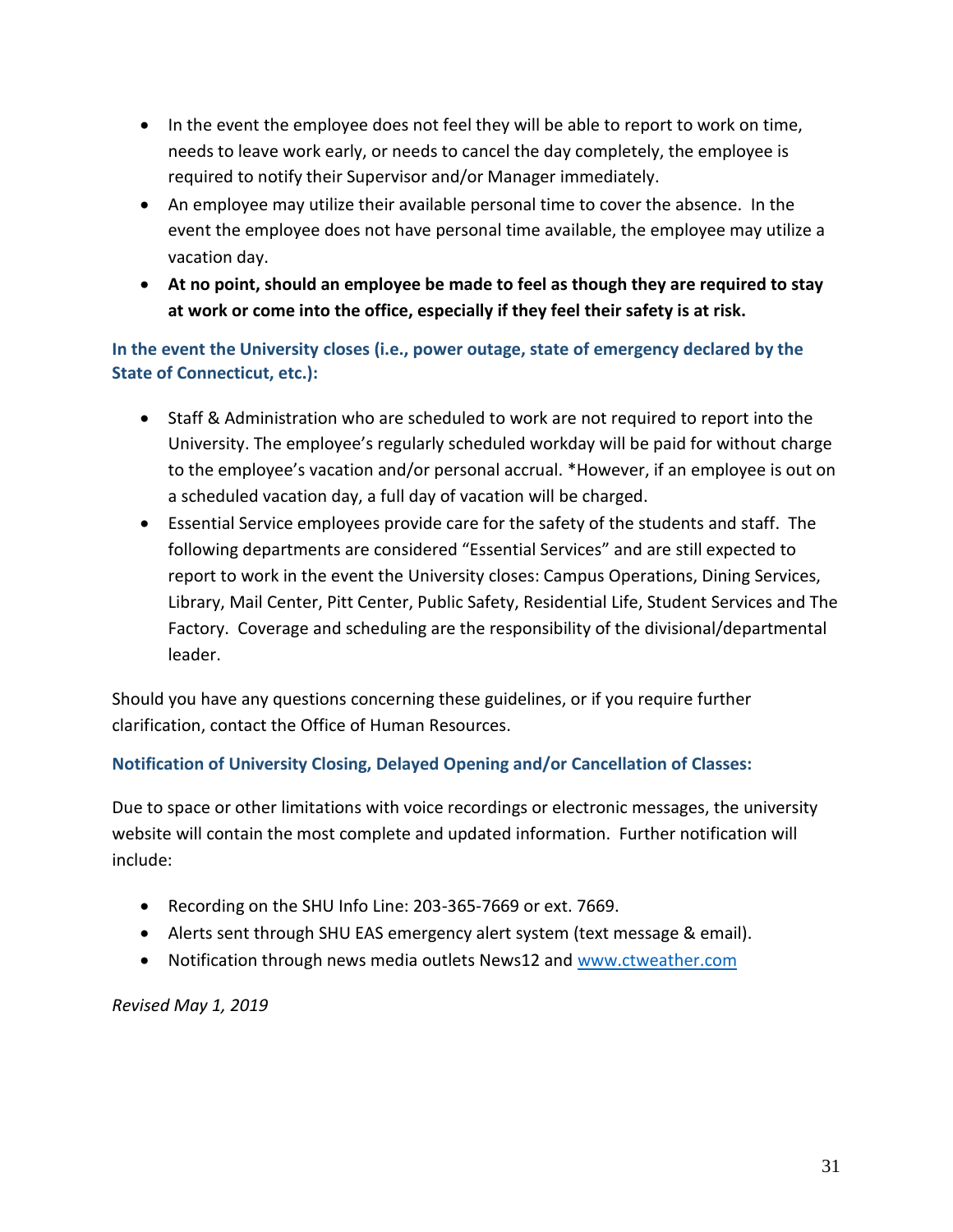## **Safety and Security**

The Department of Public Safety provides safety and security on campus, to foster an environment so that all who live, study, work or visit at the University are able to do so in a safe and secure environment. The Department of Public Safety is a service-oriented department committed to providing professional, timely and efficient safety and security services to all employees on a 24-hour, 7-day-a-week basis.

The following are some of the services provided by the Department of Public Safety:

- Register vehicles and issue University parking decals and motor vehicle handbooks.
- Enforce University parking and traffic regulations.
- Assist on-campus motorists with battery jump-starts and vehicle unlocks.
- Provide personal safety escorts on campus.
- Provide crime prevention information.
- Investigate and document incidents on campus.
- Provide locksmith services and maintain key control for all SHU buildings.
- Patrol the buildings and grounds of the campus, securing buildings.
- Provide unlock services to authorized individuals.
- Respond to all emergencies on campus, notifying the local police, fire and ambulance service when necessary.
- Interact with and act as a liaison with the local police and fire departments regarding state and local laws and ordinances.
- Enforce University policies

#### **Important Phone Numbers:**

- Emergencies: 203-371-7911
- Routine Business: 203-371-7995
- Fax: 203-365-4781
- Snow Phone: 203-365-SNOW (7669)

<span id="page-31-0"></span>If there is an emergency, contact Public Safety at 371-7911.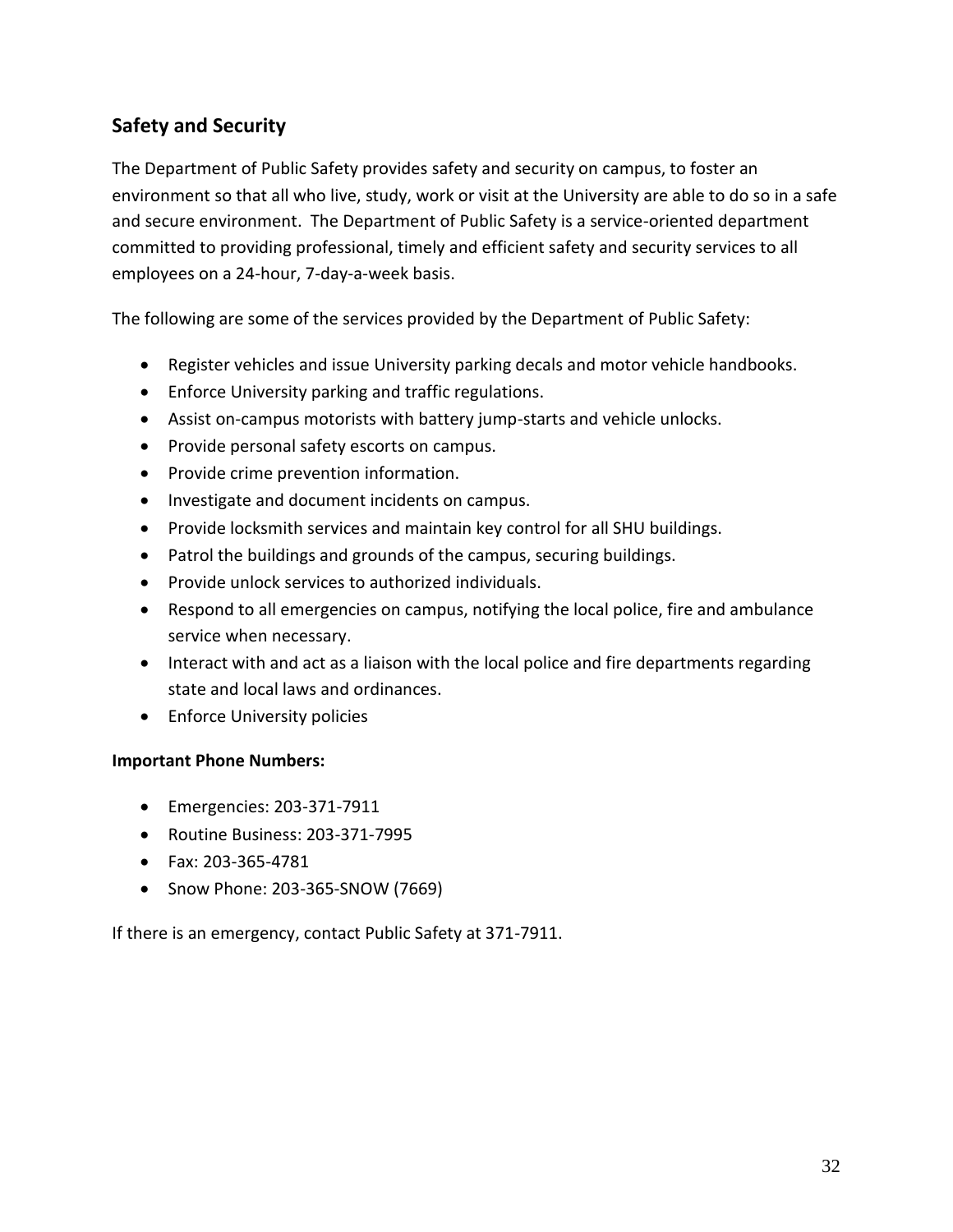## **Service Awards**

Sacred Heart University honors individual employees for their length of service within the University each year at the Founder's Day Celebration hosted by the President. All employees at Sacred Heart University are invited to participate. In addition, the University recognizes its administrative professional employees for their contributions to the University community through an annual Administrative Professionals Day Celebration.

## <span id="page-32-0"></span>**No Solicitation Policy**

#### <span id="page-32-1"></span>**Policy**

In order to avoid disruption of University operations or disturbance of faculty, staff, students and guests the following regulations will apply to solicitations and distribution of literature and materials at Sacred Heart University.

#### <span id="page-32-2"></span>**Regulations**

#### *1. Vendors, Contractors, Non-Employees of Sacred Heart University*

Persons not employed by Sacred Heart University may not solicit or distribute literature or materials on Sacred Heart University property at any time for any purpose.

#### *2. Employees of Sacred Heart University*

Employees may not solicit during working time or in working areas for any purpose and may not distribute literature or materials anywhere at any time except within the process of its academic endeavors.

- Working time does not include break periods and meal times, or other periods during the work day when employees are not properly engaged in performing their work tasks. Working time includes the working time of both the employee doing the soliciting and the employee to whom the soliciting is directed.
- Working areas are all areas of the university where work may be performed.
- Any literature displayed on walls, elevators, halls, or work areas is not permitted and will be removed.
- University email, mail services, telephones/cell phones, voicemail, Blackberries, and bulletin boards are to be used only for university purposes.

#### <span id="page-32-3"></span>**Statement of Equity**

Nothing in this policy or its regulations is intended to infringe upon any constitutional or other legal rights regarding freedom of speech. This policy is for the purposes of protecting privacy, and the educational and work environment of the campus.

<span id="page-32-4"></span>*May 14, 2007*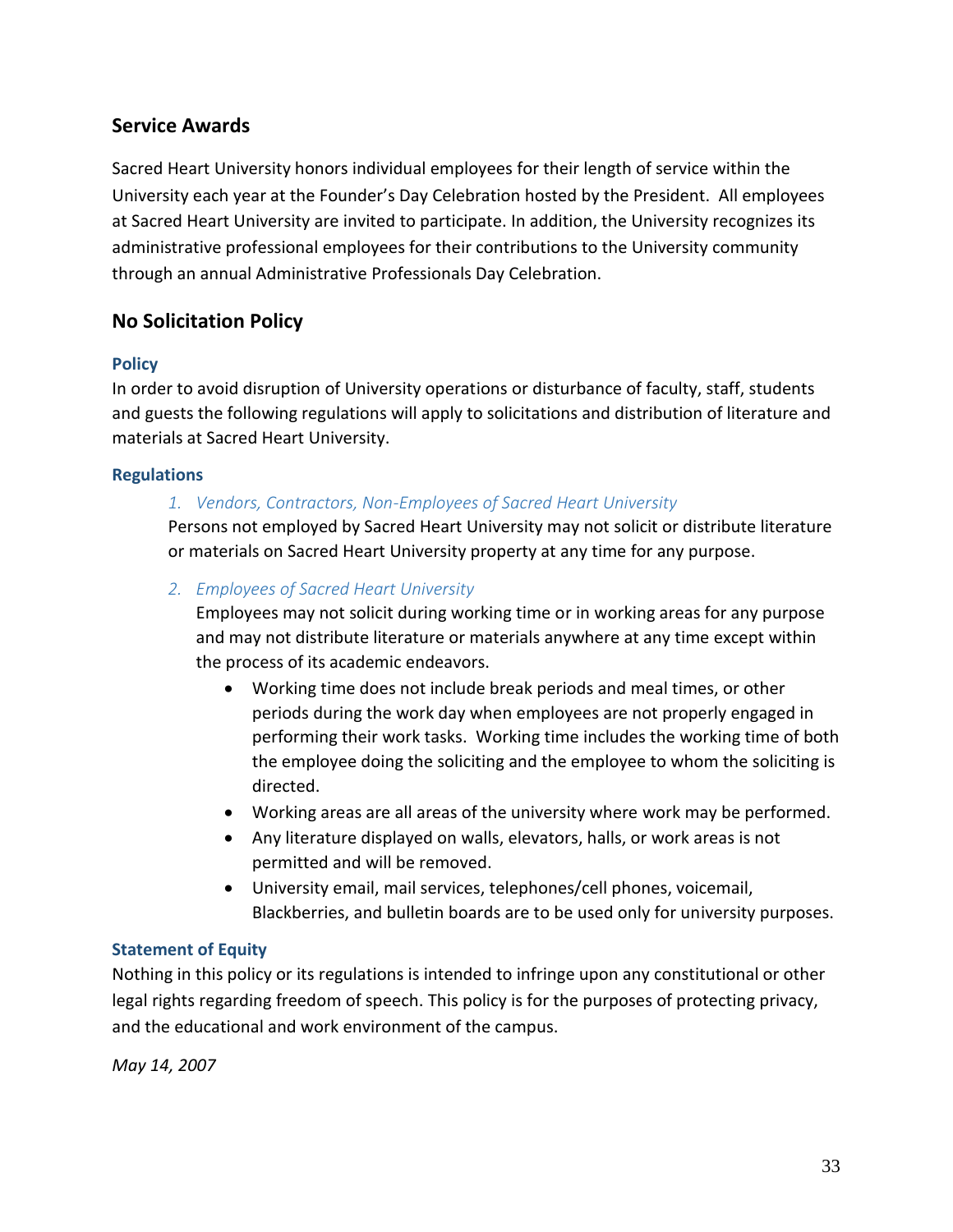## **Whistle Blowing Policy**

I. It is the responsibility of all of the University community which includes all employees (faculty, staff and administration) and students to report actions which violate the University Code of Conduct in accordance with this "whistleblower policy." Confidentiality will be maintained, when possible subject to the needs of the University, and the ability to investigate so that no individual who in good faith reports a violation or suspected violation shall suffer harassment, retaliation, adverse employment, academic or educational consequence by the University or anyone within its control because of the good faith report.

It is not intended that this policy alter in any fundamental aspect the responsibility for conducting investigations, it is to provide guidance on how reports of misconduct may be made. Employee grievances and complaints concerning terms and conditions of employment are not included within this policy and will continue to be reviewed in accordance with applicable law and academic and human resources policies. In all cases, University General Legal Counsel will exercise its discretion in determining when circumstances warrant investigation and the appropriate investigative process to be employed.

Anonymous reports will be investigated, if deemed to be reasonably based, to the extent reasonably practical.

The University will investigate allegations of improper conduct. Anyone found to have engaged in such conduct is subject to disciplinary action by the University up to and including termination. Civil or criminal prosecution when warranted may be pursued.

II. All members of the University community are encouraged to report violations. An employee should report occurrences to a supervisor or manager. If for any reason an employee finds it difficult to report to a manager or supervisor, the employee may report it directly to Human Resources, an officer of the University or to General Legal Counsel. You are encouraged to report through reporting channels but may report to any authority.

Individuals wishing to report violations may do so by sending a sealed envelope addressed to Sacred Heart University's General Counsel - Michael D. Larobina, Sacred Heart University, 5151 Park Avenue, Fairfield, CT 06825. Envelopes should be marked "Confidential".

Officers, managers and supervisors are required to report assertions and incidents of improper conduct to the next higher level of reporting authority. Final reporting and the result of investigations must be reported to General Legal Counsel.

Persons making baseless allegations, allegations with reckless disregard for the truth or with malicious intent are subject to institutional disciplinary action up to and including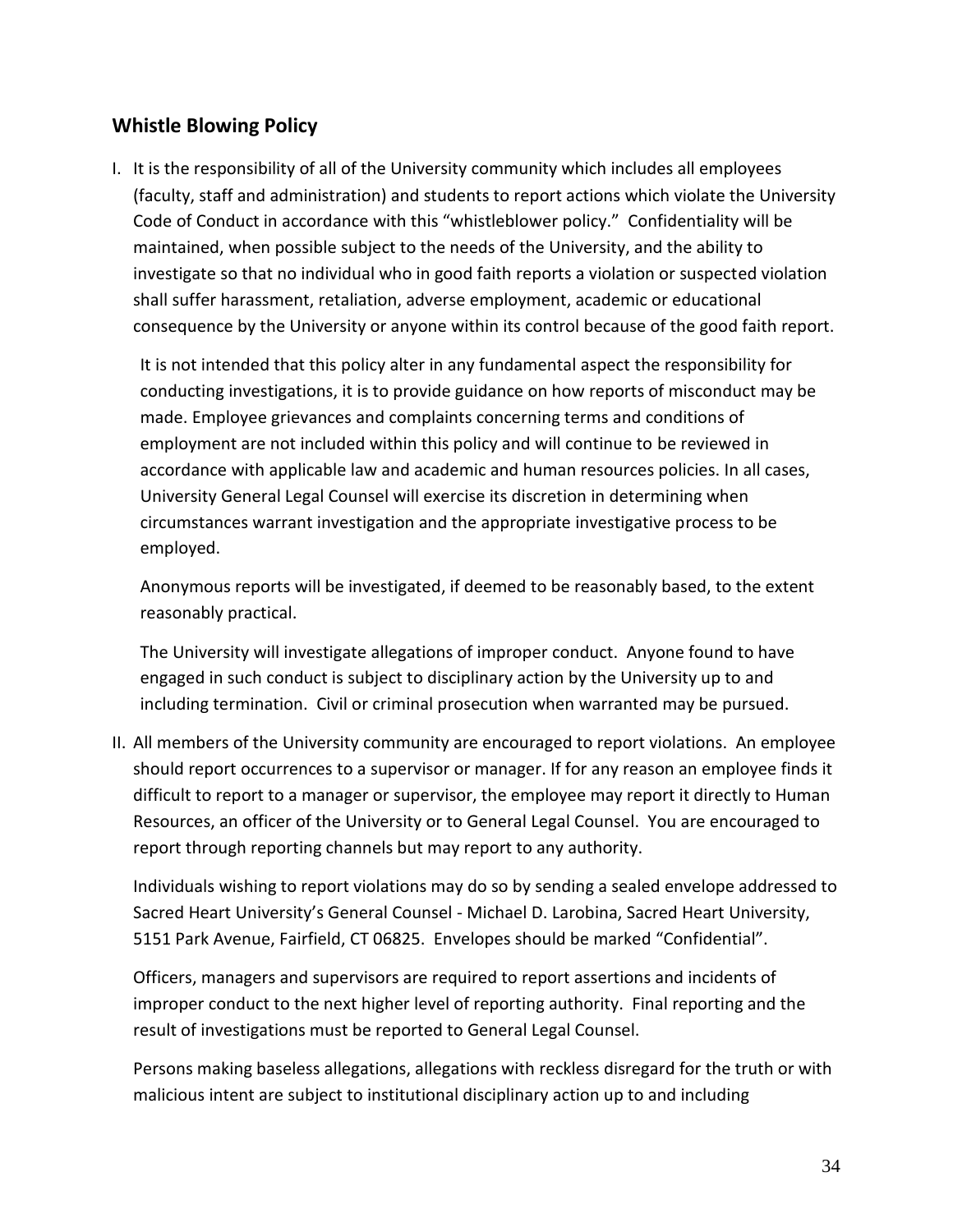termination. People making baseless allegations may be subject to private legal claims by individuals accused of misconduct.

- III. The policy includes, but is not limited to, a deliberate act or failure to act by an employee with the intention of obtaining an unauthorized benefit. This policy includes any act of misconduct that is in the performance of official duties or is not within the scope of his or her employment if a University policy is violated. Examples of misconduct include, but are not limited to:
	- Forgery or alteration of documents, files or records;
	- Unauthorized alteration or manipulation of University computer files;
	- Fraudulent financial reporting;
	- Pursuit or intentional receipt of a benefit or advantage in violation of the University's conflict of interest policy;
	- Misappropriation or misuse of University resources or property;
	- Authorizing or receiving compensation for goods not received or services not performed;
	- Authorizing or receiving compensation for hours not worked;
	- Violation of any federal or state law or regulation, including but not limited to; corruption, malfeasance, bribery, theft, fraudulent claims, fraud or conversion;
	- Interference with a University investigation conducted in accordance with this or any other University policy, including the withholding, destruction or tampering with evidence or any effort to influence, coerce, intimidate or retaliate against whistleblowers or witnesses.
	- A violation of the University Code of Conduct;
	- Use of this policy or any University policy for malicious reasons or vindictive purposes.

IV.

- All members of the University community have a duty to cooperate fully in any investigation.
- Participants may not discuss or disclose the investigation or their testimony with others.
- Refusal to participate and cooperate in an investigation may be the basis of disciplinary action up to and including termination.
- No person may interfere with an investigation or withhold, destroy or tamper with evidence or influence, coerce or intimidate witnesses.
- V. Allegations of improper conduct must be reported as soon as known and no later than ninety (90) days after the event(s) giving rise to the allegation, unless there is good reason to explain the delay.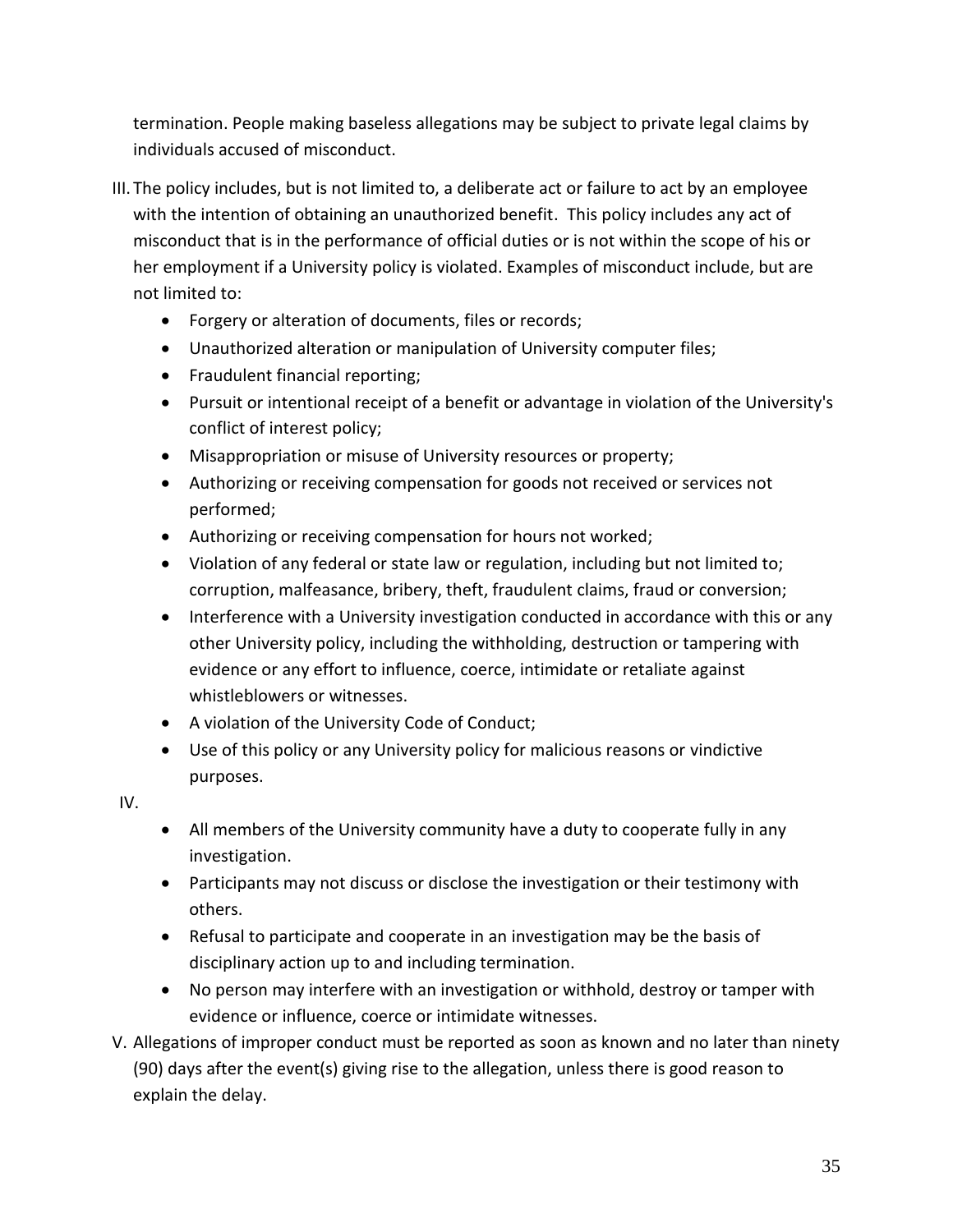- The University will reasonably protect whistleblowers against retaliation. It cannot guarantee confidentiality, however, and there is no such thing as an "unofficial" or "off the record" report. General Legal Counsel will keep the whistleblower's identity confidential, unless (1) the person agrees to be identified; (2) identification is reasonably necessary to allow University or law enforcement officials to investigate or respond effectively to the report; (3) identification is required by law; or (4) the person accused of improper, fraudulent, or dishonest violations is entitled to the information as a matter of legal right in disciplinary proceedings.
- University employees may not retaliate against a good faith whistleblower. Whistleblowers who believe that they have been retaliated against may file a written complaint with General Legal Counsel. A proven complaint of retaliation shall result in disciplinary action, up to and including dismissal, against the retaliating person. Protection from retaliation is not intended to prohibit managers or supervisors from taking action, including disciplinary action, in the usual scope of their duties and based on valid performance-related factors.
- VI. General Legal Counsel shall conduct or direct the investigations of all reasonably based allegations of fraudulent or dishonest conduct in consultation with such University officials as may be necessary or appropriate at the discretion of General Legal Counsel. Cases involving possible violations of criminal law may be investigated in cooperation with appropriate law officials.

The conclusion and any action resulting from the investigation or decision shall be final.

VII. This Policy is intended to complement and supplement existing policies and legal requirements. No statement in this Policy is intended to authorize, or to prohibit disciplinary and/or legal action against, a University employee who knowingly discloses information recognized or designated as confidential under law. Where provisions exist elsewhere under law or University policy governing information disclosure rights and obligations and /or retaliation relative to such disclosures, those shall apply in lieu of those contained in this Policy.

Questions related to this policy should be directed to: General Counsel, Michael D. Larobina, Sacred Heart University, 5151 Park Avenue, Fairfield, CT 06825. Telephone: 203-371-7859.

The University reserves the right to amend this policy from time to time. This policy is intended as guidance for the reporting and investigating of allegations of suspected of improper, fraudulent or dishonest conduct.

**This policy does not create, nor should it be viewed as creating a contractual obligation between the University and any faculty, employee, student or other person.**

*Approved by the Board of Trustees on May 9, 2008 Effective Publication Date: August 2008*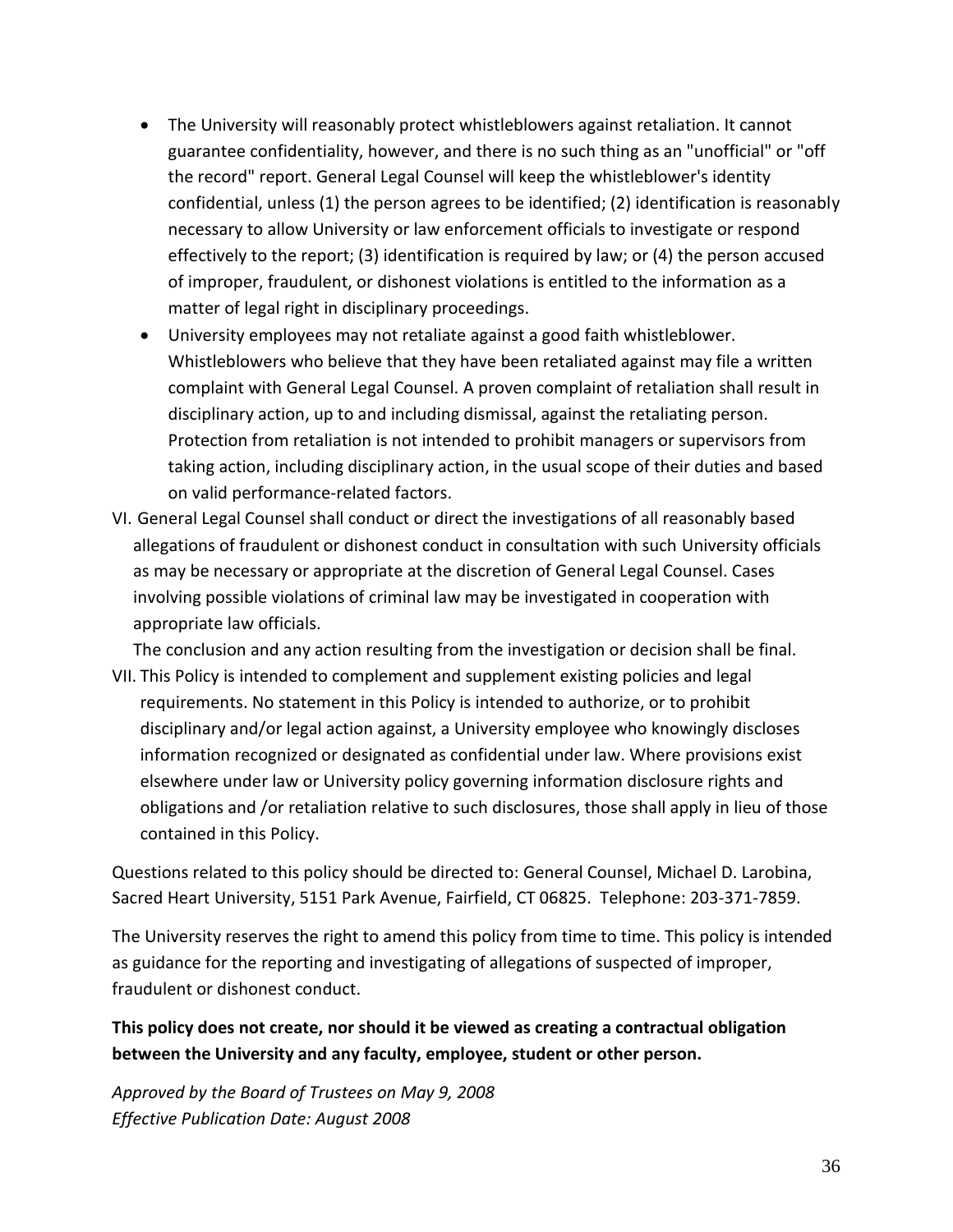## <span id="page-36-0"></span>**Animals/Pets on Campus Policy**

#### <span id="page-36-1"></span>**Introduction**

The University regulates the presence of animals/pets in all University facilities, and on campus grounds, in order to maintain a safe and healthy environment for students, faculty, staff and visitors.

The University appreciates that many staff, faculty and students love and care for their pets as "members of their family". This policy identifies that, to create a healthy, safe, and respectful environment, animals/pets should not be part of the campus community.

Effective **immediately** Sacred Heart University will prohibit animals/pets on campus.

#### <span id="page-36-2"></span>**Animals/Pets on Campus Policy**

Sacred Heart University prohibits staff, faculty, students, contractors, visitors, and volunteers from bringing pets into any University building or facility.

All members of the campus community are required to comply with all aspects of this policy. Employees and students who fail to comply or who interfere with the implementation of this policy will be subject to progressive disciplinary action.

This Sacred Heart University animal/pet policy is applicable to all staff, faculty, students, contractors, visitors, and volunteers who access campus buildings, facilities, grounds, and properties. This policy applies not only to dogs, but also to other common animals considered as "pets", including but not limited to birds, cats, mice, gerbils, amphibians, reptiles and ferrets.

The University may require any person with a pet to remove the animal from campus grounds.

Failure to cooperate with a Public Safety officer is a serious violation and will result in the individual and the pet being excluded from campus immediately.

The campus community is required to abide by this policy and by the relevant local government laws and ordinances regarding dog and cat management.

#### <span id="page-36-3"></span>**Exception**

This policy will not apply to "service animals", performing their duties, such as guide dogs for the blind.

Under the Americans with Disabilities Act (ADA), "service animal" means any dog that is individually trained to do work or perform tasks for the benefit of an individual with a disability, including a physical, sensory, psychiatric, intellectual, or other mental disability. Other species of animals, whether wild or domestic, trained or untrained, are not "service animals" for the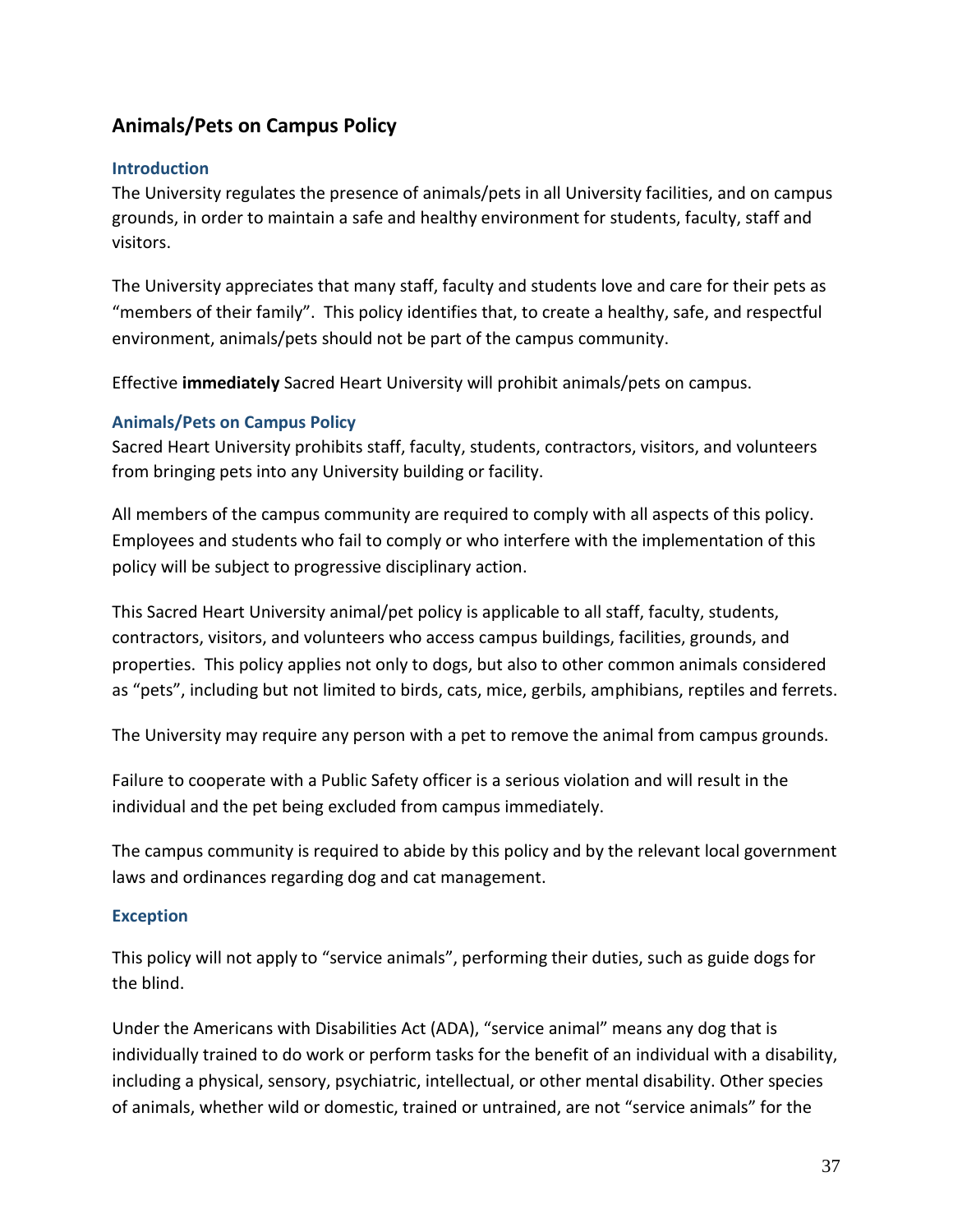purpose of this definition. In addition, animals that serve solely to provide emotional support, comfort or companionship are also not included in this definition.

The work or tasks performed by the "service animal" must be directly related to the handler's disability.

Under ADA regulations, "service animals" are permitted to accompany people with disabilities in all areas that are open to the general public.

Removal of a "service animal" from campus facilities will be requested if (1) the dog is out of control and the handler does not take effective action to control it, or (2) the dog is not housebroken.

## <span id="page-37-0"></span>**Responsibility**

The University requires that any individual using, or desiring to use, a "service animal" on campus request such accommodation with the following offices:

- Enrolled students wishing to be accompanied to class by a "service animal" as an accommodation shall request authorization from the Jandrisevits Learning Center. Students shall provide current documentation of a disability that requires accommodation and be able to describe (demonstrate) the functions the "service animal" performs as a disability accommodation.
- Faculty and staff shall contact the Executive Director in the Human Resources Department for such a request. Human Resources will review documentation provided, and will engage the requesting individual in an interactive process to determine whether bringing a "service animal" on campus is a reasonable and effective accommodation
- A "service animal" may not pose a direct threat to the health or safety of others, and will be removed if its continued presence is disruptive or would result in substantial damage to the property of others.
- A person who enters University grounds or facilities with a "service animal" shall ensure that the animal is licensed and fully inoculated in accordance with local regulations; is under control and restrained, by leash or harness, at all times; is not left fastened to stationery objects, and is under effective control while on campus.
- Owners of "service animals" are responsible for the immediate removal and proper disposal of any fecal matter deposited by the animal. The burden is on the animal user to arrange for removal of fecal matter if he or she is personally unable to perform the task.
- Owners of a "service animal" are financially responsible for any damage caused by their animal companion.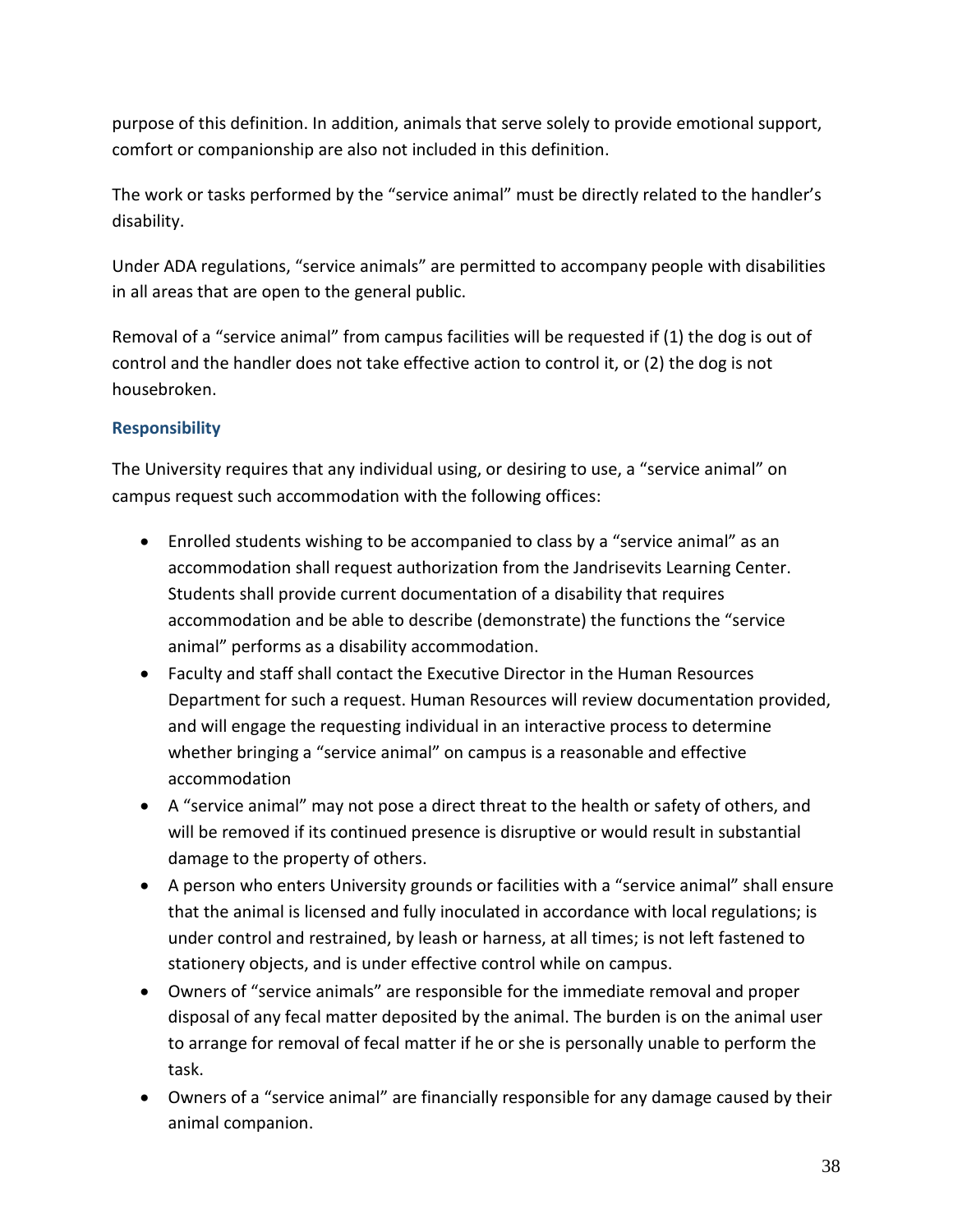*Policy Executed October 17, 2013*

## <span id="page-38-0"></span>**Receipt of Negative/Inappropriate Correspondence**

Sacred Heart University wishes to promote and provide effective communication both within the SHU community as well as with our vendors, neighbors, business constituents and the general public.

The University will not tolerate any form of correspondence that exhibits vulgar language, verbiage that could be construed as discriminatory, harassing or intolerant in nature.

Sacred Heart University wishes to resolve all concerns objectively and come to a resolution that is fair to all parties. However, should the external party continue to behave in a manner that is disrespectful to the university employee, the university will issue a final cease and desist letter and terminate any further contact with the individual and/or parties associated with the correspondence.

*February 7, 2017*

## <span id="page-38-1"></span>**Electronic Monitoring of Sacred Heart University Campuses**

Sacred Heart University engages in electronic monitoring of the campus, its buildings and facilities. This includes video recording and storage of images captured by cameras. Pursuant to Connecticut General Statute Section 31-48d, this notice shall serve as written notice to all employees.

*February 5, 2018*

## <span id="page-38-2"></span>**Section 3: Time Off**

## <span id="page-38-3"></span>**Vacation Policy**

Vacation provides a period of rest and relaxation away from the job so that you may return better prepared to perform your job duties and responsibilities.

All vacation time must be reviewed, approved and scheduled in advance by the supervisor, who considers employee requests and the needs of the department and University. Vacation time may not interfere with the operations of the department.

You are entitled to paid vacation provided:

- You are regularly scheduled to work full-time (fiscal year), or a minimum of 20 hours a week in a full year.
- You must have worked at least three months before you may request paid vacation time.
- Vacation time accrues for the fiscal year following the year in which it is earned.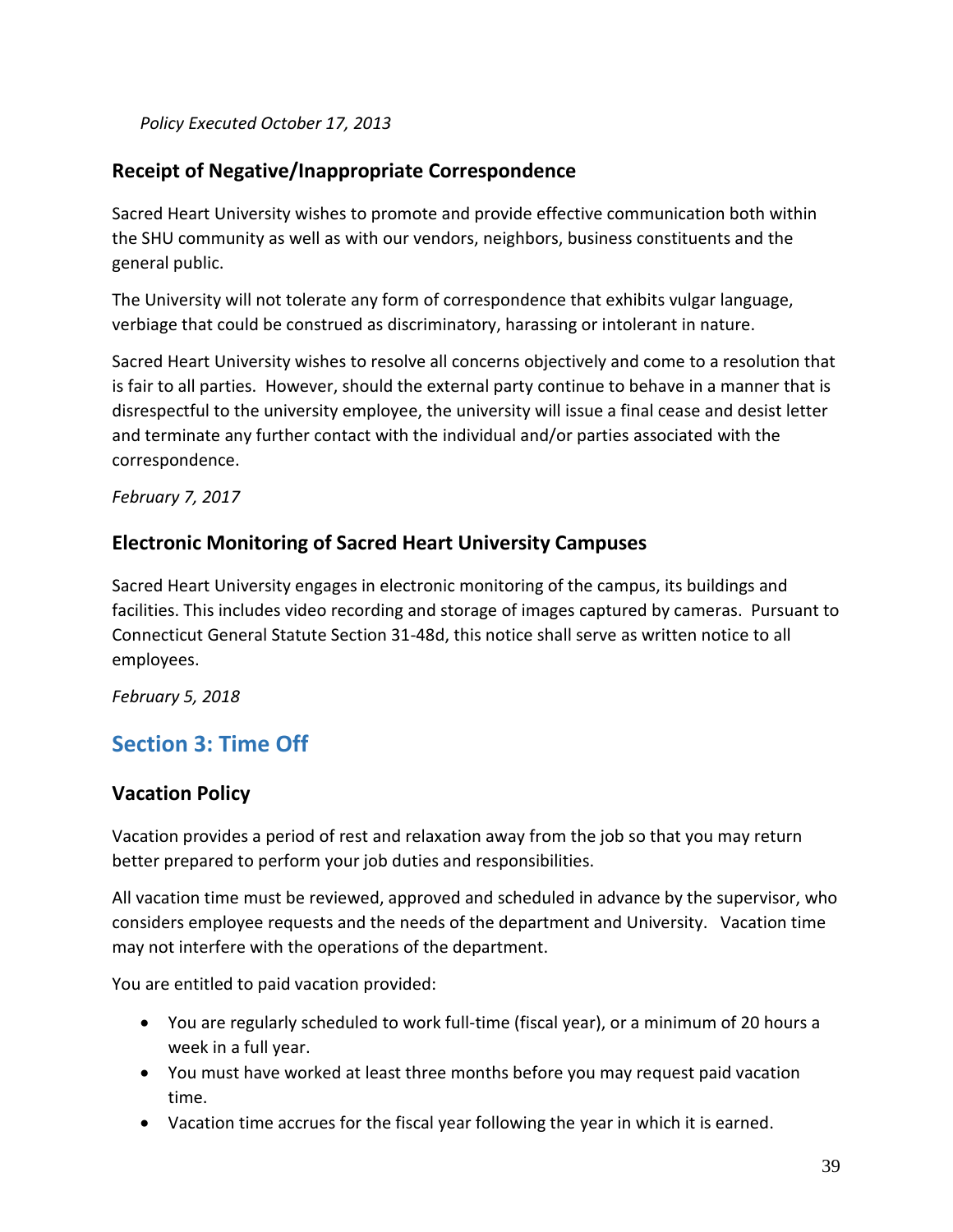#### <span id="page-39-0"></span>**Vacation Time**

Vacation time is divided into two categories: Balance for Current Fiscal Year and Accrued Balance for Next Fiscal Year.

- **Balance for Current Fiscal Year:** Number of days available to be taken in the current fiscal year.
- **Accrued Balance for Next Fiscal Year:** Number of days earned on a monthly basis during the fiscal year (July 1 through June 30) which may be used in the following fiscal year. Accrued vacation may be taken as it is earned only with approval of the supervisor and under exceptional circumstances. You accrue on the first day of each month provided you have not taken more than 10 unpaid days in the previous month.

The Accrued Balance for Next Fiscal Year is applied to the current vacation balance at the beginning of each fiscal year and is then reset to zero.

The accrual rate is determined and applied based on the employee's years of service as of the employee's anniversary (hire) date and employment category.

#### *Senior Management (Non-Faculty) - Full-Time*

- Less than one year: Prorated based on month of employment
- Over one year: 20 days (at a rate of 1.66 days a month)

#### *Administrative/Exempt (Non-Faculty) - Full-Time*

- Less than one year: Prorated based on month of employment
- One to five years: 15 days (at a rate of 1.25 days a month)
- Over five years: 20 days (at a rate of 1.66 days a month)

#### *Administrative/Exempt (Non-Faculty) - Part-Time*

- Less than one year: Prorated based on month of employment
- One to five years: Seven days (at a rate of .58 days a month)
- Over five years: 15 days (at a rate of 1.25 days a month)

#### *Non-Exempt and Hourly - Full-Time*

- Less than one year: Prorated based on month of employment
- One to five years: 10 days (at a rate of .83 days a month)
- Five to 10 years: 15 days (at a rate of 1.25 days a month)
- Over 10 years: 20 days (at a rate of 1.66 days a month)

#### *Non-Exempt and Hourly - Part-Time*

- Less than one year: Prorated based on month of employment
- One to five years: Five days (at a rate of .42 days a month)
- Five to 10 years: 10 days (at a rate of .83 days a month)
- Over 10 years: 15 days (at a rate of 1.25 days a month)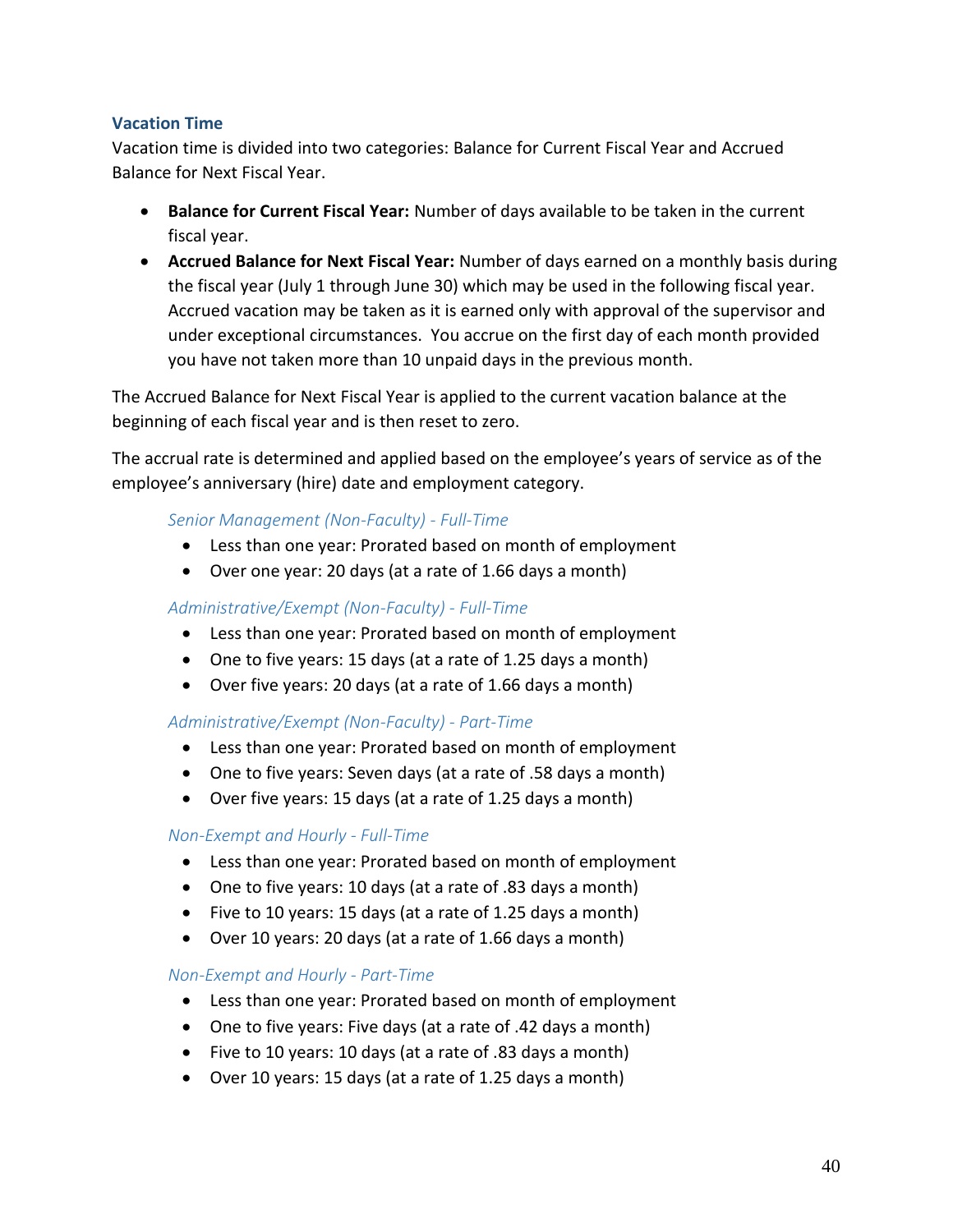#### <span id="page-40-0"></span>**Carry-Over Vacation**

At the beginning of the fiscal year, a full-time employee may carry over a maximum of 10 days and part-time employees may carry over a maximum of five days from the current vacation balance. After the carry-over days have been applied, future vacation accruals will be added into the current vacation balance and then reset to zero.

**Note**: There is no pay in lieu of vacation.

#### <span id="page-40-1"></span>**Termination of Employment**

Employees terminating employment at the University for any reason are entitled to payment for all unused accrued vacation time at the time of termination.

#### <span id="page-40-2"></span>**Promotion/Changes in Employment Status**

When an employee is promoted into a higher classification (non-exempt to exempt or exempt to senior management) or changes employment status from part-time to full-time, the employee will start accruing vacation credits as entitled by the new status at the beginning of the month in which the change occurs. If an employee goes from exempt to non-exempt or full-time to part-time, the same procedure will be followed.

#### <span id="page-40-3"></span>**Vacation - Unpaid Leave/Workers' Compensation**

Employees do not earn vacation accrual during a period of unpaid absence or while on workers' compensation if absent more than 10 days in the previous month.

#### <span id="page-40-4"></span>**Vacation - Holiday Schedule**

If the observance of a holiday, as published by the University, occurs within the vacation period, such day is not chargeable as a vacation day.

## <span id="page-40-5"></span>**Holidays**

Each year the University publishes the holiday schedule for the upcoming calendar year. The list of general holidays does not include additional holidays that the University may offer. The holiday schedule is reviewed annually and is subject to change.

At the present time the University observes the following holidays:

- Martin Luther King, Jr. Day
- Good Friday
- Memorial Day
- Independence Day
- Labor Day
- ½ day Wednesday before Thanksgiving
- Thanksgiving Day
- Day after Thanksgiving
- Christmas/New Year's Break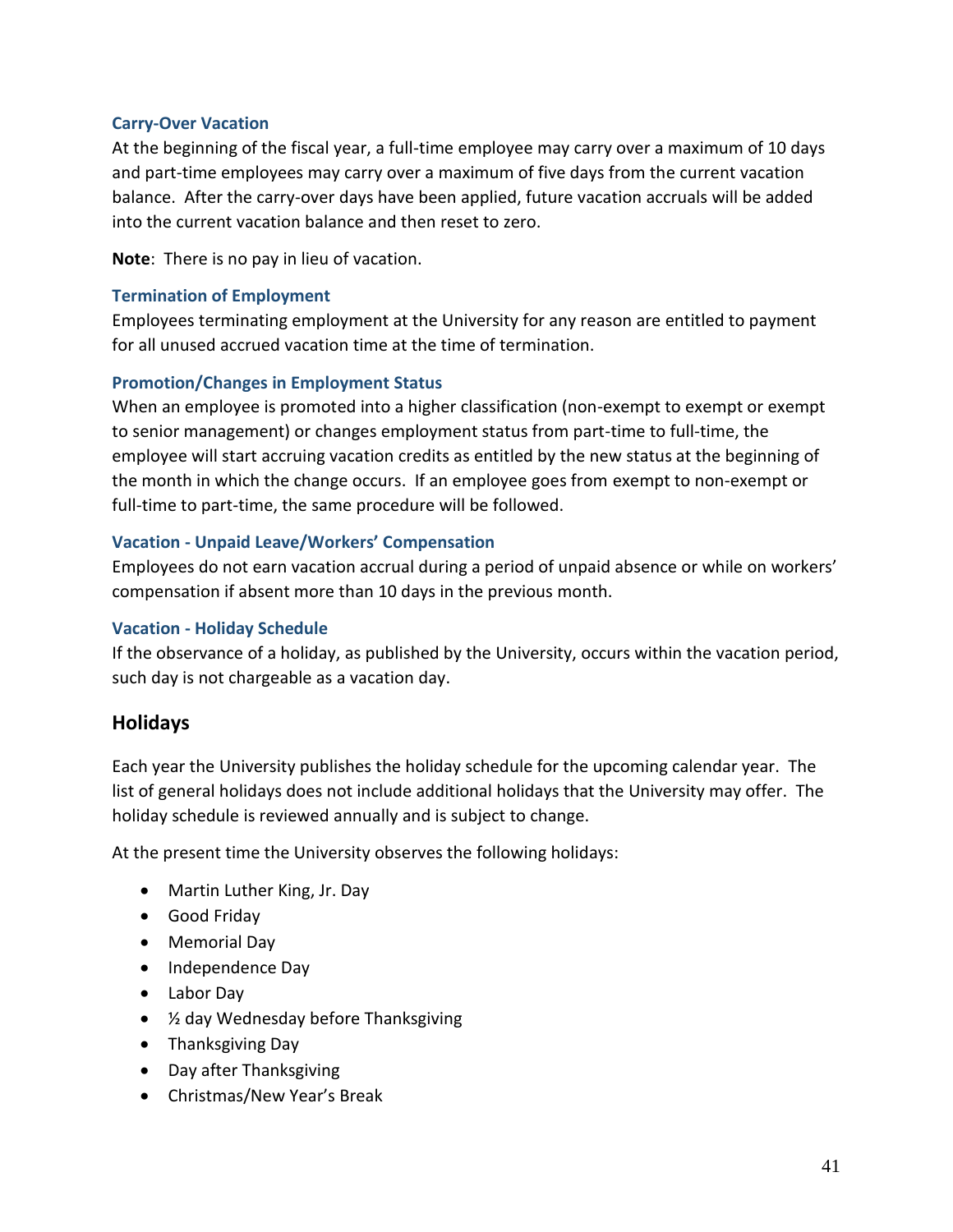When a regularly scheduled holiday falls on a Saturday or a Sunday, it will be observed on the day prior to or following such holiday.

All regular full-time employees working 12 months a year are paid for the designated holidays.

Part-time employees and those employees who work less than 12 months a year shall be paid only for holidays which occur on their regularly scheduled workdays. If a holiday falls on a scheduled day off for any employee, it shall not be substituted by giving another day off.

Temporary employees are not eligible for paid holidays.

Employees must be at work, on paid vacation, or on paid sick leave the day before and the day after the holiday in order to be eligible for holiday pay.

New employees eligible for benefits must be on the payroll and work a minimum of five consecutive workdays in order to receive holiday pay.

Holidays occurring during a period of paid vacation or paid sick leave will be treated as holidays and not charged against such leave. However, an employee will not be entitled to holiday pay for such holidays that occur during a period of non-paid absence.

An employee is also not entitled to holiday pay while on a short-term disability leave or on Workers' Compensation.

## <span id="page-41-0"></span>**Personal Days**

Occasionally employees may have unavoidable personal business or personal emergency for which approved time may be needed: e.g. family sickness, legal matters, emergency medical appointments, religious or ethnic celebrations.

The University may allow regular benefits-eligible full-time and part-time employees (20 hours per week) three personal days with pay each fiscal year (July through June). During your first year of employment, the granting of these additional days off will be prorated as follows:

- Three days if hired prior to October 1
- Two days if hired between October 1 and December 31
- One day if hired between January 1 and March 31
- Zero days if hired between April 1 and June 30

Personal days may not be taken prior to the completion of the first three months of employment. Unused Personal Days may not be carried over to the next fiscal year, nor will they be paid upon termination.

All time off for Personal Days must be discussed and approved by the supervisor.

Employees are required to report all Personal Days on the monthly attendance/absence report.

## <span id="page-41-1"></span>**Bereavement Leave**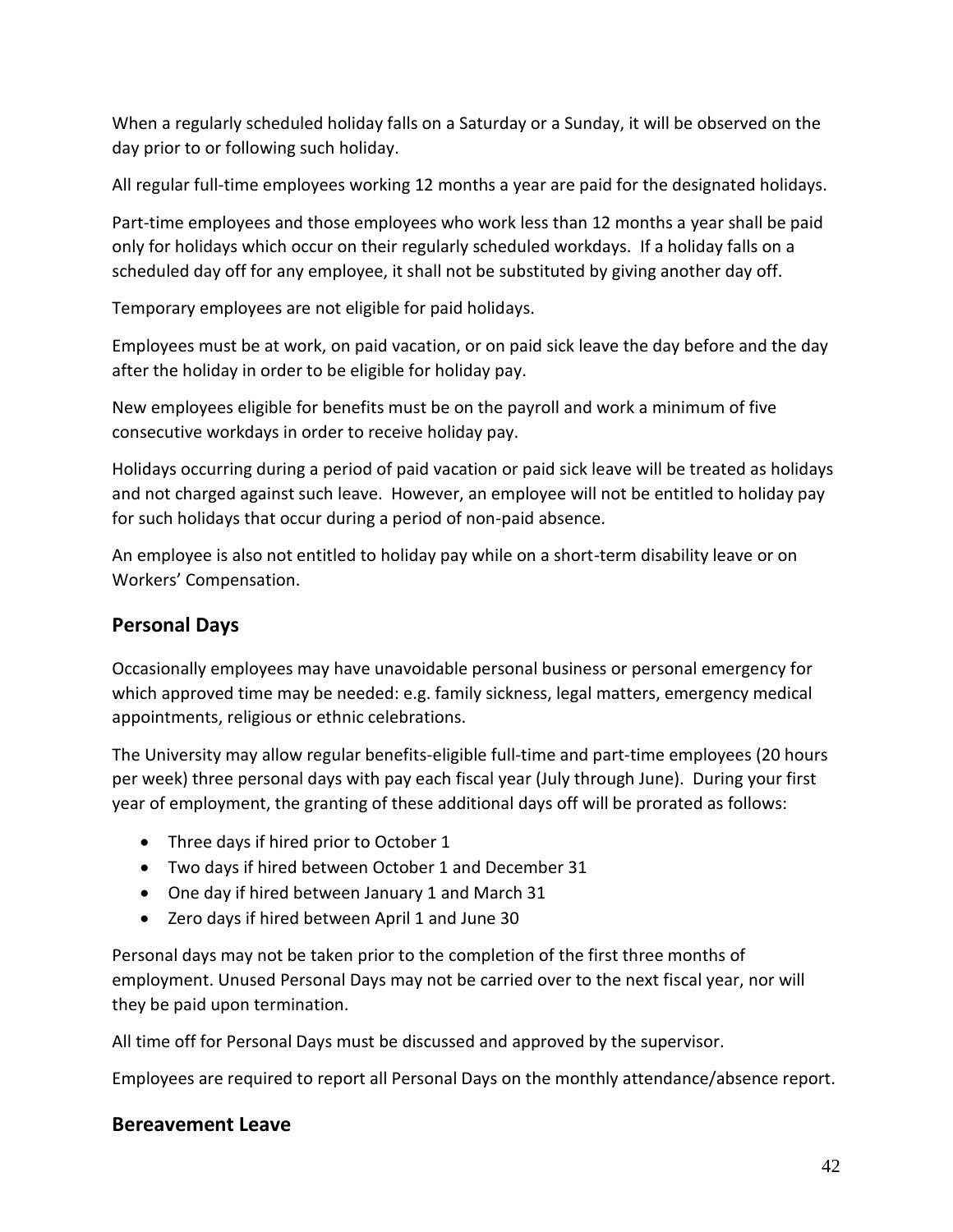Bereavement leave is intended to pay up to three days for working time lost in connection with the death of and attendance at the funeral of immediate family members.

Immediate family is defined as spouse, parent, child, sister, brother, grandparent, father-in-law, mother-in law, brother-in-law and sister-in-law.

If you are on vacation and an immediate family member dies, bereavement time off will be given.

Personal or vacation time can be used for attendance at services for non-immediate family members and friends.

If you are on a leave of absence, you are not entitled to bereavement leave pay.

All time off for bereavement should be approved by the supervisor.

## <span id="page-42-0"></span>**Jury Duty Policy**

Jury duty is a civic obligation and Sacred Heart University recognizes that such service is a sign of good citizenship. Employees called for jury duty will need to present proof of such duty in the form of a notice from the Clerk of the Court to the Office of Human Resources at least one week prior to the start of jury duty.

Sacred Heart University will pay regular full-time and part-time employees their regular wages. Should you be selected for the case, your pay will not be interrupted. When you receive checks from the court for serving, you may keep and cash the checks but will need to provide us with a copy prior to cashing so that Payroll can deduct that amount from your next paycheck.

Employees are expected to spend as much time on their regular duties as the intermittent nature of jury duty may reasonably permit.

To receive salary payment for such an absence, the employee must obtain a Juror Service Certification that indicates the dates of service and total reimbursement. Submit this certificate promptly to the Office of Human Resources.

All time while on jury duty must be recorded in the attendance system to avoid loss of wages.

*Revised October 18, 2017*

## <span id="page-42-1"></span>**Section 4: Employee Benefits**

## <span id="page-42-2"></span>**Introduction**

The purpose of this section of the Employee Policy Handbook is to provide you with a helpful highlights summary of employee benefits for reference purposes.

**Note:** The University reserves the right to review and/or amend the benefits plans at any time, in whole or in part, without prior notice to participants, including but not limited to changing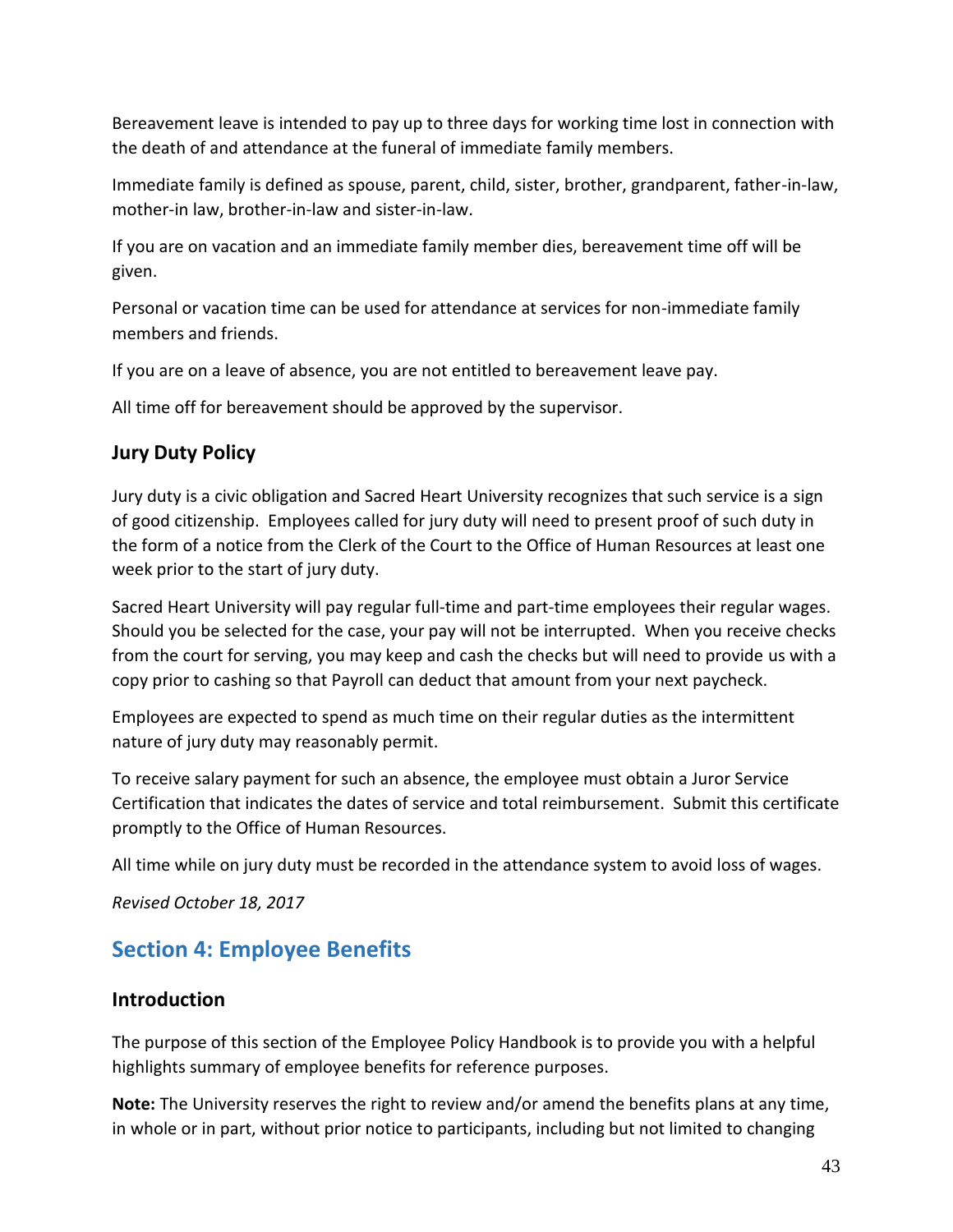eligibility criteria, scope of coverage or plan coverage costs, and imposing limits on or restricting or eliminating covered expenses. The University also reserves the right to terminate or discontinue any benefit plan, in whole or in part, at any time without prior notice to participants.

## <span id="page-43-0"></span>**Health Insurance (Medical and Dental)**

All regular full/part-time benefits-eligible exempt and non-exempt employees and full-time faculty are eligible for group medical and dental insurance coverage. Participation in the plan is voluntary for you and your eligible dependents. For employees enrolling in the health insurance plans, coverage is effective as of the first day of the month following the employee's completion of 30 days of continuous eligible employment status at the University.

The University offers a choice of medical and dental plan options. You are eligible for dental plan enrollment only if you enroll in the medical plan.

The cost of medical insurance premiums is shared by the University and the employees. The University pays the basic dental plan coverage cost for the employees, and the employees may obtain dental coverage for eligible dependents by paying the required contributions.

Your portion of the cost of medical and dental coverage is payable through payroll deductions and can be taken from your pay on a pre-tax basis, before Social Security, Federal and State income taxes are determined. Plan elections made are binding for the plan year.

Changes in class of coverage or health plan elections may be made at annual enrollment each year or with a qualifying life event. If there is a change in personal/family status such as marriage, birth of a child, divorce, death, dependent child status change (may be covered up to age 26, regardless of student status) or loss of other insurance coverage, you must make the necessary addition or deletion within 30 days of the qualifying life event. Therefore, it is essential to contact the SHU Benefits Office as soon as possible within the 30-day period following any of these events to complete the required forms/paperwork.

For benefits-eligible employees, further details about plan options, covered services, costs etc. are available in the Benefits/Human Resources Office along with enrollment, change and claim forms. You may also visit the Human Resources website to obtain enrollment forms.

## <span id="page-43-1"></span>**Flexible Spending Accounts (FSA)**

The University offers benefits-eligible employees the option to participate in Flexible Spending (reimbursement) Accounts. The Flexible Spending Account (FSA) plan is governed by Sec. 125 of the IRS Code which allows participants to set aside money via payroll deductions on a taxfree basis, to pay certain eligible healthcare and dependent care expenses.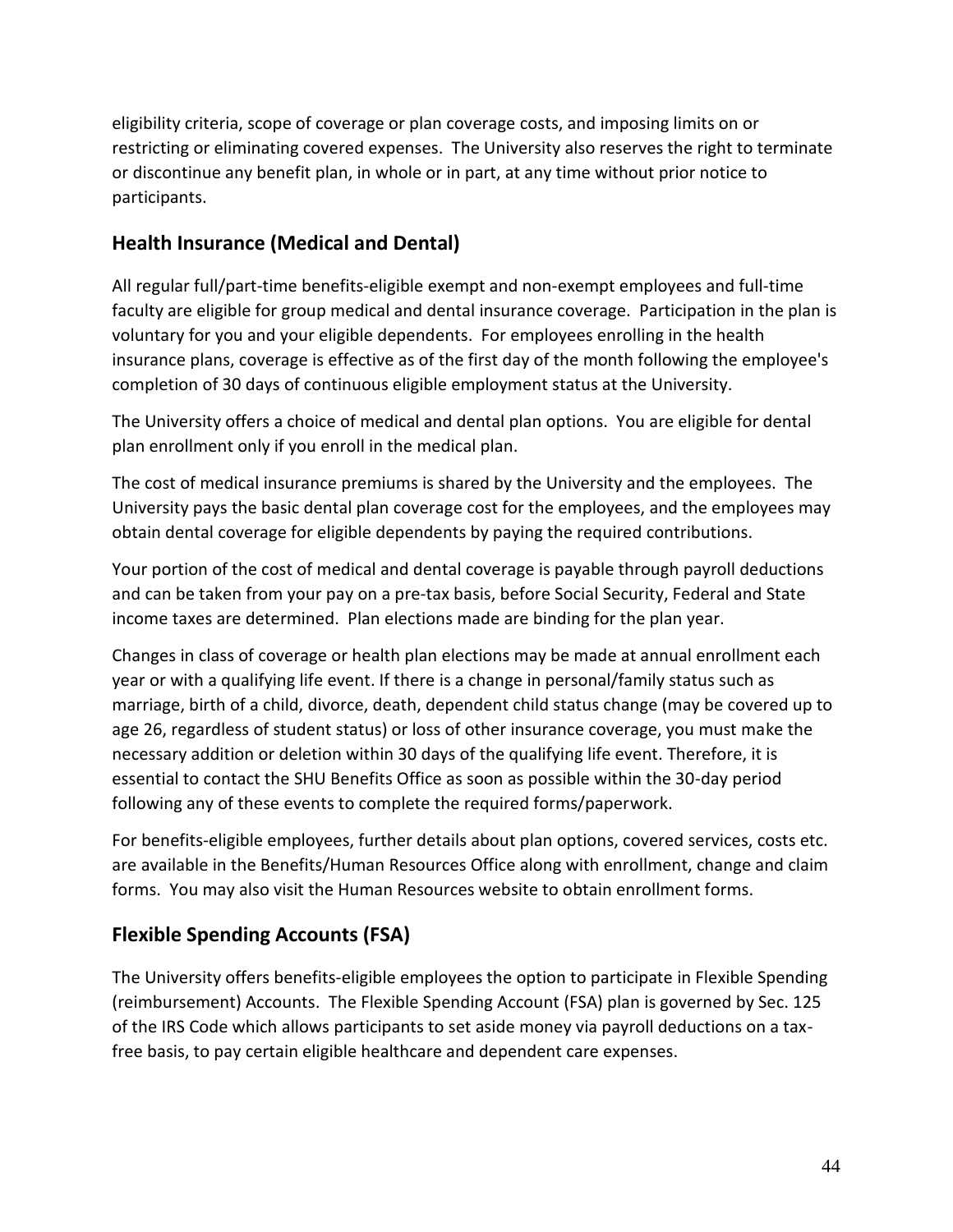#### **You can establish two types of Flexible Spending Accounts:**

- A healthcare spending account, for reimbursement of qualified healthcare related expenses for yourself and your qualified dependents;
- A dependent care spending account, for reimbursement of eligible dependent care expenses.

Enrollment for FSAs is offered at annual enrollment and elections are made for the plan year from January 1 to December 31. The Flexible Spending Accounts generally operate on a "use-it or lose-it" basis, and unused funds are not refundable at the end of the calendar plan year.

Further information about the FSA plan is available from the Benefits/Human Resources Office.

## <span id="page-44-0"></span>**Retirement Plans**

Sacred Heart University offers retirement plans that provide for retirement income benefits to participating employees.

#### <span id="page-44-1"></span>**Retirement Plan**

All benefits-eligible employees become eligible for participation in the University's 403 (b) Defined Contribution Retirement Plan, upon satisfaction of the plan's waiting periods and eligibility requirements regarding service. The plan's contribution levels for University and employee contributions are the same for all employees. Participants in the 403 (b) Defined Contribution Retirement Plan are fully and immediately vested in all contributions made under this plan.

Employee contributions are tax-deferred through a salary reduction agreement. You have a choice of various fund options through each of the investment management companies offered by the University for the investment of contributions to your retirement plan accounts. You can select conservative or more aggressive investment vehicles or a combination of both.

Both University and employee contributions to the retirement plan cease during periods of unpaid leave.

#### <span id="page-44-2"></span>**Supplemental Tax-Deferred Retirement Savings Plan (TDA)**

All benefits-eligible employees who want to save money for retirement may participate in the voluntary 403 (b) Tax-Deferred Retirement Savings Plan. You may join this plan at any time and your voluntary contributions are taken from your salary through salary reduction (i.e., before taxes). There are no matching University contributions for your voluntary tax-deferred contributions.

The same investment management companies and fund options that are offered for the Retirement Plan (described in Section A) are available for your voluntary TDA contributions to your Supplemental Retirement Savings Account.

The IRS places a limit on the maximum salary reduction contributions that you can make either to the Retirement Plan and/or to your Supplemental (TDA) Retirement Savings Account. The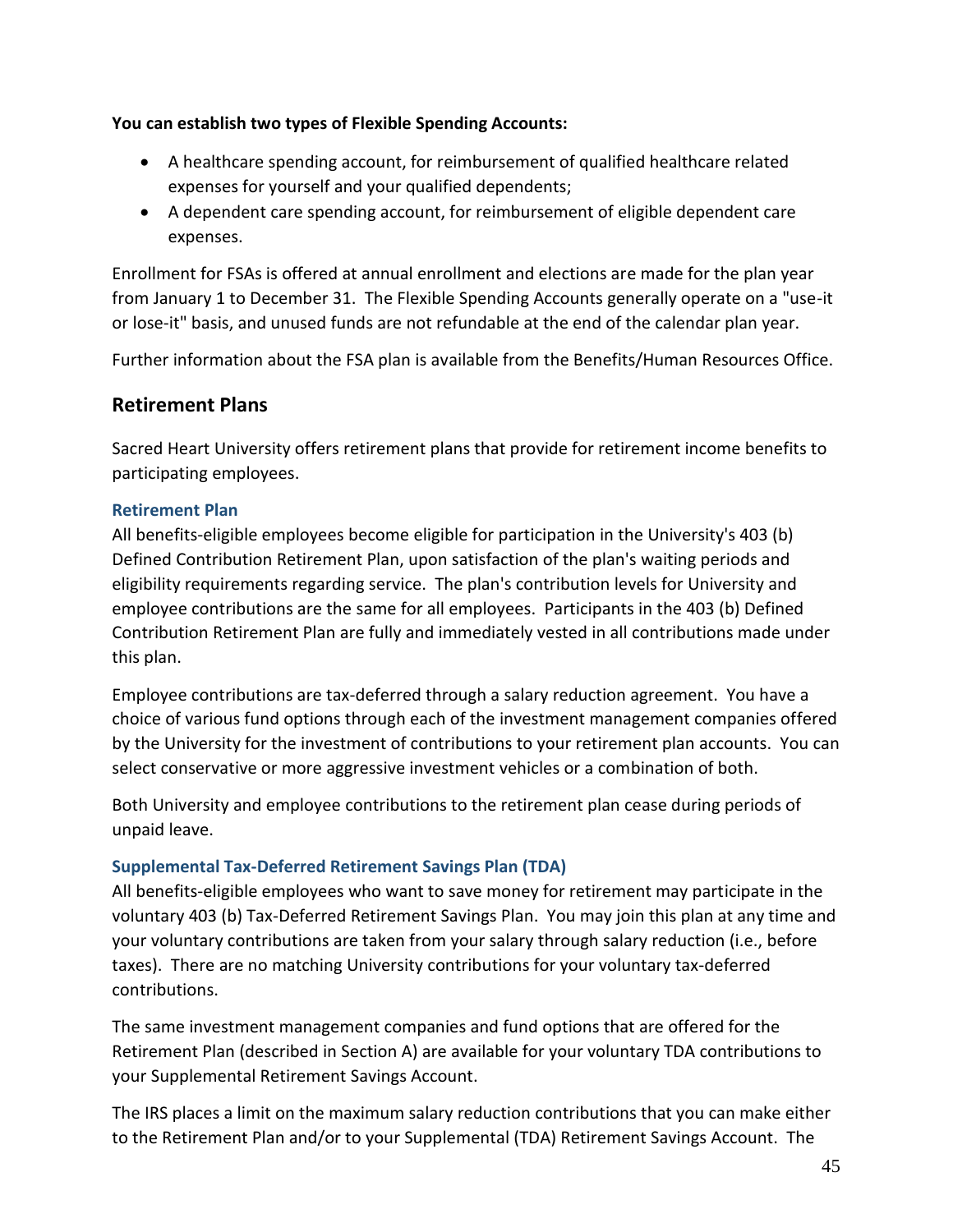Benefits Office can assist you in obtaining a calculation of your maximum tax-shelter contribution limits.

Further information on all the above plans may be obtained from the Benefits/Human Resources Office.

## <span id="page-45-0"></span>**Family and Medical Leave Acts (FMLA)**

It is the policy of Sacred Heart University to provide family and medical leave to eligible employees in accordance with the federal Family and Medical Leave Act of 1993 (FMLA) and Connecticut's Family Medical Leave Act.

Employees who have completed at least one year of service and have worked for the University at least 1,250 hours in the previous 12 months preceding the first day of leave are eligible for family and medical leave under the Federal/State laws. Eligible employees who qualify may be granted a family or medical leave for a period of up to 16 weeks in any 24-month period (under state law) or up to 12 weeks in a 12-month period (under federal law) for any of the reasons listed below:

- 1. The birth of a child or the placement of a child for adoption or foster care and subsequent care for the child;
- 2. Serious health condition of the employee; or
- 3. Serious health condition of the employee's spouse, child or parent.

An employee's leave under both federal and state law is not to exceed a total of 16 weeks in one year under state law and 12 weeks in the following year under federal law, or vice versa. The FMLA period is measured forward from the date the first FMLA leave begins.

FMLA leave on an intermittent basis or on a reduced time basis may be requested only when medically necessary for a serious health condition. When possible, employees should attempt to schedule medical treatments so as to minimize disruption to their departments. FMLA leave for the birth or placement of a child for adoption or foster care can be taken within 12 months from the child's date of birth or placement. When both spouses are working at the University and are eligible for FMLA leave, their FMLA allowance is a combined total of 16 weeks under state law or 12 weeks under federal law, if the leave is requested for the birth or adoption of a child or to care for a parent with a serious health condition.

If an employee is eligible and requests a leave that qualifies as family and medical leave, such leave will be counted against their FMLA leave entitlement. This will include any workers' compensation-related absence, and paid or unpaid leave for an FMLA qualifying reason.

An employee taking a family or medical leave under federal/state laws is required as per University policy to use any other paid leave available to the employee (such as vacation, personal days, and sick leave or short-term disability leave in case of the employee's own serious illness), as part or all of the 12 or 16-week period. Sick leave or short-term disability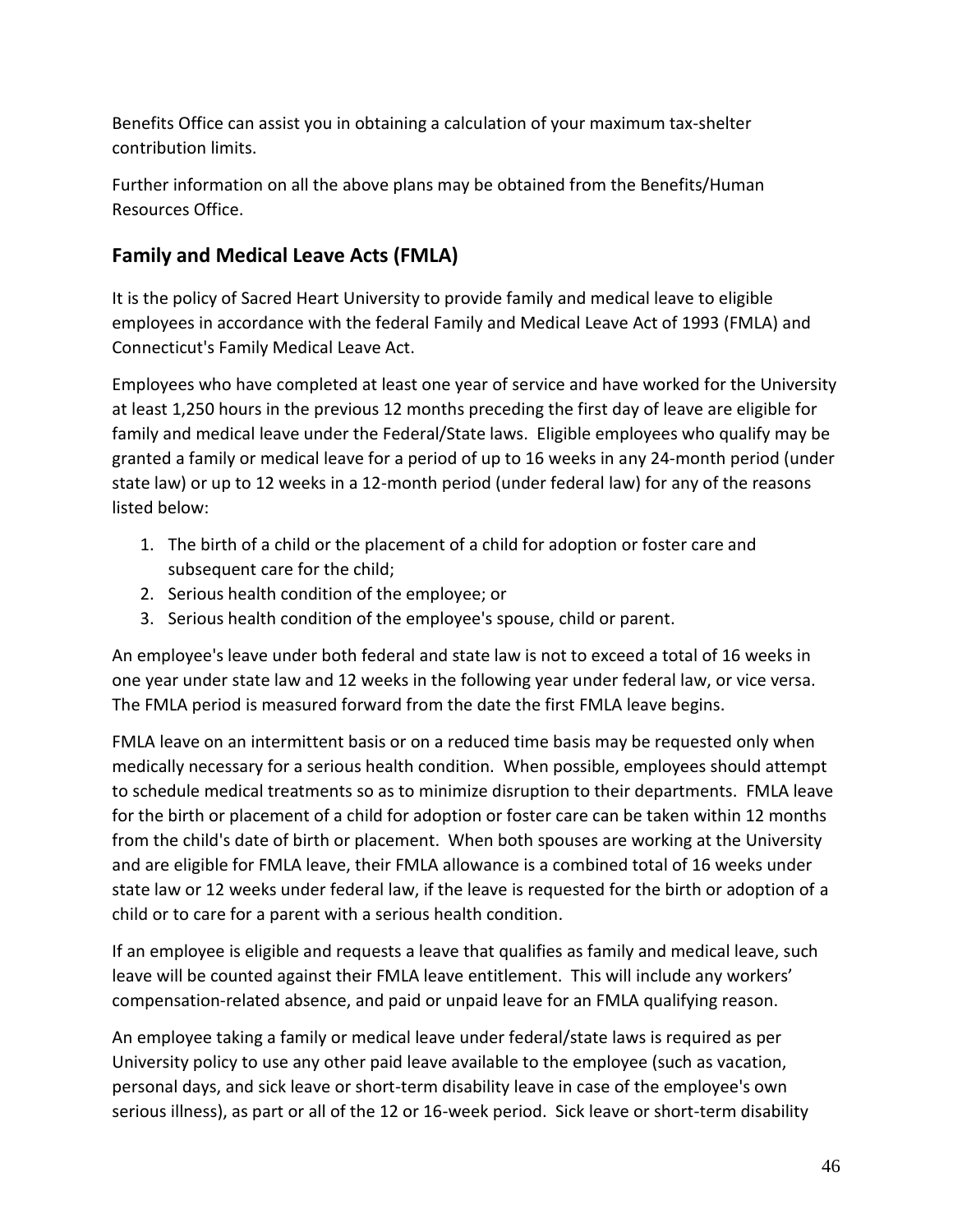leave will apply only to the period of actual medical disability of the employee. After the paid leave is exhausted, the remainder of the leave period will be unpaid.

During an FMLA designated leave, the University will continue to provide benefit plan coverages to the employee on the same basis that applied before the leave commenced. The employee must continue his/her share of insurance contributions during the period of FMLA leave. If the employee does not return to work at the end of the FMLA leave, he/she is responsible for paying the cost of premiums paid by the University during the unpaid leave. Retirement contributions will cease and sick leave and vacation days will not accrue during the unpaid leave.

Any eligible employee who requests a family or medical leave is required to provide his/her supervisor with at least two weeks' advance written notification, to the extent that advance notice is possible. This notification must be signed by the supervisor and forwarded to the Benefits/Human Resources Office for final approval. An application for medical leave based on the employee's or family member's serious health condition must be accompanied by a medical certification statement from a health care provider stating the diagnosis, an estimate of the time needed and appropriate facts about the medical condition. For a leave related to the employee's own serious illness, the certification must state the reasons the employee cannot perform the functions of his/her own job. In the case of a family member's serious health condition, the certification must state the need for the employee to care for the family member. The University may request the employee to submit to a medical examination by a provider selected and paid for by the University. The University will require a medical certification regarding the employee's fitness to return to work from a medical leave.

Upon return from an FMLA designated leave, the eligible employee will be returned to his/her previous position or to a position with equivalent pay and benefits as may be provided by law. The returning employee is entitled to all accumulated service, benefits and other service credits that he/she had at the commencement of such leave.

The University reserves the right to deny leave or job restoration, if the employee is one of the 10% highest-salaried employees of the University and if that employee's absence will cause substantial and grievous economic injury to the operations of the University.

For further information about this leave benefit, contact the Benefits/Human Resources Office. All information about FMLA is subject to and superseded by the terms of the FMLA as it may from time to time be amended.

## <span id="page-46-0"></span>**Leave of Absence (LOA)**

Regular full-time or part-time employees may request a leave of absence without pay for unusual or compelling personal circumstances. Granting an unpaid personal leave of absence will be at the sole discretion of the University. Such requests will be considered on an individual basis, taking into account factors such as: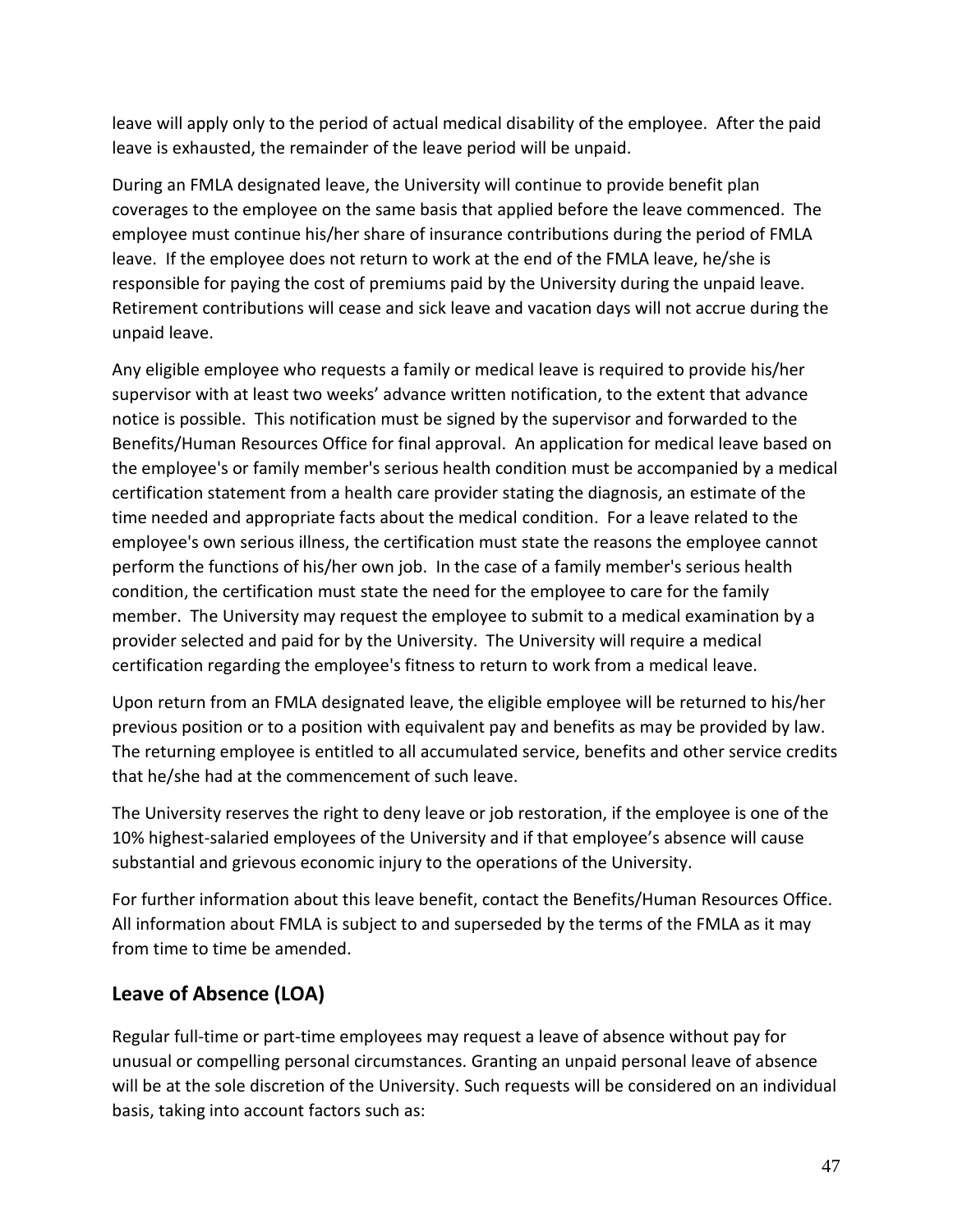- Reason for leave and length of leave;
- Employee's length of service and past service record;
- Needs of the department /University and the University's ability to replace the employee during the leave.

#### <span id="page-47-0"></span>**Short-Term Personal Leave of Absence**

If an employee needs to remain absent from work for personal reasons for a short period of time ranging from one week to one month, he/she should apply in writing to his/her direct supervisor. The supervisor should then contact the Benefits/Human Resources Office to review the request for a short-term leave of absence without pay.

If the leave is approved by both the supervisor and Benefits/Human Resources Office, the employee's group insurance coverages will continue during the short-term unpaid leave up to one month, provided the employee arranges payment of his/her share of the normal insurance contributions. The unpaid leave time will not count towards determining service-related benefits. Sick leave and vacation days will not accrue and retirement plan benefits will also cease during this time.

If the employee does not return to work at the end of the leave, the employee will be considered to have voluntarily resigned his/her position with the University.

#### <span id="page-47-1"></span>**Long-Term Personal Leave of Absence**

Employees with more than one year of continuous service may request an unpaid leave of more than one month for personal reasons. As with a short-term leave, the request for a longterm personal unpaid leave must be made in writing to the employee's immediate supervisor. The supervisor should then contact the Human Resources Office to review the request. Human Resources will review the request with the employee's supervisor and a decision to approve or deny the leave will be made. Such leave will normally be limited to a period of three months, unless both the supervisor and the Human Resources Office approve a subsequent three-month extension, if feasible. Unless there are extraordinary circumstances, in no event will a personal LOA last longer than six months.

When an employee takes a long-term personal leave of absence without pay, he/she becomes an inactive employee with the University and is paid for any unused vacation time. All benefits coverages stop during the unpaid leave. The employee should contact the Benefits Office to obtain information about continuing insurance coverages at his/her expense. Retirement plan benefits stop and sick and vacation time also cease to accrue during the leave of absence.

If the employee wishes to return at the end of the leave, the University will make every effort, but cannot guarantee to place the employee in his/her former job, or in a similar one. Upon return to active employee status at the end of the leave, benefits and prior years of service will be reinstated. If the employee fails to return to work at the end of the leave, the employee will be considered to have voluntarily terminated his/her employment with the University.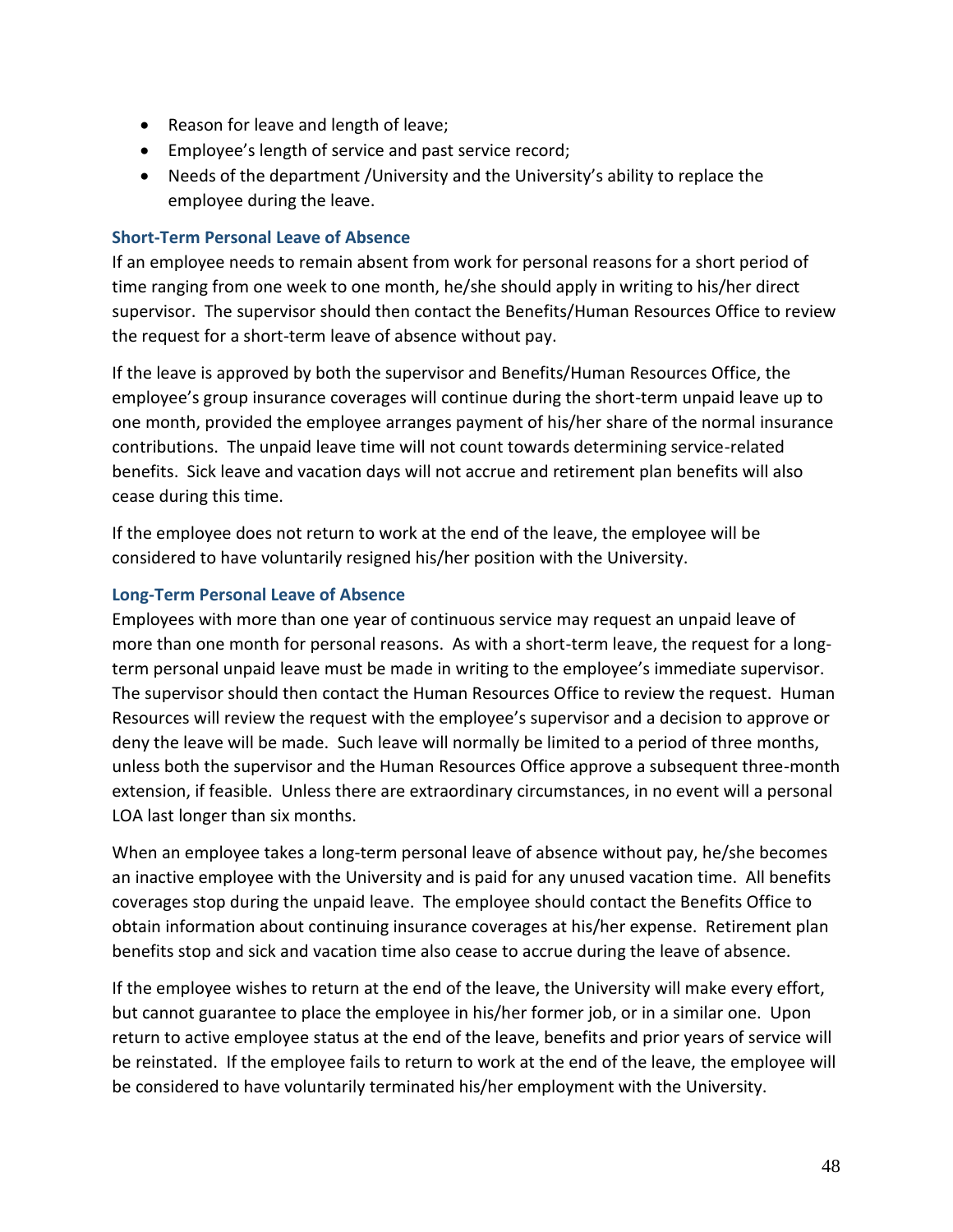#### <span id="page-48-0"></span>**Coordination of LOA with FMLA Leave**

If an employee's request for an unpaid personal leave of absence is for an FMLA- qualifying reason (such as care of the employee's newborn or adopted child, or serious health condition of employee or family member, as defined by FMLA) and if the employee is eligible for the FMLA leave, the University shall process the leave under applicable FMLA guidelines.

Please refer to the FMLA section of the handbook for further information.

## <span id="page-48-1"></span>**Sick Leave Policy**

#### <span id="page-48-2"></span>**Purpose**

The purpose of sick leave is to provide an employee continued income during periods of absence resulting from an illness or non-work related injury.

#### <span id="page-48-3"></span>**Eligibility**

Sick leave applies as follows:

#### *Non-exempt employees*

- a. All regular full-time employees earn sick leave at the rate of one day for each month of employment. Regular part-time employees working a minimum of 20 hours/52 weeks also earn sick leave at the rate of one day per month, pro-rated to the number of hours that they are scheduled to work per day. Employees who work 25 hours/40 weeks earn pro-rated sick leave for the number of months worked each year.
- b. Newly hired employees must be on payroll by the 15th of the month to receive credit for the month.
- c. Unused accumulated sick leave may be carried over from year to year up to a maximum of 90 days.
- d. During extended periods of illness, unused accrued vacation and personal days must be used once accumulated sick leave is exhausted. Also, refer to the other provisions section under Short-Term Disability.

#### *Exempt Employees*

a. Although exempt employees do not accrue a specific number of sick days per year, it is the University's policy to pay for a reasonable number of days missed due to short-term illness/injury, subject to a maximum of five days with pay per absence. For extended illness or disability, see Short-Term Disability Policy.

#### *Ineligible Classes of Employees*

a. Employees working less than 20 hours/52 weeks or 25 hours/40 weeks, temporary and student employees are not entitled to paid sick leave.

#### <span id="page-48-4"></span>**Other Provisions**

1. Employees are required to notify their supervisor promptly by telephone on the first day of absence due to illness/injury.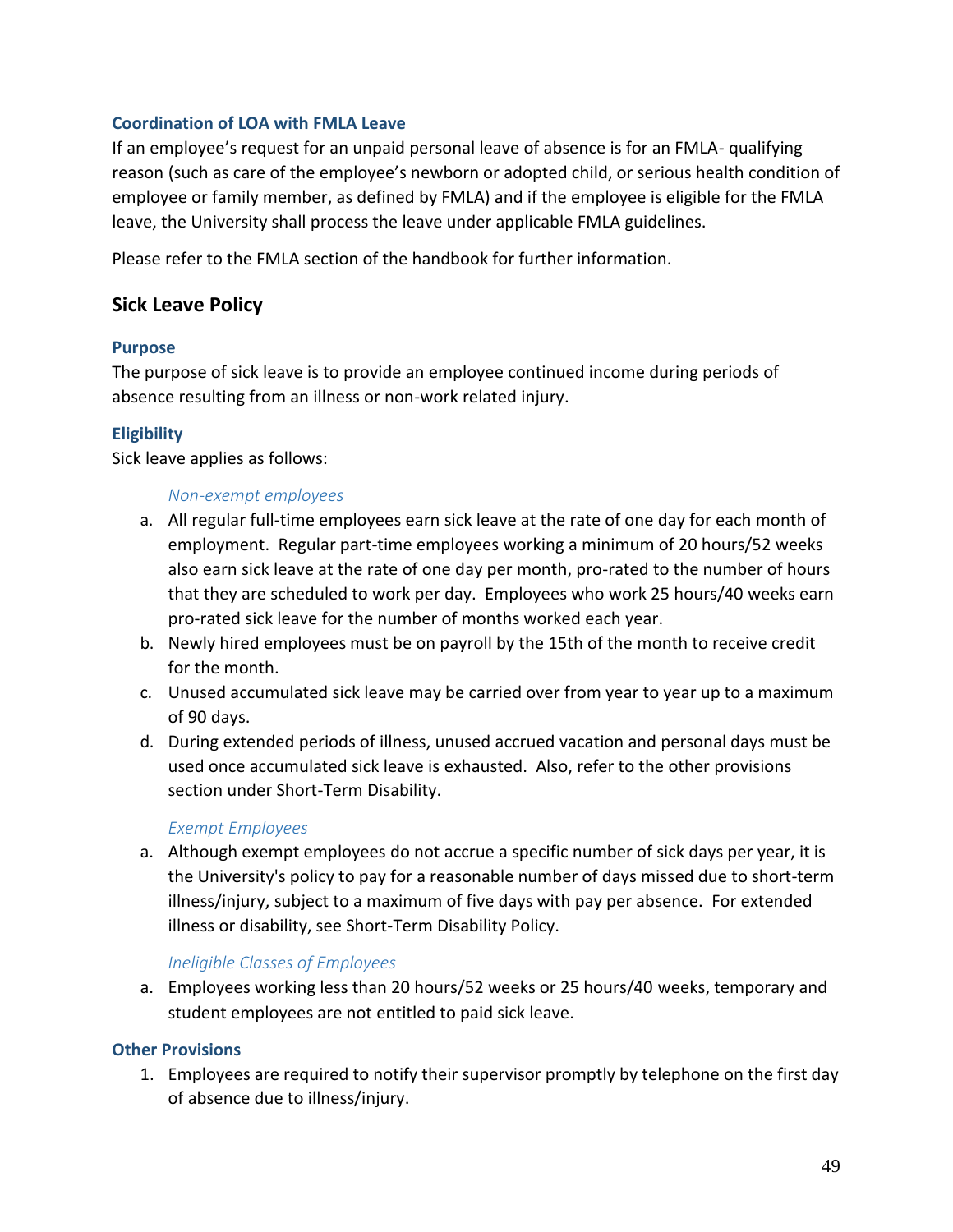- 2. An employee returning to work after an absence of three consecutive days is required to present a doctor's release to their supervisor and the Human Resources Office, allowing the employee to return to work.
	- a. For an absence of three consecutive days or more, the employee must contact his/her supervisor and the Human Resources Office providing a doctor's statement describing the nature of the illness/injury and expected return-towork date. For extended absence, the employee must keep the supervisor and Human Resources Office informed periodically and provide an updated doctor's statement, if required.
	- b. If a holiday falls within a paid sick leave, that day is counted as a holiday and not sick leave.
- 3. Sick leave credit will not accrue during a period of unpaid absence or while on Workers' Compensation, if such absence exceeds 10 working days in any calendar month.
- 4. The University provides sick leave for the employee's personal illness/injury. Employees may not use sick leave for family illnesses or other purposes.
- 5. Abuse of the sick leave provision may be a cause for disciplinary action.
- 6. There is no payment of unused sick leave upon termination of employment from the University.
- 7. Employees are required to report all absences, including sick leave, on the appropriate Dayforce System. See Attendance Policy.

## <span id="page-49-0"></span>**Short-Term Disability (STD) Policy**

## <span id="page-49-1"></span>**Purpose**

The University recognizes that an employee may be disabled and unable to work due to an extended illness, injury or pregnancy/childbirth. For such times, Sacred Heart University has a Short-Term Disability (STD) Policy.

"Disability" will be determined by the employee's doctor. An employee must submit to the Benefits Office an appropriate doctor's written statement explaining the nature of the disability and the expected return-to-work date.

Short Term Disability (STD) applies as follows, for a period not to exceed six months:

## *Non-Exempt Employees*

- For an extended absence due to illness or non-work related injury, a non-exempt employee must use his/her accumulated sick leave.
- If absence continues beyond his/her accumulated sick leave, the employee must use his/her unused accrued vacation leave and personal days.
- Once all accumulated paid leaves have been used, the employee will be placed on an unpaid medical leave of absence for the remainder of the disability.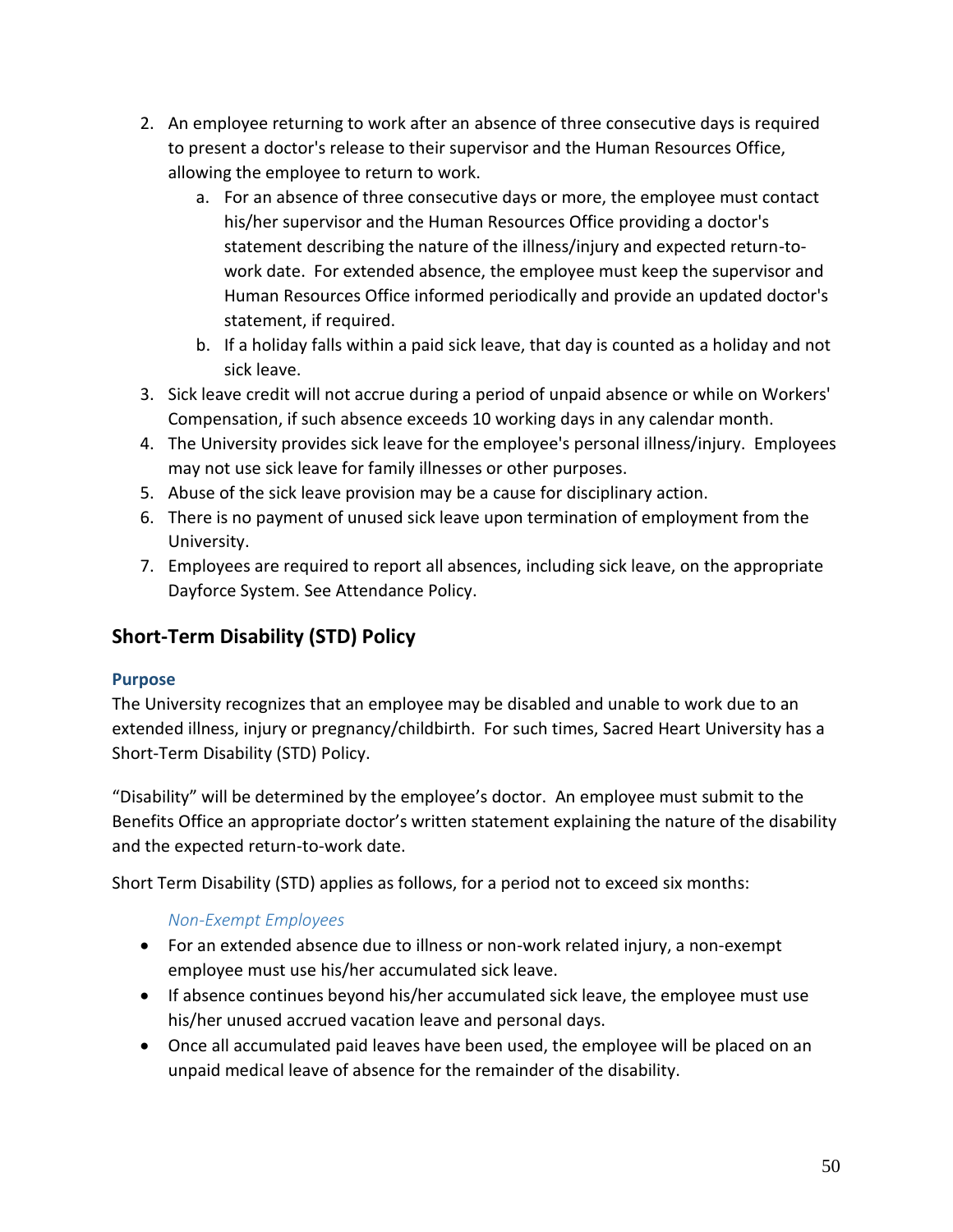#### *Exempt Employees*

• The following short-term disability pay schedule applies to exempt employees for the duration of the disability not exceeding six months:

| <b>Length of Service at Onset</b> | <b>Base Salary Paid (Full Pay)</b> | <b>Base Salary Paid (50%</b> |
|-----------------------------------|------------------------------------|------------------------------|
| of Disability                     |                                    | Pay)                         |
| 0-1 Year                          | -0-                                | -0-                          |
| After 1 Year                      | 4 weeks                            | 22 weeks                     |
| After 2 Years                     | 8 weeks                            | 18 weeks                     |
| After 3 Years                     | 13 weeks                           | 13 weeks                     |
| After 4 Years                     | 17 weeks                           | 9 weeks                      |
| After 5 Years                     | 21 weeks                           | 5 weeks                      |
| After 6 Years                     | 26 weeks                           | $-0-$                        |

#### *Table 1: Short-Term Disability Pay Schedule*

- For exempt employees, holidays occurring during short-term disability are treated as a part of the period of disability, and are not paid separately as holiday pay.
	- o If an employee becomes disabled again within 12 months of returning to work from a STD for the same or a related injury/illness, such absence will be considered as an extension of the original disability. Accordingly, the above pay schedule will also be applied as a continuation of the original disability.

#### *Full-Time Faculty*

Regular full-time faculty will also be covered by the STD policy applicable to exempt employees (at II.2 above), for periods of short-term disability occurring during the academic semesters covered by such faculty member's base contract period. This excludes periods of leaves of absence, sabbatical leaves and semesters when the faculty member is not teaching.

#### <span id="page-50-0"></span>**Other Provisions**

- 1. Benefits: All insurance benefits will continue during a short-term disability, for as long as the employee is on pay status. New hires with less than one year of service will continue on insurance benefits up to the end of the calendar month in which four weeks of disability are completed. An employee may further continue medical and dental insurance coverage by assuming full premium costs for the remainder of the STD. Basic life, AD&D and Basic LTD insurance (where applicable) will continue at University cost for the duration of the short-term disability to a maximum of six months. Retirement/Pension plan contributions will continue only while the employee is on pay status.
- 2. The University reserves the right to require the employee submit to a second medical opinion by a doctor designated by the University.
- 3. The employee must return to work as soon as the doctor certifies that the employee is no longer disabled and may return to work. The employee must provide the Human Resources Office with the release to return to work. If the employee does not return to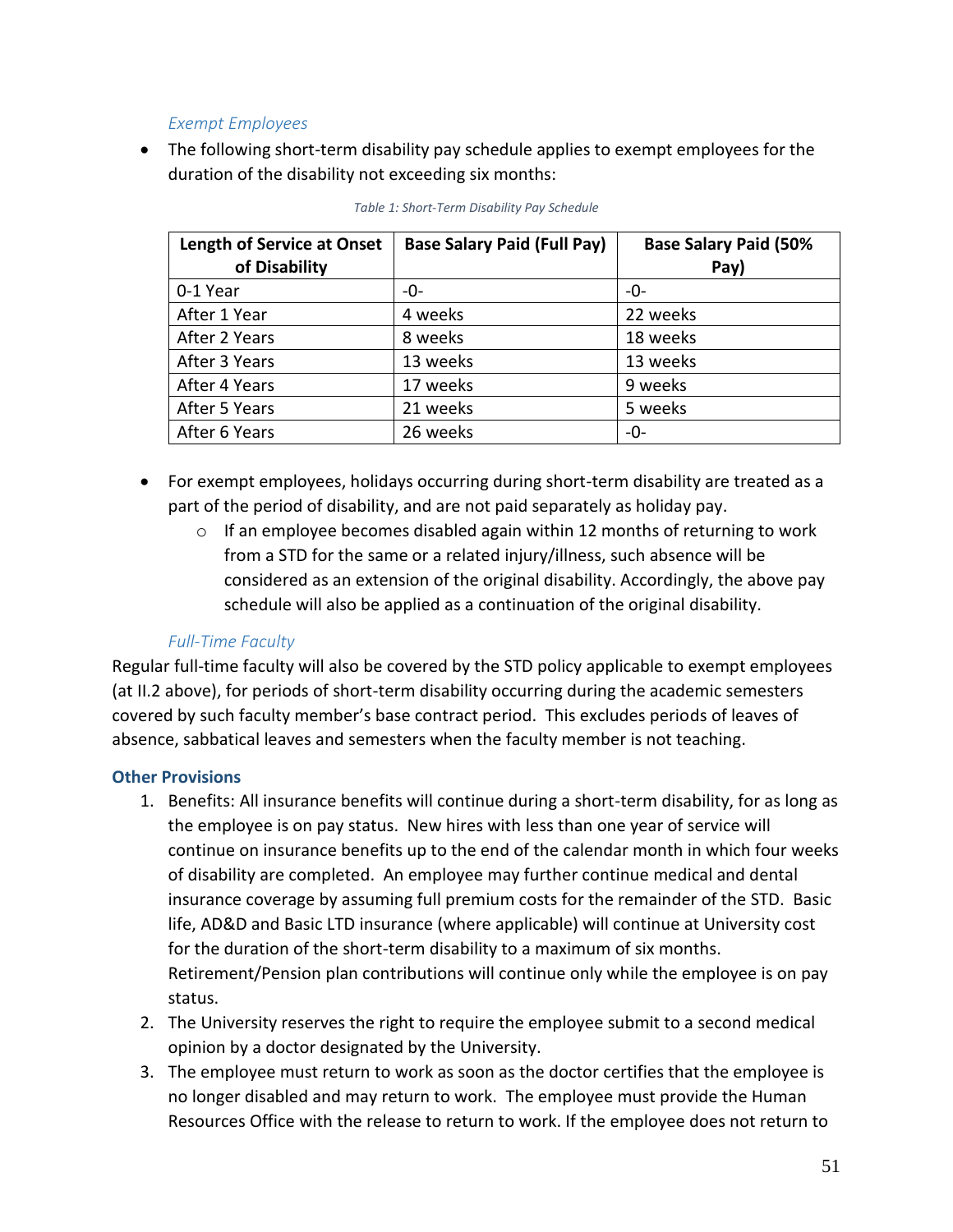work when released by the doctor, then he/she will be considered to have voluntarily terminated his/her employment.

- 4. If the employee does not wish to return to work when released by the doctor, any extension of absence must be requested as a Personal Leave of Absence from the Human Resources Office and will be without pay (See Leave of Absence Policy). Exempt and non-exempt employees must first use vacation, and their personal days, if available.
- 5. An employee wishing to return to work from an STD, or an authorized extended leave of absence, will be returned to his/her position, if still available, at the University's discretion. If the position is not available, the employee may be offered another position. If no position exists, the employee will become inactive until a suitable job opening occurs.
- 6. Short-term disability will be designated as Family Medical Leave for employees who are eligible and qualify under the FMLA provisions (See Family Medical Leave Policy).

## <span id="page-51-0"></span>**Workers' Compensation**

All employees of the University are covered by Workers' Compensation insurance at University cost. In the event of a work-related injury or illness, the insurance provides coverage for medical treatment and compensation for lost time in accordance with Connecticut state regulations.

Injured employees are required to receive treatment only with providers in the Workers' Compensation network by obtaining referrals through the designated urgent care/emergency care center. If treatment occurs outside this network, all Workers' Compensation benefits may be suspended.

All bona fide medical expenses for a work-related injury should be billed or submitted to Workers' Compensation insurance by the providers. Employees are, therefore, advised to inform the provider that this is a work-related injury and not to use their personal or University group medical insurance.

All work-related accidents/injuries MUST be reported to the Public Safety Office and also to your immediate supervisor, even if you do not need immediate medical treatment for the injury. An Injury Report Form has to be completed and the forms are available at the Public Safety Office. Failure to report the injury within 24 hours and to submit reports promptly may result in delayed payments or loss of workers' compensation benefits.

At the end of 18 months on a Workers' Compensation-related absence, the employee will automatically be terminated as a University employee.

## <span id="page-51-1"></span>**Long-Term Disability (LTD) Insurance**

#### <span id="page-51-2"></span>**Basic LTD Insurance**

All regular full-time exempt and non-exempt employees and full-time faculty are covered automatically for basic LTD insurance coverage, at University cost. Coverage begins on the first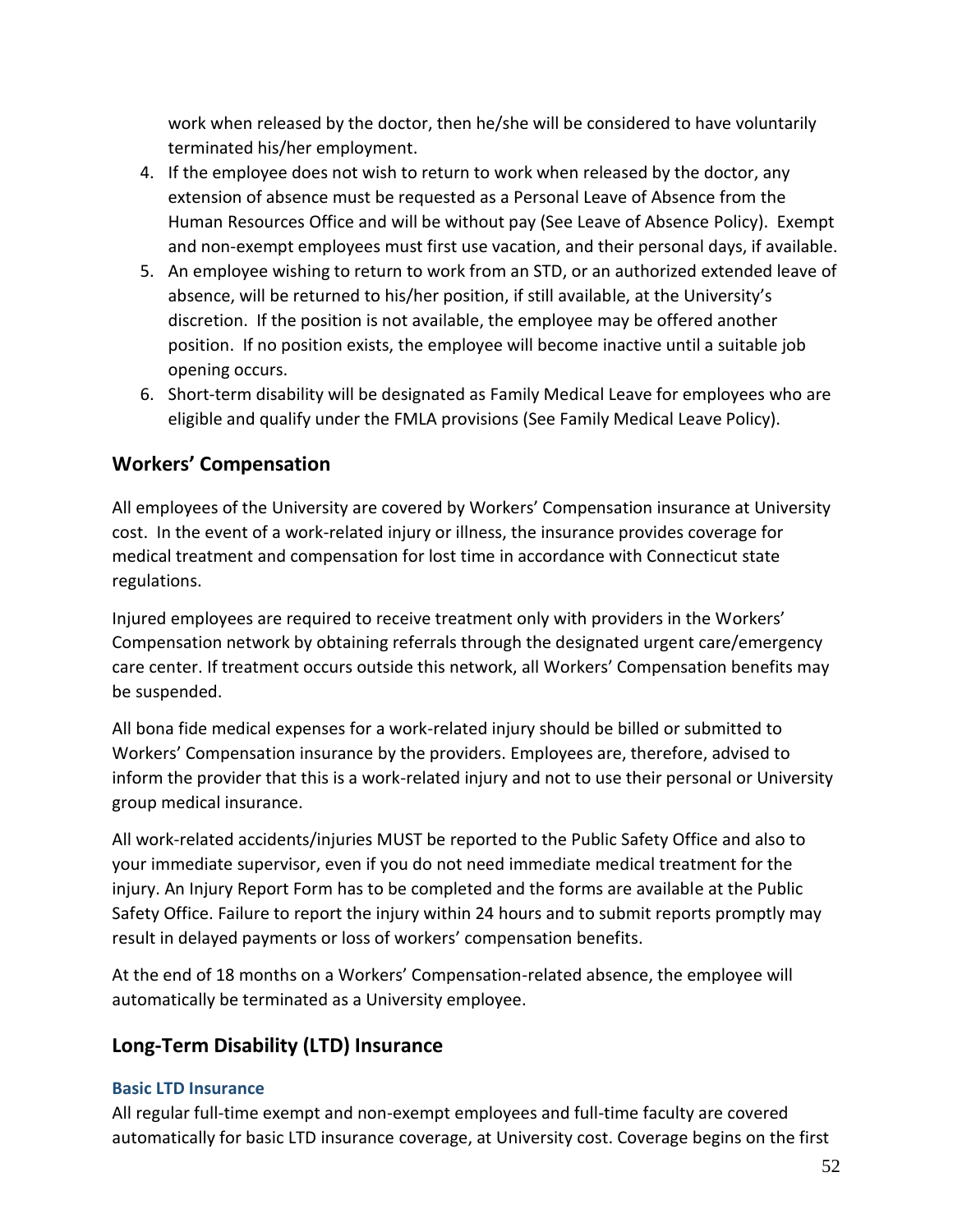day of the month coinciding with or next following the completion of a one-year waiting period from the date of full-time benefits-eligible employment status at the University.

The LTD insurance plan provides income protection for covered employees, beginning after an employee is totally and continuously disabled for a period of six months. The LTD income benefit replaces a portion of the disabled employee's regular base salary, and is subject to offset by the amount of disability income benefits from other sources such as Social Security, Workers' Compensation etc.

In the event of an extended absence due to disability, a covered employee should apply for the LTD benefits by giving timely notice of claim to the insurance company, and provide the documentation required for a review of the claim. The insurance company will determine whether the disabled employee qualifies for the LTD benefits. Application forms for LTD benefits are available at the Benefits Office.

#### <span id="page-52-0"></span>**Buy-Up LTD Insurance**

An optional Buy-Up LTD insurance plan is also available for eligible employees, to provide additional income protection on annual base salary over \$50,000. The cost of the Buy-Up LTD coverage is payable by the employee via payroll deductions. Buy-Up LTD coverage may be elected by eligible employees when initially eligible, without evidence of insurability. Eligible employees can also elect the Buy-Up LTD option at a later time during the annual enrollment period. Coverage is then subject to approval of the employee's proof of good health by the insurance company.

Further information about the LTD insurance plan coverage is available in the Benefits Office. Also refer to the handbook section on Short-Term Disability Leave.

## <span id="page-52-1"></span>**Life and Accidental Death and Dismemberment (AD&D) Insurance**

## <span id="page-52-2"></span>**Basic Life and AD&D Insurance**

All regular full-time exempt and non-exempt employees and full-time faculty are provided with Basic Group Term Life Insurance and Accidental Death and Dismemberment (AD&D) Insurance, at University cost. This coverage is effective as of the first of the month following the completion of 30 days of continuous full-time benefits-eligible employment status at the University.

Your Basic Term Life Insurance benefit is equal to one times your base annual salary, rounded to the next thousand dollars if not an even multiple, subject to a maximum of \$250,000. The plan also provides for an AD&D benefit with a maximum benefit equal to the amount of the basic life insurance. As provided in the group contract, your life insurance benefit is subject to reductions in the amount of life insurance at attained ages of 70 and 75 years.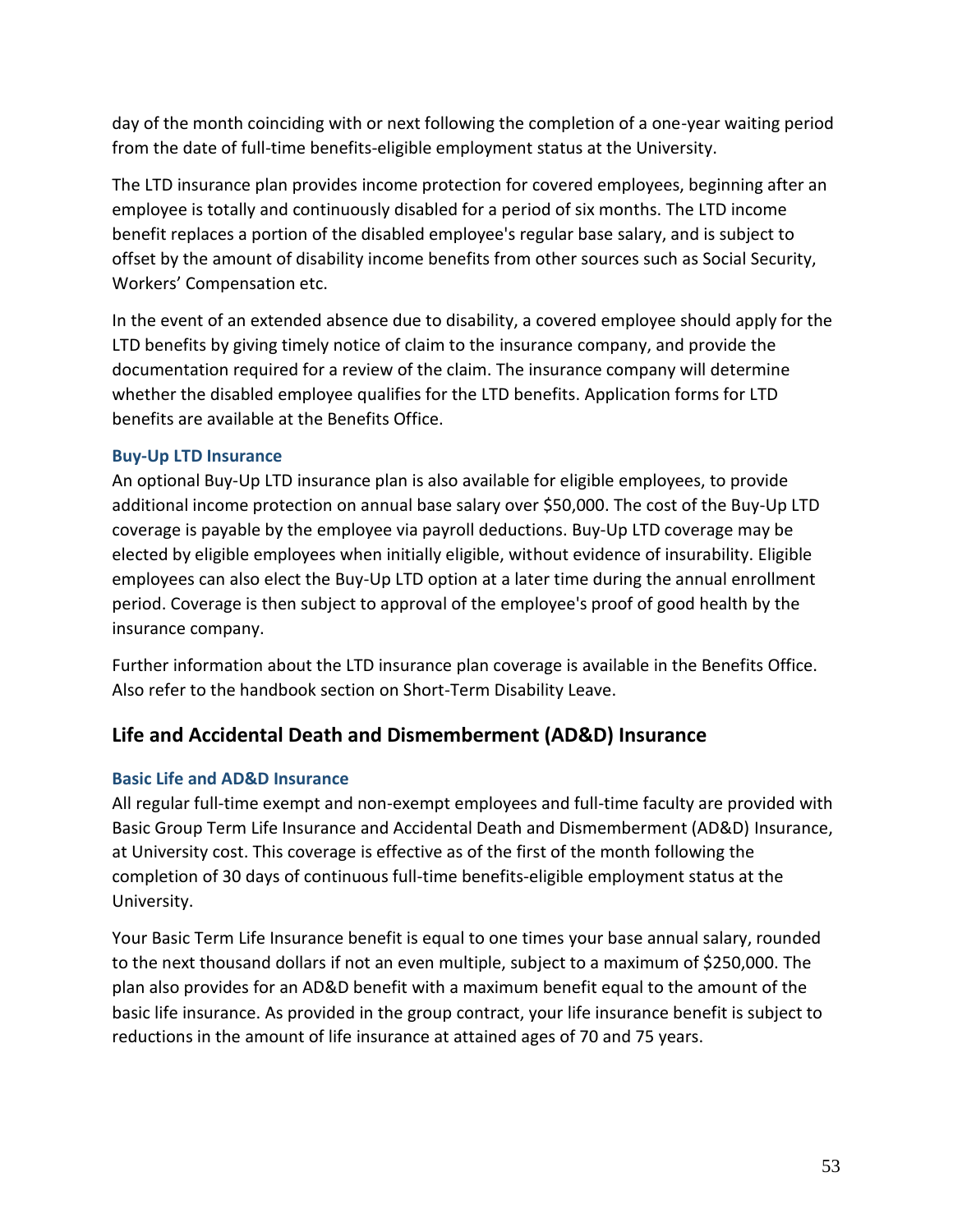#### <span id="page-53-0"></span>**Supplemental Life Insurance**

All full-time employees who are eligible for Basic Life Insurance coverage are also eligible to purchase Supplemental Life Insurance coverage at their own cost. The cost is payable via payroll deductions.

Supplemental Life Insurance coverage may be elected or changed by you during the annual enrollment period. Coverage for benefit amounts over \$50,000 or for later election/addition of Supplemental Life Insurance is subject to approval of your medical insurability by the insurance company. Your Supplemental Life Insurance is subject to reductions in benefit due to attained ages of 70 and 75 years.

The Life Insurance benefit is paid to your designated beneficiary if you die from any cause while you are insured. You should review your beneficiary designation periodically and make appropriate changes to ensure that it is up to date.

## <span id="page-53-1"></span>**Social Security/Medicare**

All employees participate in Social Security (FICA) as required by federal law. The University is required to make regular deductions for Social Security and Medicare taxes from each employee's gross wages, and to make matching University contributions according to percentage rates established by the federal government.

The Social Security program provides valuable benefits for individuals who have worked the required number of years needed for eligibility. These include retirement or disability benefits, medical (Medicare) benefits, survivor and dependent benefits. This program is administered by the Social Security Administration.

You may request a record of your Social Security earnings periodically from the Social Security Administration.

It is your responsibility to apply for Social Security/Medicare benefits directly with the local office of the Social Security Administration, when eligible. Further information may be obtained from your local Social Security Office.

## <span id="page-53-2"></span>**SHU Educational Benefits Tuition Remission Program**

#### <span id="page-53-3"></span>**Purpose**

The purpose of the educational assistance provided under this program is to encourage and assist eligible employees/dependents to obtain a college level education.

#### <span id="page-53-4"></span>**Policy and Procedure**

It is the policy of Sacred Heart University to provide tuition remission benefits to eligible and qualified employees and dependents, enabling them to enroll in undergraduate or graduate course work at Sacred Heart University while actively employed at the University. The Tuition Remission Benefits are awarded at the sole discretion of Sacred Heart University.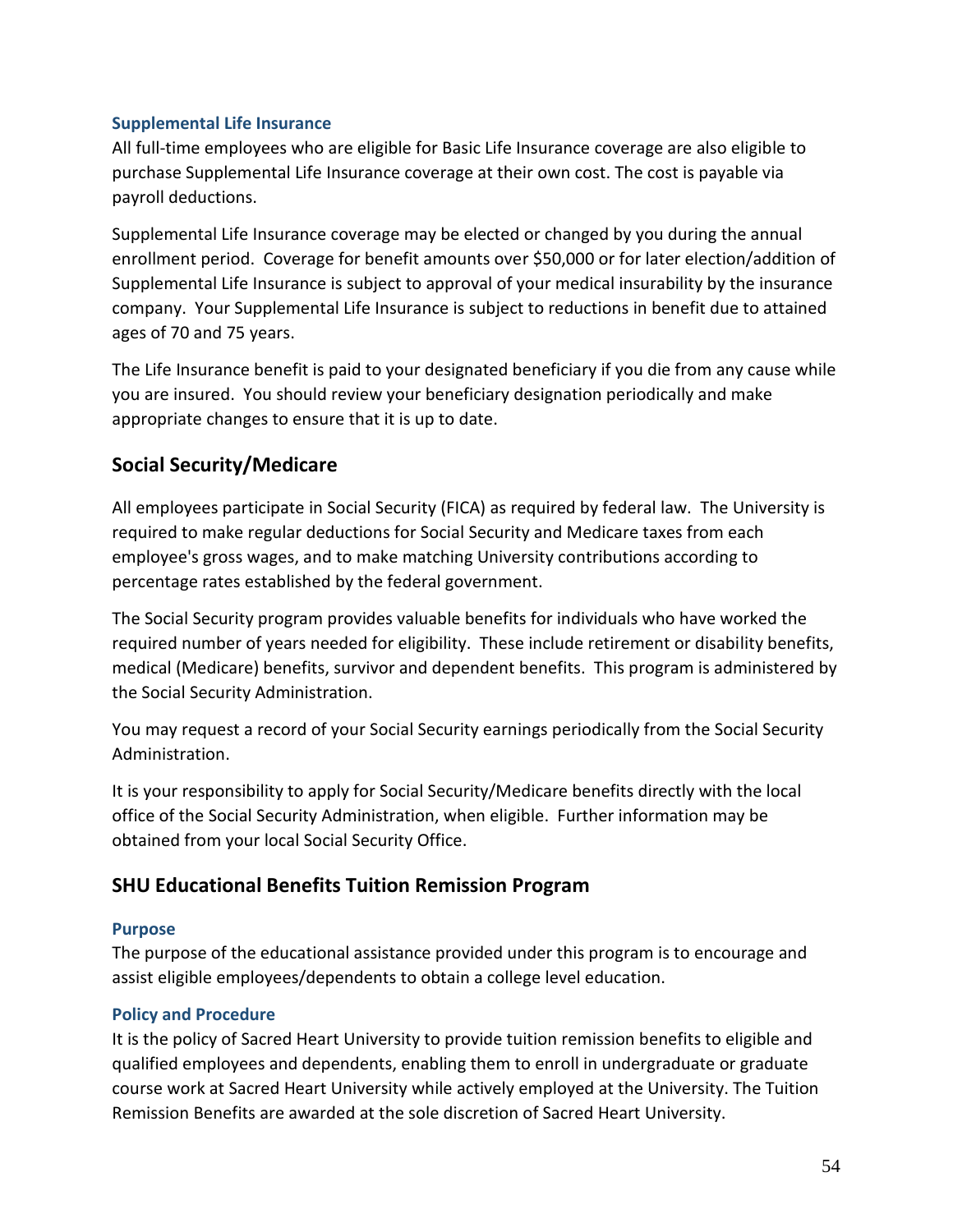Employees and their dependent students who are eligible to receive the tuition remission benefit are not eligible to receive any other form of university remuneration, this includes, but is not limited to the following sources: merit/scholarship awards, CLA programs, monetary payment for conducting work as a Work Study, Scribe, Tutor, Resident Assistant, Student Body, Spectrum, PULSE, IT Factory Technicians, Mascot, Student Leadership positions, Student Ambassador positions, Club Leadership positions, etc.

## **Who is eligible:**

- All regular full-time faculty employees and all regular full-time and part-time benefitseligible exempt and non-exempt employees are eligible for the tuition remission program at Sacred Heart University.
- Immediate family members of above employee groups are also eligible. Immediate family includes spouse and dependent children.
- An eligible employee's dependent child is defined as:
	- $\circ$  a natural, legally adopted or step-child up to age 25 years, or at the conclusion of the current enrolled semester, whichever is later; and
	- o unmarried, living at home with a parent or step-parent, and
	- $\circ$  is a legal dependent who is: (A) any child claimed by an eligible employee and allowed as a dependent for federal income tax purposes; (B) any child who otherwise demonstrates, as determined by the University, substantial financial dependency upon the eligible employee; or (C) in the case of parents, legally separated or whose marriage has been dissolved, any child who fulfills the terms of (A) or (B) as to either parent or for whom a dissolution of marriage or legal separation decree obligates the employee parent for payment of college tuition.

The University will require annual verification of dependent status, for all dependent children's tuition remission requests.

## **Who is not eligible:**

- Part-time exempt/non-exempt employees working less than 20 hours per week/52 and/or those working less than 25 hours per week/40 weeks per year, who are not defined as "benefits-eligible" employees.
- Adjunct and part-time faculty.
- Seasonal or temporary employees, student employees and part-time athletic coaches who are classified as "non-benefits-eligible".

## <span id="page-54-0"></span>**Percentage of Tuition Remission**

Employees are eligible for tuition benefits as described in Sec. IV Tuition Remission Credits Allowance.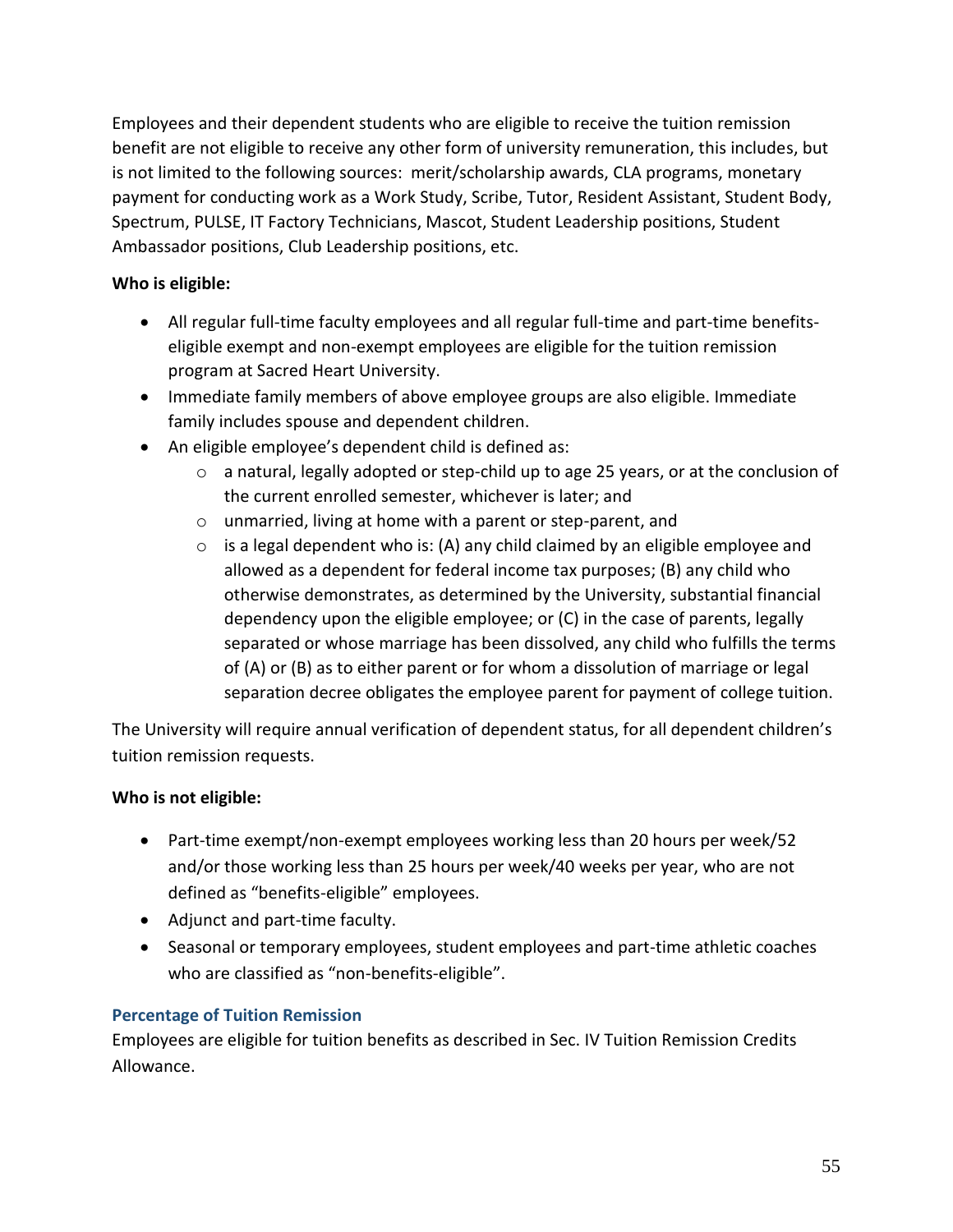The tuition remission will apply to any semester which begins on or after the date of hire. The employee's length of service in a benefits-eligible status will determine the percentage of tuition remission as follows:

| <b>Length of Service</b> | Employee | Spouse/Dep. Children |
|--------------------------|----------|----------------------|
| 0 to 1 Year              | 50%      | 50%                  |
| 1 to 2 Years             | 75%      | 75%                  |
| 2 or More Years          | 100%     | 100%                 |

#### *Table 2: Percent of Tuition Remission for Credit Allowance in Sec. IV*

An employee's eligibility for the next higher level of tuition remission for self or dependents will begin with the next semester following completion of the applicable length of service.

The tuition remission applies only to the tuition for eligible credit loads. The employee is responsible for payment of the balance amount of tuition as well as all other fees and charges, including, but not limited to, registration, lab fees, student fees, matriculation deposit, graduation fees, etc.

## <span id="page-55-0"></span>**Course Withdrawal & Payment Process**

Tuition remission benefit is contingent upon full completion of the course(s).

Should an employee or dependent withdraw from a course prior to its completion, the individual will become responsible for payment of the course. Employees and dependents should contact Student Accounts regarding charges incurred and/or balances due.

Sacred Heart University will not release grades, transcripts, education verifications, diplomas or allow a student to register for subsequent terms with a delinquent balance.

The University reserves the right to request all delinquent payments be made in the form of a bank check, certified check or money order.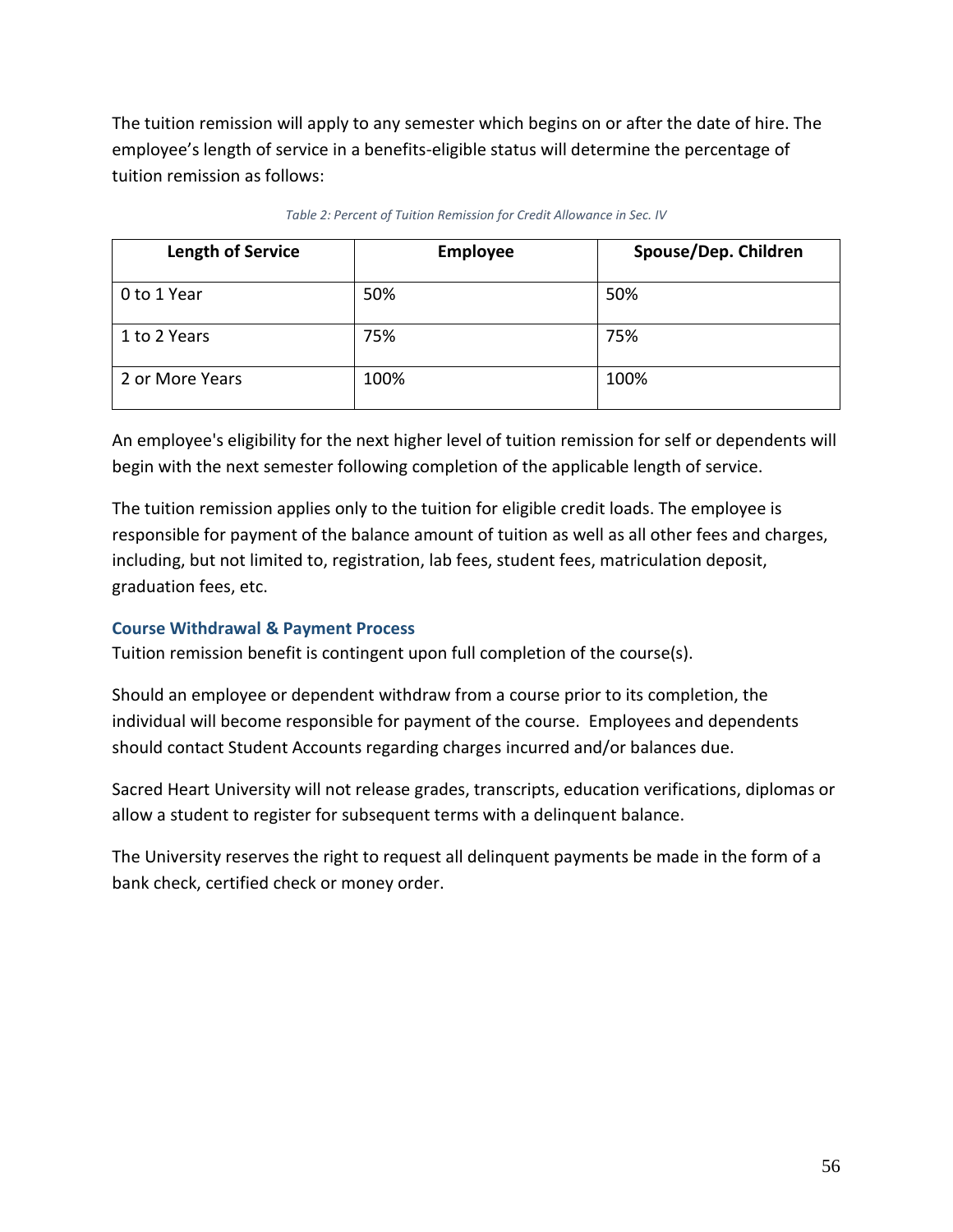#### <span id="page-56-0"></span>**Tuition Remission Credits Allowance**

Regular full-time employees are eligible for tuition benefits as follows:

| <b>Student</b>     | Undergraduate          | <b>Graduate</b>                          |  |
|--------------------|------------------------|------------------------------------------|--|
| Employee           | 2 courses              | 6 credits                                |  |
| Spouse             | 2 courses              | 6 credits                                |  |
| Dependent Children | 15 credits (per child) | 6 credits (limit one child at a<br>time) |  |

#### *Table 3: Regular Full-Time Employees Tuition Benefits*

Regular part-time employees are eligible for tuition benefits as follows:

| <b>Student</b>     | Undergraduate         | Graduate                                 |
|--------------------|-----------------------|------------------------------------------|
| Employee           | 6 credits             | 3 credits                                |
| Spouse             | 6 credits             | 3 credits                                |
| Dependent Children | 9 credits (per child) | 3 credits (limit one child at a<br>time) |

#### *Table 4: Regular Part-Time Employees Tuition Benefits*

These tuition benefit limits apply for each benefit period, i.e., Fall, Spring and Summer. Late Spring and Summer sessions count as one benefit period. Winter intersession courses will be charged to the Spring semester benefit. Short-duration course modules (e.g., the AHEAD program) do not count as separate semesters; the above benefit allowance applies cumulatively for courses/credits taken within such modules. Courses that begin after the official end of a semester will be charged to the next semester.

Courses may be taken for audit, with appropriate permission. The tuition remission benefit will be applicable to audit charges. An employee or eligible dependent may apply his/her tuition benefit credits towards Life Work Experience (LWX) credits in the semester in which these are approved. The usual application fees will be payable by the employee.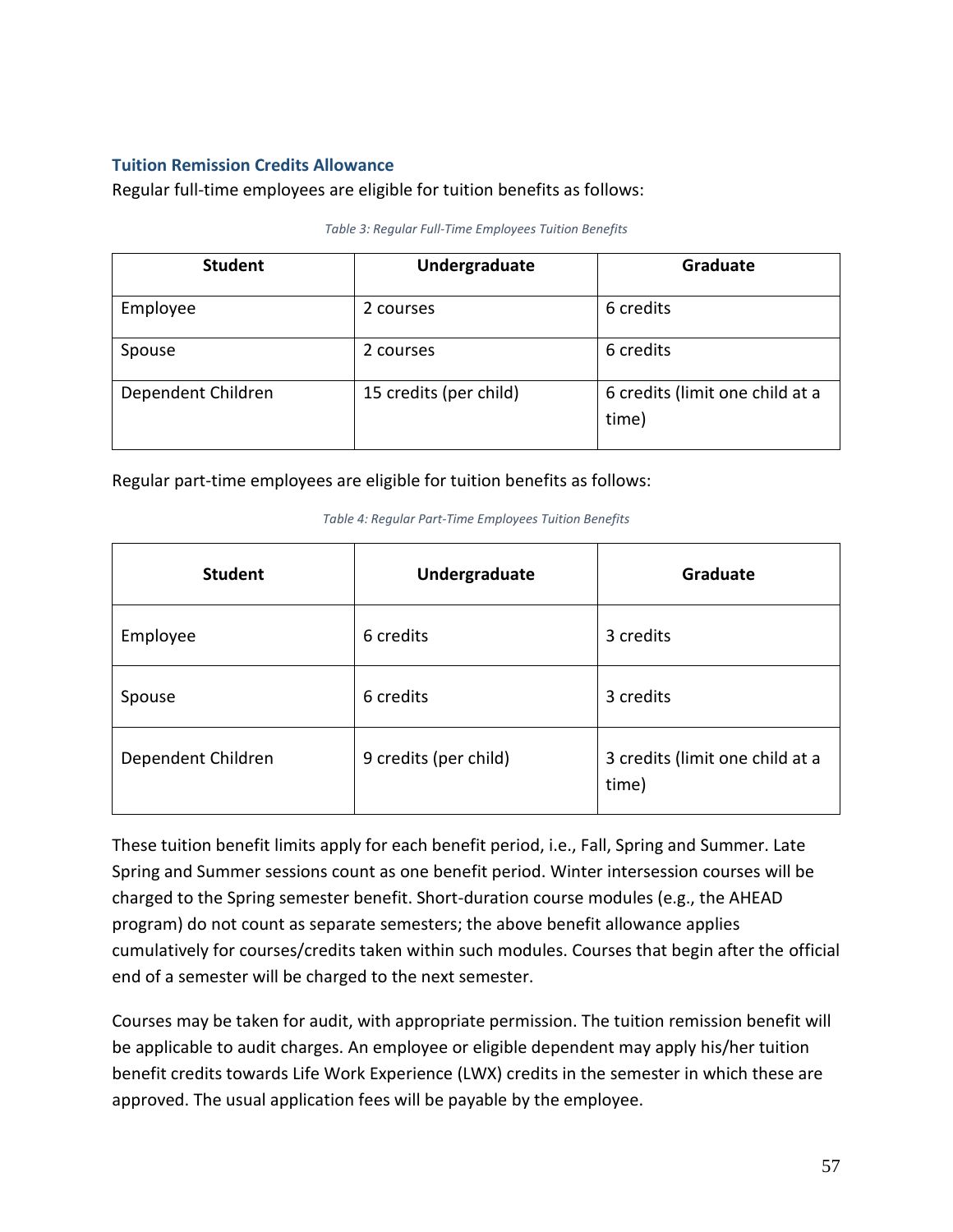#### <span id="page-57-0"></span>**Benefit Requirements/Restrictions:**

- a. Full-time employees of the University cannot be full-time students.
- b. Employees are not permitted to take classes during regularly scheduled work hours.
- c. The tuition benefits applicable to spouse and dependent children are subject to coordination of benefits, i.e., if the tuition benefit for an eligible family dependent is available through his/her employer, then he/she must utilize that employer's benefit plan. In cases of partial reimbursement by the dependent's employer, the balance of the individual's benefit entitlement may be requested through the University's Human Resource Office. The University will not provide duplicate tuition benefits coverage. The University may require verification of tuition benefit status from the dependent's employer.
- d. Sacred Heart University, the tuition remission benefits available to the employee with the greater seniority will be applied for the dependent requesting tuition benefits. In the case of a child, the dependency criteria must continue to be met. Duplicate benefits will not be available in any case.
- e. There will be no duplication of benefits available through this program and other scholarship/financial aid programs.
- f. All rules and regulations of the University, such as normal admission standards, academic requirements for admission to courses, academic standing, personal conduct and payment of all fees, tuition balances and finance charges (where applicable), must be satisfied by the employee/ dependent. Employees must submit the appropriate student health insurance forms to the Student Health Services Department for their enrolled dependent children.

#### <span id="page-57-1"></span>**General Provisions:**

a. Employees may request tuition benefits by completing and submitting the Tuition Benefit form to the Office of Human Resource for approval. The Office of Human Resource will review and approve the forms and forward them to the Student Accounts Office and/or Student Financial Assistance.

**All tuition benefit requests must be submitted at the time of application for Admissions and/or registration for each semester. Tuition benefit forms submitted after these time periods, including the add/drop period will not be processed and the tuition remission will not be applied for that semester.**

b. The University reserves the right to exclude or restrict programs/courses from coverage under the Tuition Remission Program. An example of this type of course or program may be Study Abroad Programs. Tuition remission is not available for non-credit or special programs. New programs introduced by Sacred Heart University do not automatically qualify for tuition remission under this benefit program. Employees are advised to check the benefit coverage for new program introductions with the Human Resource Office sufficiently in advance of registering for such courses.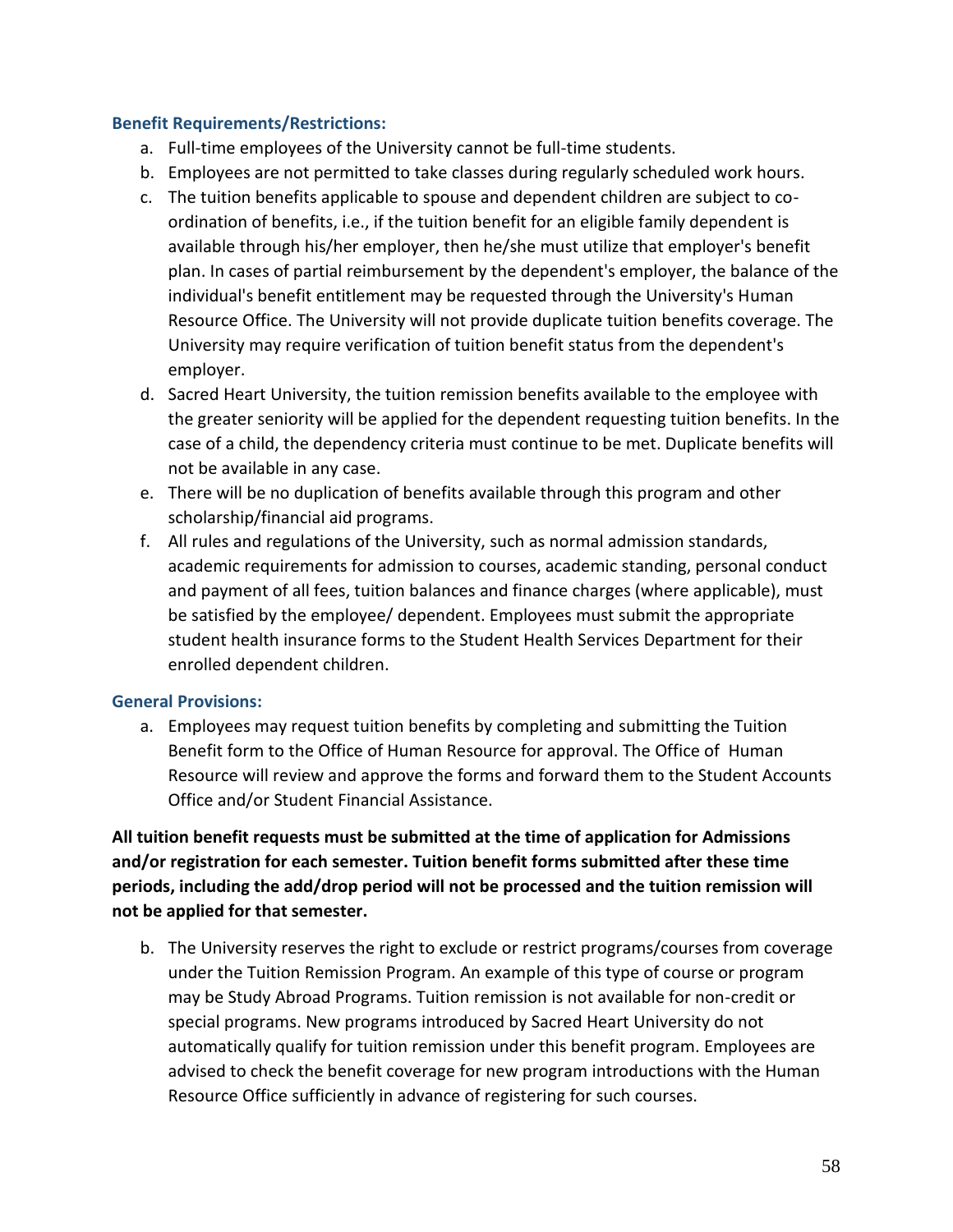- c. The University at its sole discretion may cap the dollar amount of tuition remission for certain courses/programs. The employee will be responsible for payment of the tuition balance.
- d. Tuition benefits that are unused are not transferable or treated as compensation in any way and are not a vested or legal right of the employee, spouse or dependent, nor can such unused benefits be carried over from one semester to another.
- e. The University will tax employees as required by law for the tuition remission value of graduate courses taken by the employee, or his/her eligible spouse or dependent children. Employees should check with the Human Resource Office regarding the current regulations which change from time to time.

## <span id="page-58-0"></span>**Tuition Remission Benefit Status During Employee Leave of Absence, or Upon Employee Termination:**

- a. Eligible employees whose employment terminates for any reason (other than layoff or retirement) prior to the end of the semester will be required to reimburse the University for the balance of the tuition from the date of termination to the end of the semester. The same procedures that apply to **Tuition Remission Course Withdrawal & Payment Process** will apply in the case of an employee termination. See the section on course withdrawal within this policy.
- b. Eligible dependents enrolled for courses will be allowed to complete the semester in progress if the employee goes on an approved leave of absence or is totally disabled after the start of the semester.
- c. In the event of the employee's death while his/her dependent child is enrolled at Sacred Heart University, the University will continue tuition remission benefits for the enrolled dependent child to complete the remainder of the first baccalaureate degree program. This benefit will only be available to complete the program on a continuing basis without a break in attendance, and within the dependent child age limit of 25 years.

*Revised July, 6, 2015*

## <span id="page-58-1"></span>**SHU Tuition Exchange (TE) Scholarship Program**

Sacred Heart University is currently a member of the Tuition Exchange, Inc. (TE) – a nation-wide program with a 2011 membership of more than 600 colleges and universities that allows for tuition exchange awards among the participating institutions.

As a participating institution in the TE program, Sacred Heart University is able to offer opportunities for tuition exchange scholarships at member institutions for the dependent children of eligible full-time faculty and full-time staff. In exchange, dependent children of employees of member institutions may apply for and receive TE scholarship awards for attendance at Sacred Heart University. The primary obligation of participating institutions is to maintain a favorable balance between student "exports" and student "imports". General information about Tuition Exchange, Inc. and the list of TE participating institutions can be found on the [TE website.](http://www.tuitionexchange.org/)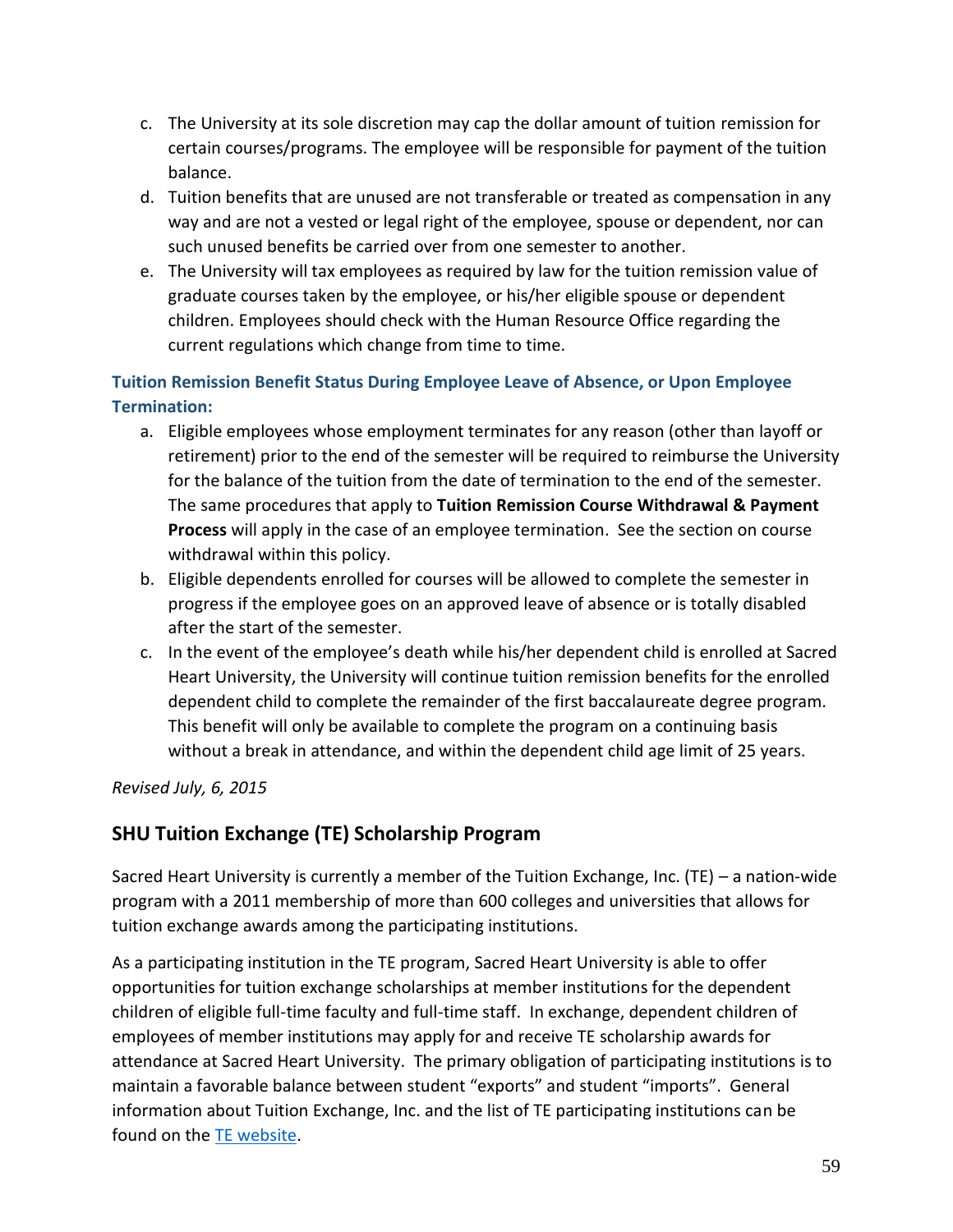The following guidelines for the administration of Sacred Heart University's TE program were updated effective as of September 1, 2005.

#### <span id="page-59-0"></span>**General:**

- a. The TE program is a scholarship program. The TE scholarship awards are competitive, and application for a TE scholarship does not guarantee acceptance or ensure a TE scholarship at a member institution. Each institution decides the number of scholarships it will offer each year (within the requirements set by the TE national office) and the criteria for selection of the recipients.
- b. The term "import" refers to an incoming student from a participating institution accepted by Sacred Heart University to attend and receive a TE scholarship award. The term "export" refers to a Sacred Heart University (home institution) employee's outgoing dependent child selected by a participating (host) institution to attend and receive a TE scholarship award.
- c. The Tuition Exchange, Inc. is the governing body that determines and limits the number of slots for outgoing (export) students and incoming (import) students based on the University's credit balance as maintained at the TE program's national office. The TE national office also has the sole right to increase or reduce the number of available member institutions in the TE program.
- d. Each participating institution appoints a TE liaison officer who manages the TE program at the institution. Sacred Heart University has designated the Director of Employee Benefits as the liaison officer, and the Employee Benefits Office handles all the administrative functions related to Sacred Heart University's TE program.
- e. Sacred Heart University assumes no liability for educational expenses of attending students on TE scholarships should the University's participation in the TE program be suspended or terminated.
- f. While it is intended that this program will continue indefinitely, Sacred Heart University reserves the right to modify, change or terminate it at any time, in any manner, including, without limitation, the right to amend the policy to reduce, change, and/or modify the type and amount of tuition exchange provided to any class of individuals covered hereunder.

## <span id="page-59-1"></span>**Eligibility for SHU's TE Export Scholarships:**

a. Only active full-time regular employees (faculty, administration and staff) who have completed a minimum of four consecutive years of active, continuous, regular, full-time employment with Sacred Heart University at the time of application for participation in the TE program are eligible to apply on behalf of an eligible dependent child. There is no credit for prior part time employment, temporary employment, broken service and no credit for time on leave of absence. Double benefits are not permitted if both parents are employed at Sacred Heart University. The eligibility for scholarship will be based on full time length of service and offered to the parent with the longer full time employment record.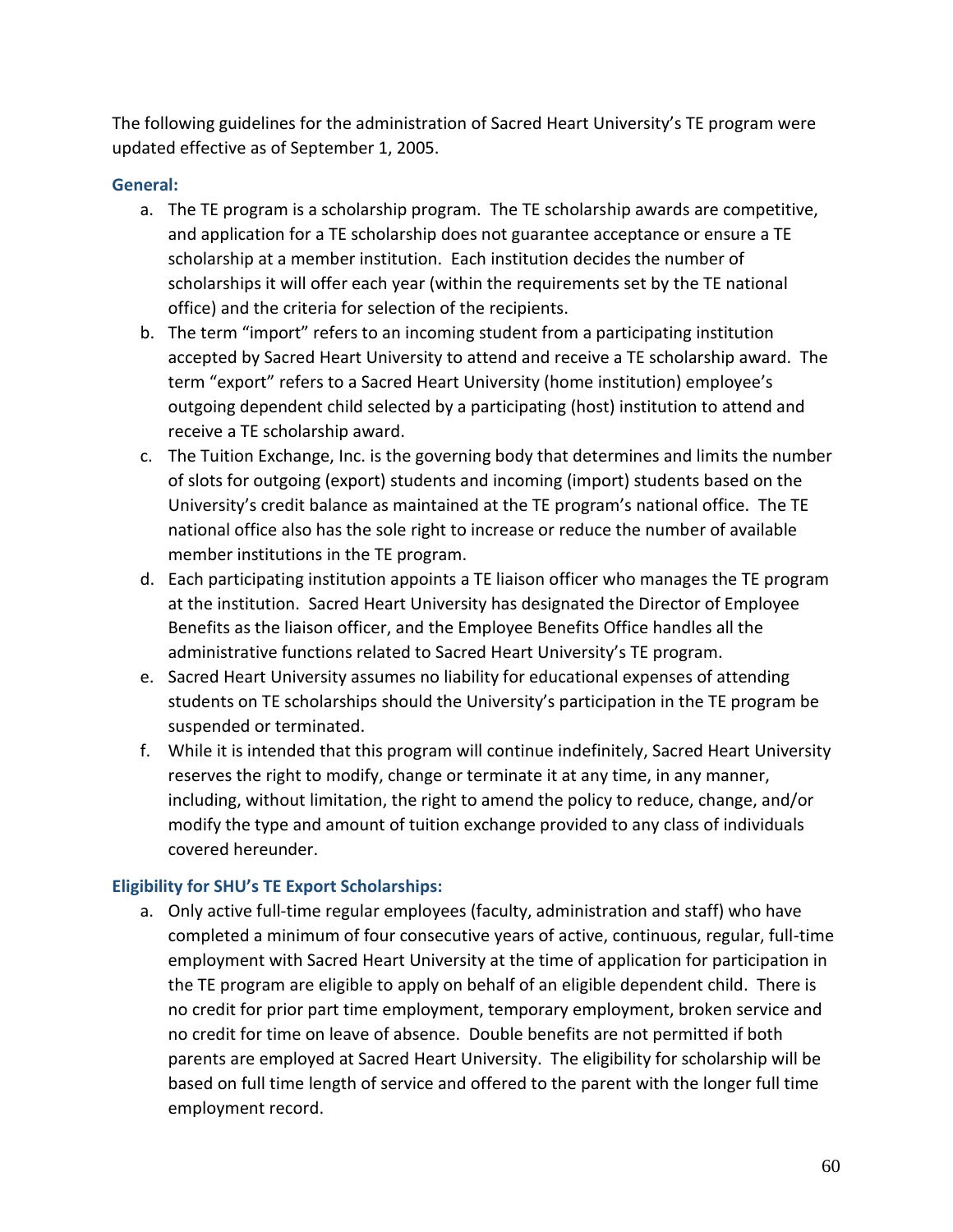- b. Adjunct or part-time faculty, part-time, seasonal or temporary employees and part-time athletic coaches are not eligible for participation in this program. Their employment service will not count towards meeting the full-time service requirement for eligibility.
- c. Eligible employees who are TE applicant parents will be ranked based on the number of years of consecutive, regular, full-time employment. If two employees applying have the same effective date of employment, selection will be made by lottery.
- d. The term "dependent child" refers to legally dependent eligible children: natural, legally adopted or step-children. Legal dependents are defined as: (A) any child claimed and allowed by the eligible employee as a dependent for federal income tax purposes; (B) any child who otherwise demonstrates, as determined solely by the University, substantial financial dependency upon the eligible employee; or (C) in the case of any child of the parents whose marriage to each other has been dissolved or who are legally separated by decree who fulfills the terms of (A) or (B) as to either parent or for whom the dissolution agreement or decree obligates the employee parent for payment of college tuition. Proof of dependency will be required for each year for which an eligible dependent receives a TE scholarship.
- e. An eligible dependent child will remain eligible to receive a TE scholarship until the end of the academic year during which the child reaches age 25.
- f. An eligible employee may apply concurrently for TE participation for a second dependent child, subject to the following overriding conditions:
	- The second child's application will receive secondary consideration only after the list of all other eligible applicants for the year has been exhausted. The employee's seniority will not be a determining factor in the consideration of the second child's TE application.
	- Sacred Heart University reserves the right to re-evaluate the continued concurrent eligibility of the second child each year in relation to the University's TE program credit balance and the total number of export applicants for the year.

## <span id="page-60-0"></span>**Scholarship Availability:**

- a. The number of TE scholarships is limited and will vary from year to year based on the available slots for imports and exports each year. The TE scholarship awards are not guaranteed and are dependent on many criteria such as, but not limited to, credit balance within our TE program, budgetary constraints, selection criteria at importing host institutions, etc.
- b. Certification of eligibility by the home institution does not guarantee a TE scholarship. The decision regarding award of a TE scholarship rests entirely with the host institution based on the selection criteria defined by that institution. Once accepted, the TE scholarship recipient must continue to meet all requirements established by the host institution.
- c. All export participants are required to reapply each year. If there is a positive credit balance, it is anticipated that SHU can continue to sponsor the export participants for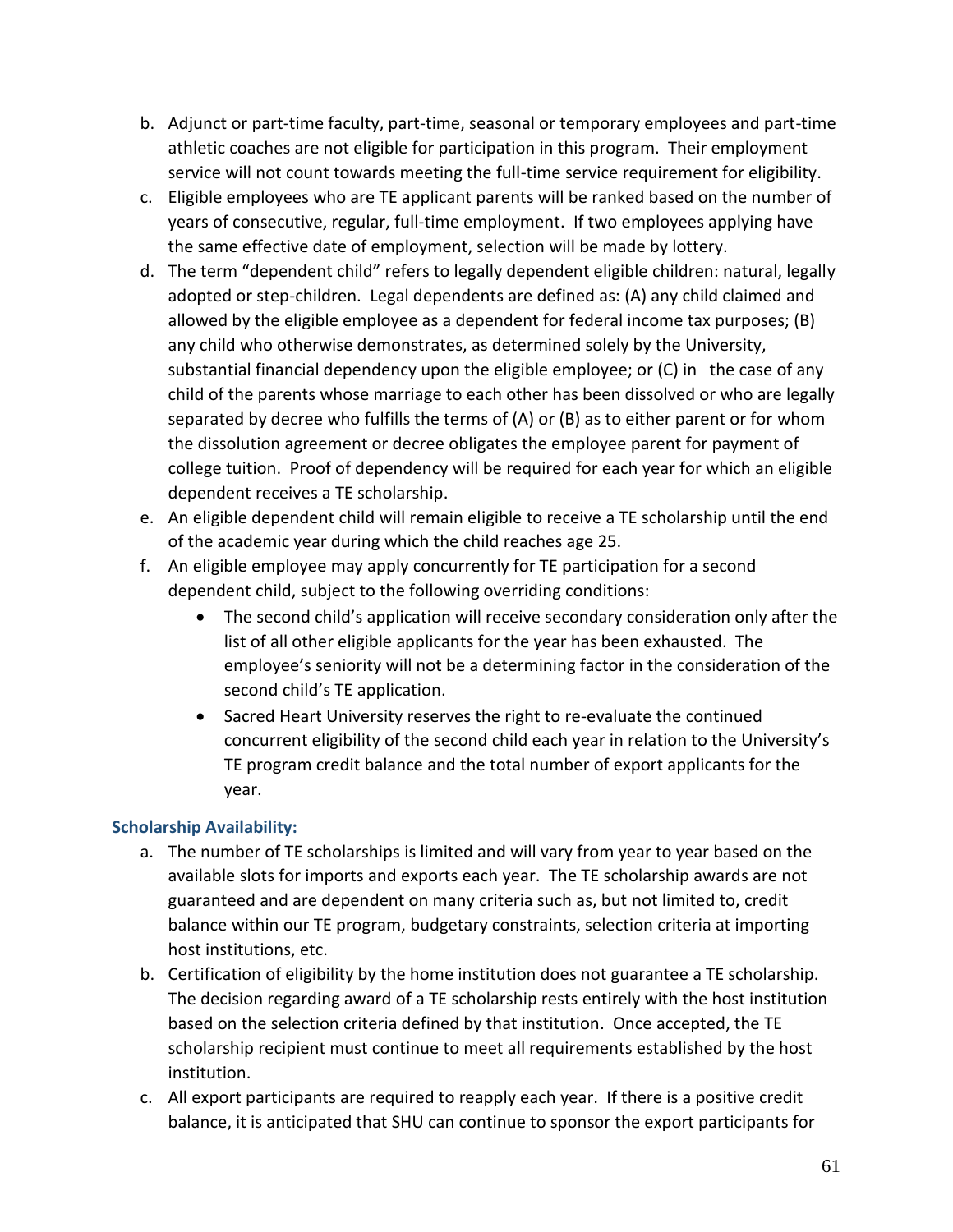the maximum duration of four years (eight semesters maximum). However, SHU can only guarantee for one year at a time. In the event that Sacred Heart University has to limit the number of export participants, the following eligibility criteria and priority order will be used:

- **Current export participants:** Current eligible participants within SHU's TE program who have not yet graduated or have not yet received a minimum of four semesters of TE scholarship will have priority to receive up to a total of four semesters (two years). Further continuation within the TE program up to a cumulative total of eight semesters (four years) will depend on the University's credit balance within the TE program.
- **Prospective export participants:** Within this category and based on the greatest seniority in terms of continuous full-time employment in all cases, first consideration will be given to eligible employees with a first TE applicant child. Second consideration will be given to eligible employees with a second TE applicant child. Third consideration will be given to eligible employees applying for two children concurrently within the TE program.
- d. An eligible employee whose child was not awarded a TE export scholarship may reapply in the following year, subject to the same eligibility rules as stated in Section 2.
- e. SHU Employee's Termination, Retirement, Incapacity, Change to Part-Time Status or Death – An eligible dependent child who is currently receiving a TE scholarship will be allowed to continue within the TE program to the end of the academic year in progress, in the event of the employee's total disability or retirement. Any child not within the TE program at the time of the employee's (parent's) retirement or disability will not be eligible. In the event of the employee's death while his/her dependent child is enrolled through the TE program, Sacred Heart University will continue to sponsor the dependent child to remain in the program for the remainder of the maximum eligibility of eight semesters and subject to the age limit of 25 years. The TE scholarship ceases with the termination of an employee's employment, although the student will be permitted to continue to the end of the semester then in progress, should the termination take place after a semester/term begins. A change in status to part-time voids eligibility for the program.

#### <span id="page-61-0"></span>**Scholarship Awards:**

- a. Sacred Heart University's sponsorship of the TE program is limited to undergraduate programs only and does not include part-time and/or non-degree programs and graduate programs. TE scholarship applicants will be sponsored for a first baccalaureate degree only and they must be enrolled as full-time students in the TE host institution.
- b. TE scholarship applicants must meet all regular admissions requirements of the institution(s) to which they apply. Host institutions have the right to terminate TE scholarships if the students do not meet the institution's academic performance or personal conduct standards.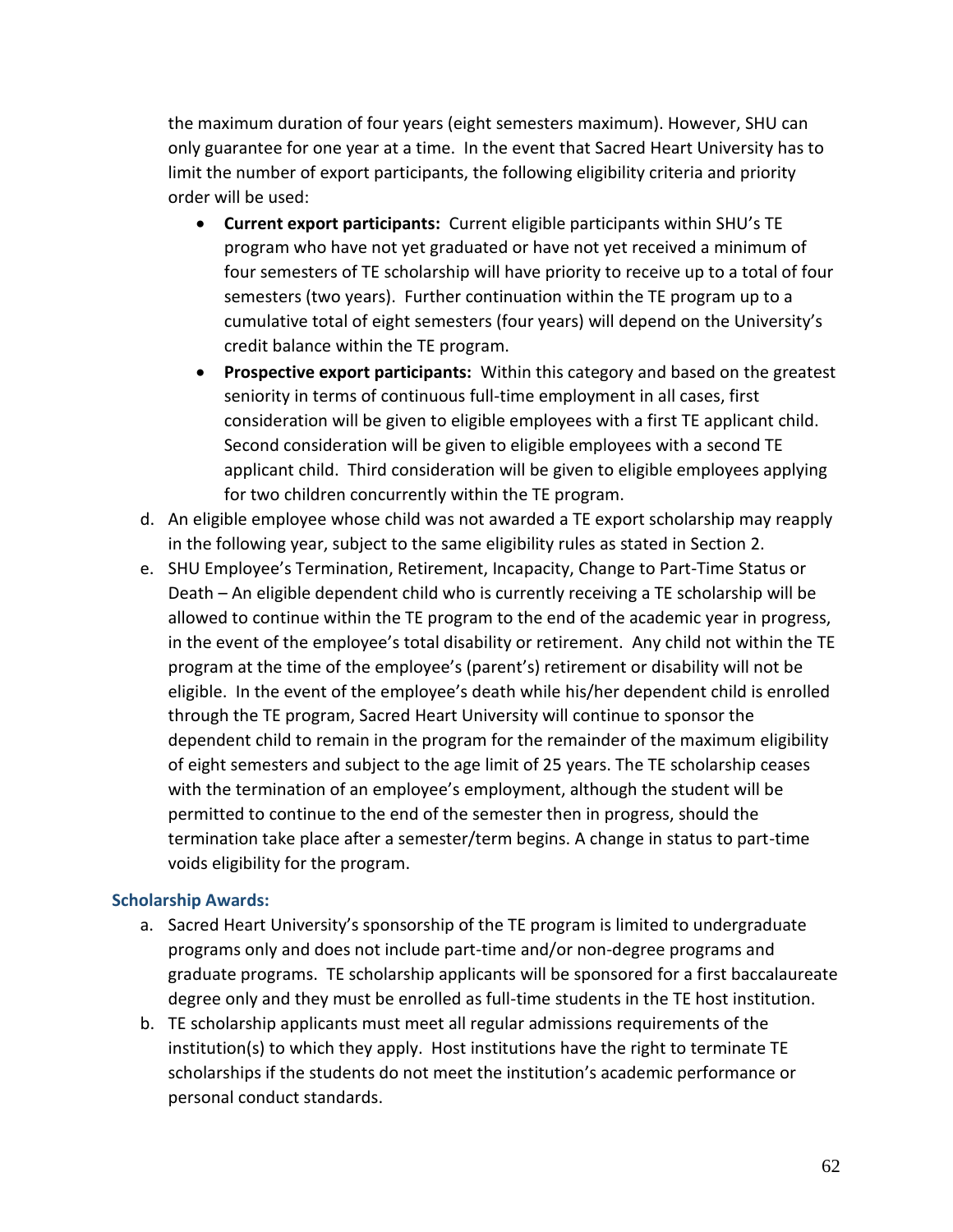c. The host institution decides the applicable TE scholarship award amount, which may be the full value of the tuition or a lower set rate. It is the responsibility of the TE participant to obtain information directly from the host institution regarding balance tuition, charges for room and board, fees and other costs, and to assume the financial responsibility for all non-covered charges and balance tuition amounts.

#### <span id="page-62-0"></span>**TE Export Scholarship Application Procedure:**

- a. A Preliminary Application Form can be obtained from the Employee Benefits Office. Completed applications must be submitted to the TE liaison officer (the Director of Employee Benefits).
- b. Eligible full-time faculty and staff interested in the TE program may apply beginning September 1. The application deadline is November 15. Applications received after this date may be disqualified. The application should be filed in the year preceding the academic year for which the scholarship is sought. For example, application must be filed by November 15 of each calendar year for the next academic year.
- c. Sacred Heart University limits sponsorship for a TE scholarship to five member institutions per applicant.
- d. Applicants must meet the admission standards at the participating host institution and complete all admissions procedures directly at the host institutions.
- e. Upon receiving an acceptance, the participating employee must notify the Sacred Heart University liaison officer immediately in writing and let him/her know if the dependent child is still interested in receiving the scholarship, and must submit a copy of the letter of acceptance from the host institution. If he/she does not accept the award, the next student in ranked order will be notified. Failure to notify the liaison officer will result in the student being ineligible for a future Tuition Exchange scholarship. Any student not meeting this requirement will then forfeit the award to the alternate.
- f. TE export scholarship participants must reapply for renewal of the scholarship each year. (Refer to section 3 (c) above for details.) Proof of continued dependent status (section 2 (d) above) will be required each year. SHU may also require submission of grade reports with the renewal application as proof of continued eligibility.

#### <span id="page-62-1"></span>**TE Import Scholarship Application Procedure**

TE import scholarship applicants must be sponsored by their parent(s)' employing (home) institution to apply for a TE scholarship at Sacred Heart University. They must complete the application procedure as required by their home institution.

A TE import scholarship applicant must meet all regular admissions standards and admissions requirements of Sacred Heart University and be a student in good standing.

Sacred Heart University's selection of TE import scholarship award recipients is determined in consultation with the Undergraduate Admissions Office. Import award recipients are notified of the selection decision directly, and the sponsoring home institutions are also notified.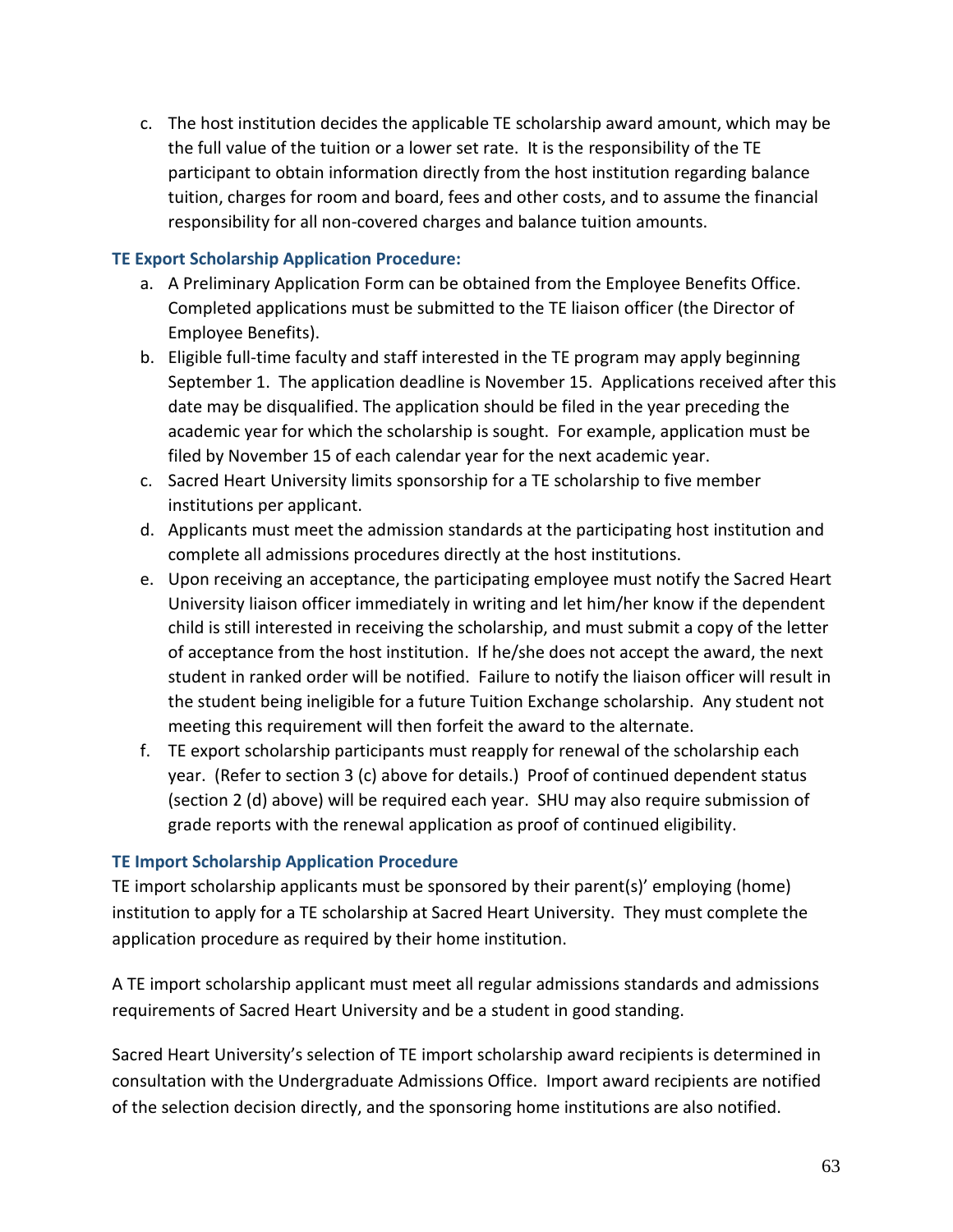Recertification of TE import scholarships must be applied for annually through the (home) institution where the parent is employed, and will be subject to the TE guidelines established at the home institution.

## <span id="page-63-0"></span>**Military Leave Policy**

The University will grant a leave of absence to regular full-time and part-time employees required to fulfill their military duties in the armed services. This will also apply to members of the National Guard and Reserve Units called into active service. An employee will be treated in accordance with applicable requirements of state and federal laws.

Seniority is accrued for all time spent in the military services, providing reapplication for employment is made under the provisions of current government regulations.

An employee is expected to notify his/her supervisor and Human Resources of upcoming military duty by providing a copy of the orders as soon as possible. If an employee is scheduled for routine annual training with the National Guard and/or Reserve units, he/she must provide at least one month's notice to his/her supervisor. A copy of the orders must be forwarded to Human Resources.

The employee will be reimbursed the difference between regular pay and the pay received from the military, for up to a maximum of four weeks per year. An employee will be required to submit a copy of his/her military pay voucher to Human Resources.

Insurance coverage will continue through the end of the calendar month in which the employee completes four weeks of absence due to military leave. Further continuation of insurance coverage will be determined based on the terms of the group insurance policies. For military leaves of over four weeks, all other University benefits cease (including but not limited to, accrual of sick leave, vacation, tuition benefits, etc.).

## <span id="page-63-1"></span>**Section 5: Compensation**

## <span id="page-63-2"></span>**Performance Appraisal Review**

It is Sacred Heart University's policy that every employee should receive ongoing performance comments and an annual written performance appraisal.

At Sacred Heart University, the annual review process serves a formative function. Our expectations are that employees at all levels will strengthen performance and professional development as a result of a thorough performance evaluation and coaching process. The annual evaluation review is an opportunity for reflection on accomplishments and discussion of goals and future directions. Since the University utilizes a merit assessment as part of its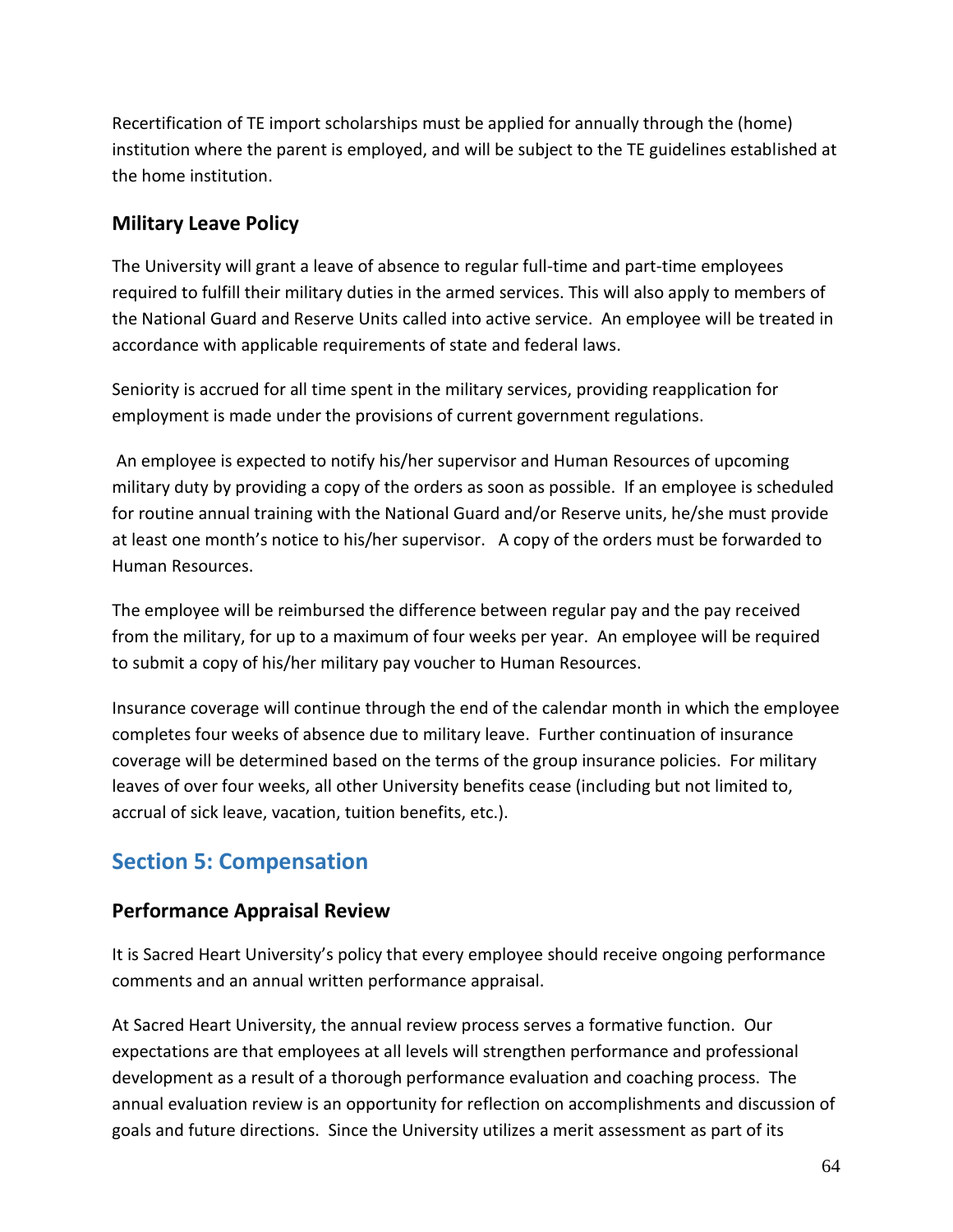compensation process, the result of the annual performance review process may be used in determining individual merit increases.

The implementation of the performance review process is the responsibility of each manager/supervisor who is responsible for managing employees. It is also his/her responsibility to meet individually with their direct reports to establish and discuss the performance objectives at the beginning of each fiscal year. All employee performance reviews must have two levels of written approval. This includes the employee's direct supervisor and that direct supervisor's manager. In cases where the performance is below expectations, the divisional vice president will need to approve the review as well.

There are two types of performance appraisal review. One is a six month review for newly hired employees and the other used by ongoing non-faculty employees each fiscal year is the Partnering for Performance (PFP) application. For faculty employees, please refer to the Faculty Handbook for guidance. PFP utilizes a goal setting and competency rating structure managed entirely online. More informally, the manager/supervisor should meet with his/her employees on a regular basis to discuss performance results against the goals and objectives established for the fiscal year. These meetings are an opportunity for the supervisor and employee to discuss progress against the stated objectives.

The annual performance appraisal review is scheduled towards the end of each fiscal year. The purpose of this is to review annual objectives, accomplishments and highlight areas in which performance is strong or could be strengthened. In addition, this meeting serves as a vehicle for planning the following fiscal year's performance objectives. These objectives are based on a combination of the division/department's operational plan and objectives and individual responsibilities.

The Executive Director for Human Resources is responsible for the oversight and implementation of this policy across Sacred Heart University divisions.

*February 6, 2018*

## <span id="page-64-0"></span>**Employee Salary Review Process**

Sacred Heart University seeks to attract and retain highly qualified employees using a variety of management tools. This includes competitive and equitable compensation levels for an employee's position consistent with the employee's level of skill, experience, responsibility and performance. Compensation levels are based on a combination of external benchmarking data, internal equity considerations as well as management judgment of performance and the position.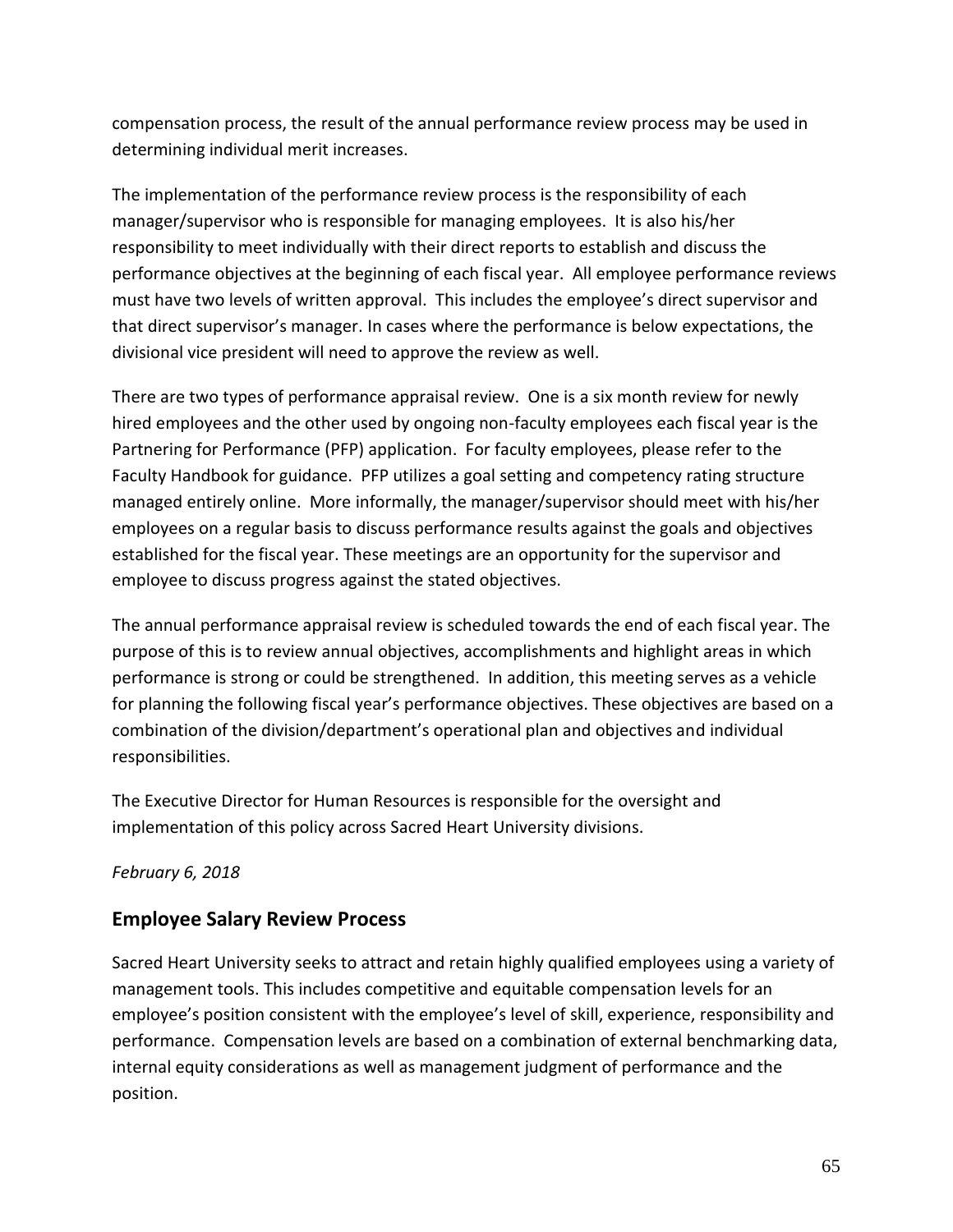Salary merit increases are generally effective on the first day of the academic year (September 1st). Each year the size of the merit increase pool is determined through a budgetary process with appropriate financial and economic considerations, approved by the board of directors and is implemented at the discretion of senior management.

A performance review at the end of the fiscal year does not automatically mean that the employee will receive a merit increase. The decision to grant an increase is based in part on individual employee performance and management discretion.

If an employee has questions regarding his/her salary or merit increase, it is recommended that the employee discuss them with his/her supervisor.

*February 6, 2018*

## <span id="page-65-0"></span>**Job Performance Corrective Action Process**

Employees are responsible for adhering to job performance standards, University policy, and the Code of Conduct as set forth from time to time and established by Sacred Heart University. There may be a need for a supervisor to provide verbal or written comment to an employee who is not performing at a satisfactory level. The following are guidelines when dealing with job performance corrective action issues.

#### <span id="page-65-1"></span>**Verbal Coaching Discussion**

The supervisor will have a verbal coaching discussion with the employee to review the areas of concern. The content of the discussion will be set forth in writing, which the employee and supervisor will sign, and it will become part of the personnel file. If an employee's performance does not improve after 30 days, the supervisor will then proceed with a written warning.

#### <span id="page-65-2"></span>**Written Warning**

If the employee's performance has not improved after the 30-day period following the verbal coaching discussion, the supervisor will provide the employee with a written warning outlining the areas of performance that need improvement. The employee and supervisor will sign the written warning and it will become part of the personnel file.

#### <span id="page-65-3"></span>**Final Warning**

If the employee performance has not improved to a satisfactory level following the 30-day written warning period, the employee will receive a final warning from the supervisor. The employee and supervisor will sign the final warning and it will become part of the personnel file. If after 30 days the employee is still not performing at a satisfactory level, the supervisor may recommend termination of employment.

During the process, a Human Resources representative will normally be present at the written and final warning meetings and work with both the employee and supervisor. The supervisor will provide the employee with guidance to assist in getting performance back to a satisfactory level.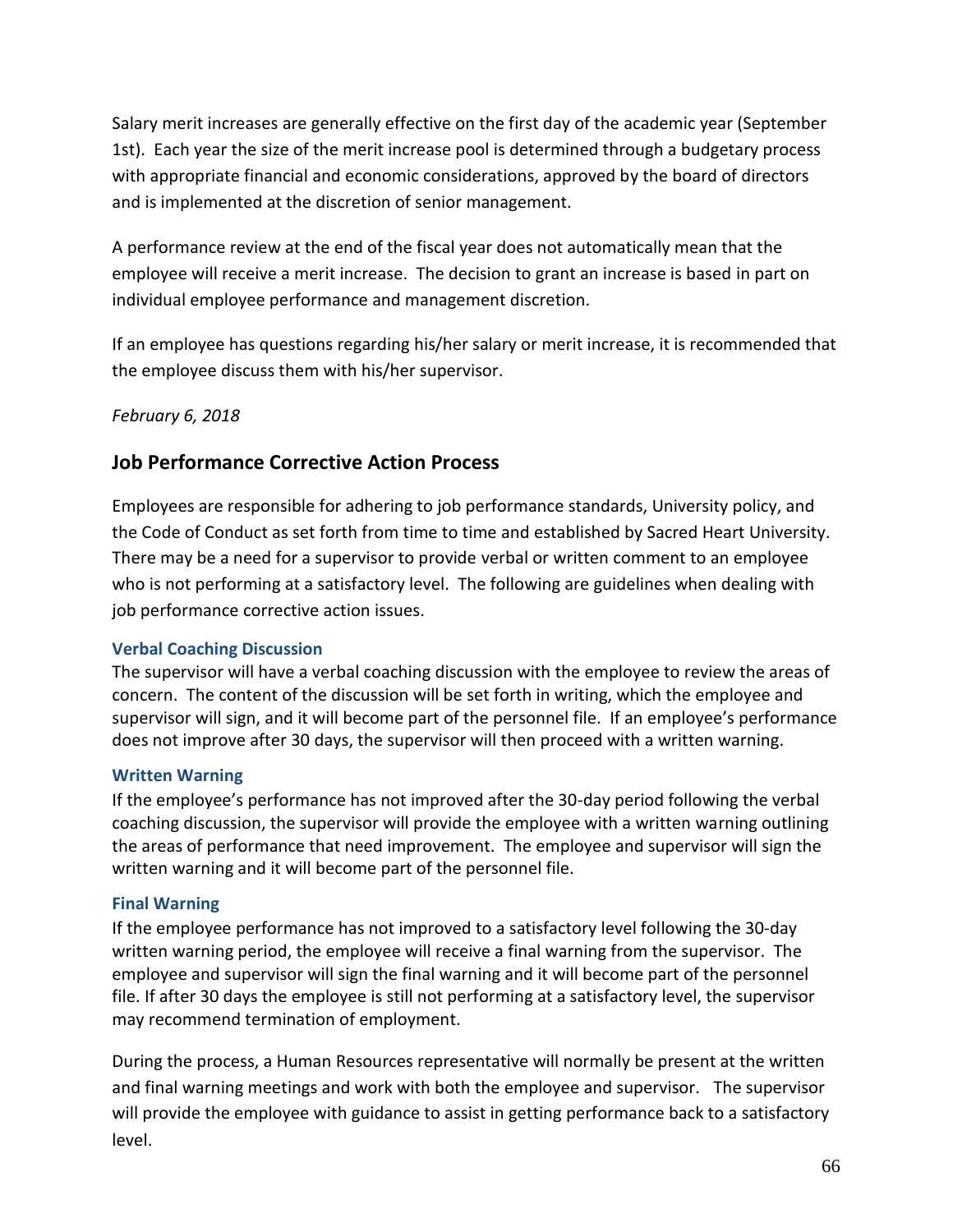The failure or refusal of an employee to sign any performance documents will not invalidate any aspect of the corrective action process.

## <span id="page-66-0"></span>**Employment Classifications**

The following non-faculty employment classifications are observed by the University for the purpose of determining University benefits:

#### <span id="page-66-1"></span>**Full-Time**

Scheduled to work a minimum of 35 hours per week for at least 40 weeks each year.

#### <span id="page-66-2"></span>**Part-Time**

Scheduled to work less than 35 hours per week. For benefits eligibility, an employee must be scheduled to work:

- a minimum of 20 hours per week on a 12-month basis, or
- a minimum of 25 hours per week for at least 40 weeks per year

#### <span id="page-66-3"></span>**Temporary Employees**

Hired for a limited period of time for occasional, seasonal or overload assignments, or to substitute for an employee.

## <span id="page-66-4"></span>**Overtime (All Non-Exempt Employees)**

The Fair Labor Standards Act requires that overtime be paid to non-exempt employees for hours worked over 40 in a work week. Non-exempt employees who work over their scheduled 35 hours a week will be paid straight time up to 40 hours. For overtime purposes, vacation, holidays and jury duty are counted as hours worked; sick time, bereavement and personal time are not counted.

All employees may be required to work their fair share of overtime based on the business needs of the University. All overtime work must receive the Supervisor's prior authorization. Overtime assignments will be distributed as equitably as practical to all employees qualified to perform the required work.

An employee is not eligible for overtime if the position is considered exempt from the overtime pay provisions of the Fair Labor Standards Act. Exempt employees are paid a salary for carrying out a particular function over a period of time rather than for completing assigned tasks during a 40-hour workweek. Therefore, the number of hours necessary for an exempt employee may vary from week to week.

*Approved by the President & Cabinet Revise April 7, 2008*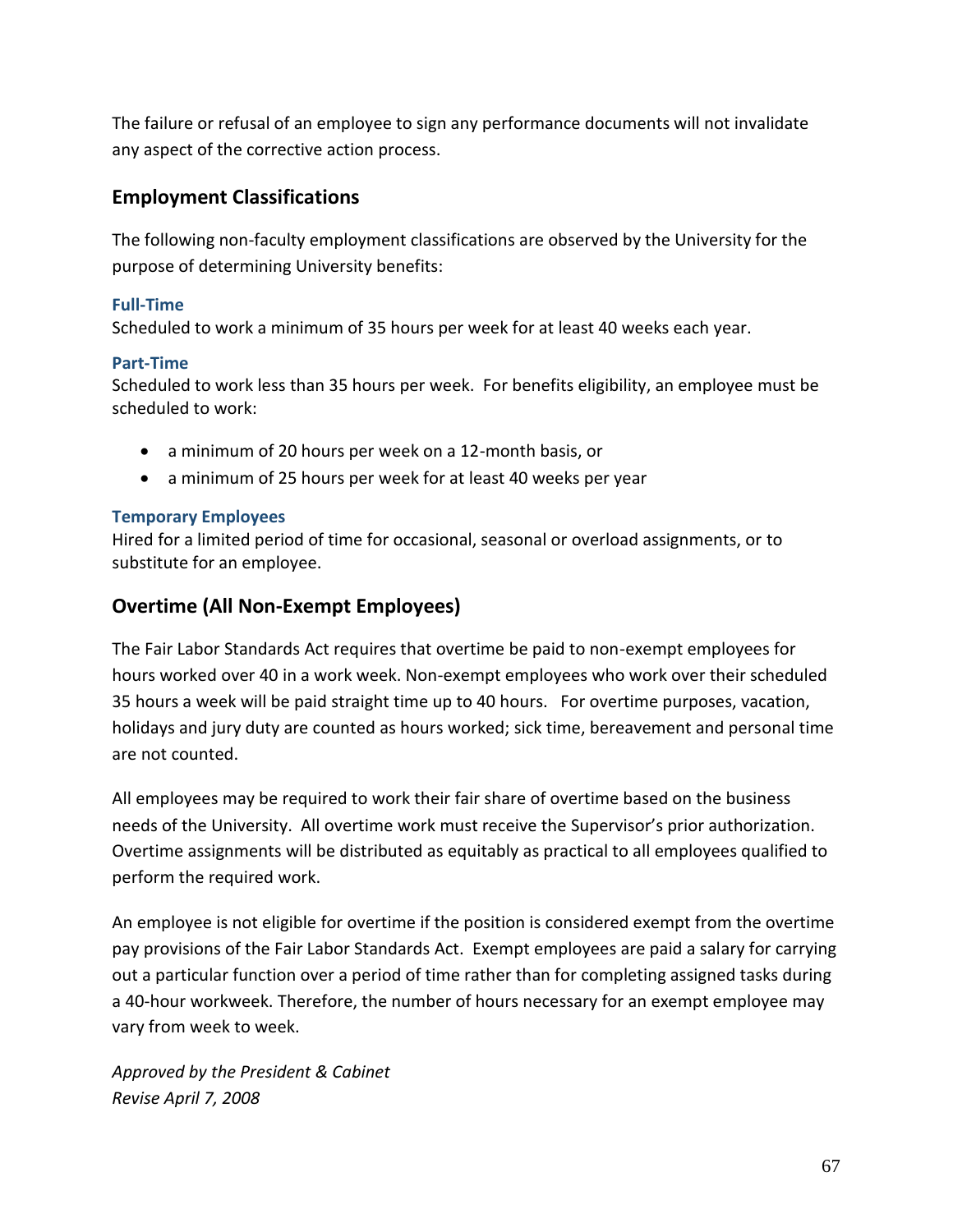## <span id="page-67-0"></span>**Payroll Procedures and Services**

The University payroll schedule is bi-weekly, and paychecks are distributed every other Friday between the hours of 9:00-4:00. Paychecks are picked up by a member of the department and distributed to the employees.

If a regular payday occurs on a holiday, paychecks will be distributed on the last working day before the holiday.

All employees must complete a W-4 form. Any employee claiming "exempt" from deductions is required to submit a new W-4 form every year to Payroll by February 15. This is a requirement of the IRS. Failure to do this will result in allowances defaulting to Single-0 deductions until a new W-4 form is submitted.

The University is required by law to withhold Social Security taxes (FICA) and Medicare. The Federal income taxes and state taxes may vary according to the number of deductions claimed by the employee on his/her W-4 form. These deductions, as well as other deductions authorized by the employee, are itemized on the paycheck stub. Any allowances over 11 or if an employee claims exempt status the University is required by law to report to the IRS. For changes in income tax deductions, etc., the employee is required to complete the appropriate form and send it to the Payroll Department.

The following additional payroll services are provided by the University:

#### <span id="page-67-1"></span>**Direct Deposit of Paychecks**

An employee's paycheck can be directly deposited into his/her checking/savings account, provided that his/her bank is included on the computerized system used by the University's payroll service company. The University encourages all employees to use direct deposit.

#### <span id="page-67-2"></span>**Annual Fund and United Way**

Annual Fund and United Way contributions may be made through payroll deductions. For further information on the Annual Fund, please contact the Director of Annual Giving. For additional information on United Way, please contact the Director of Community Relations and Special Events.

Please notify Payroll and Human Resources with any address changes.

The University is required by law to apply, against the salary of any employee, any court order for the garnishment or attachment of an employee's wages following appropriate legal procedures.

If an employee has any questions about his/her paycheck, he/she should consult his/her supervisor, or contact the Payroll Department.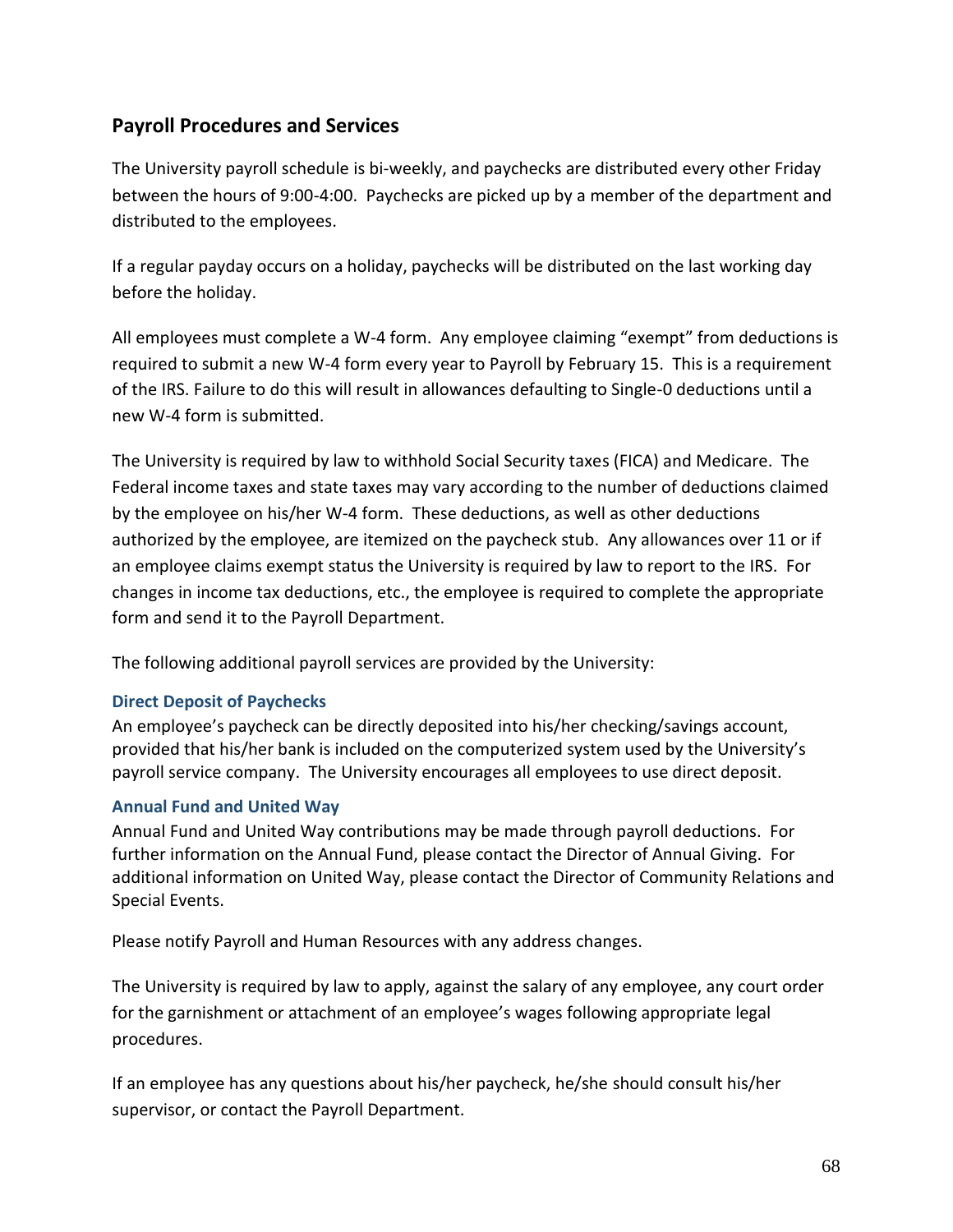For more information on any of the above payroll services, employees should contact the Payroll Department.

## <span id="page-68-0"></span>**Section 6: Career Development**

## <span id="page-68-1"></span>**Job Postings**

Sacred Heart University desires to encourage the professional growth of employees. Recognizing that our employees are our greatest asset, the University takes an interest in giving employees the opportunity to apply for open positions at the University.

Vacant positions will generally be posted on the Sacred Heart University website and in the Human Resources Office. In some cases, a position vacancy may be posted both internally and externally at the same time.

Current employee job performance must be satisfactory and meet the standards of his/her current position in order to be considered for a position. Any employee who is on a Performance Plan will not be eligible to apply.

If there is a position that interests an employee he/she should contact the Director of Staffing and Employee Relations in Human Resources to apply.

When an employee is contacted for an interview, it is his/her responsibility to notify his/her supervisor. Applying for a new position will not affect an employee's current position.

Once a decision has been made to hire a candidate for the position, it is the responsibility of that candidate to notify his/her supervisor that he/she has accepted a new position. The current supervisor and the new supervisor will determine a mutually acceptable effective date for the transfer to the new position.

All applicants interviewed will be notified by the hiring manager that the position has been filled.

**In order to be considered for a vacant position the employee must be in his/her current position for a least one year and be qualified for the new position.**

## <span id="page-68-2"></span>**Career Opportunities**

## <span id="page-68-3"></span>**Promotions**

It is the policy of Sacred Heart University to promote qualified employees from within the University whenever possible before going to outside sources.